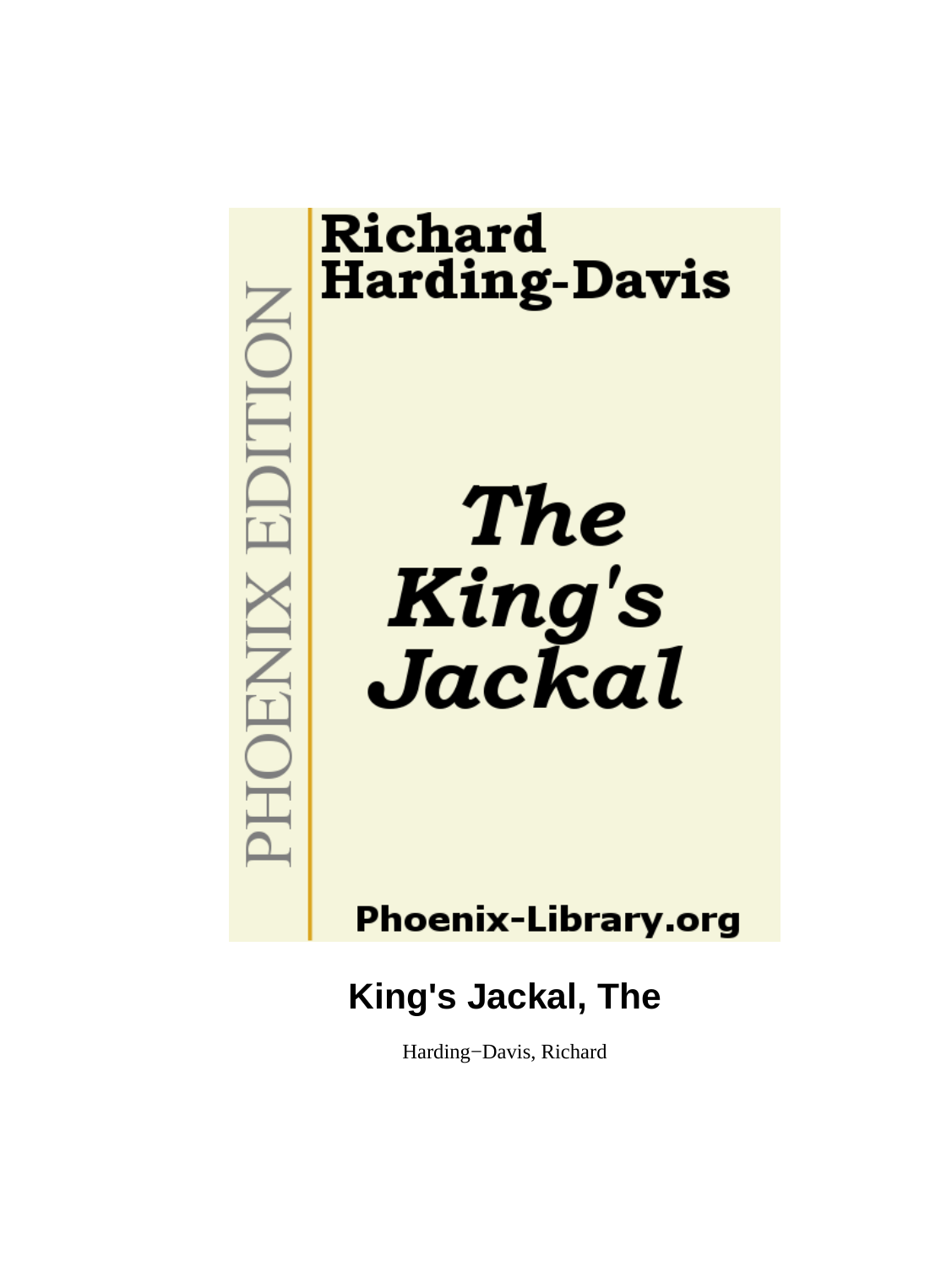[Table Of Content](#page-63-0) [About Phoenix−Edition](#page-64-0) **[Copyright](#page-67-0)**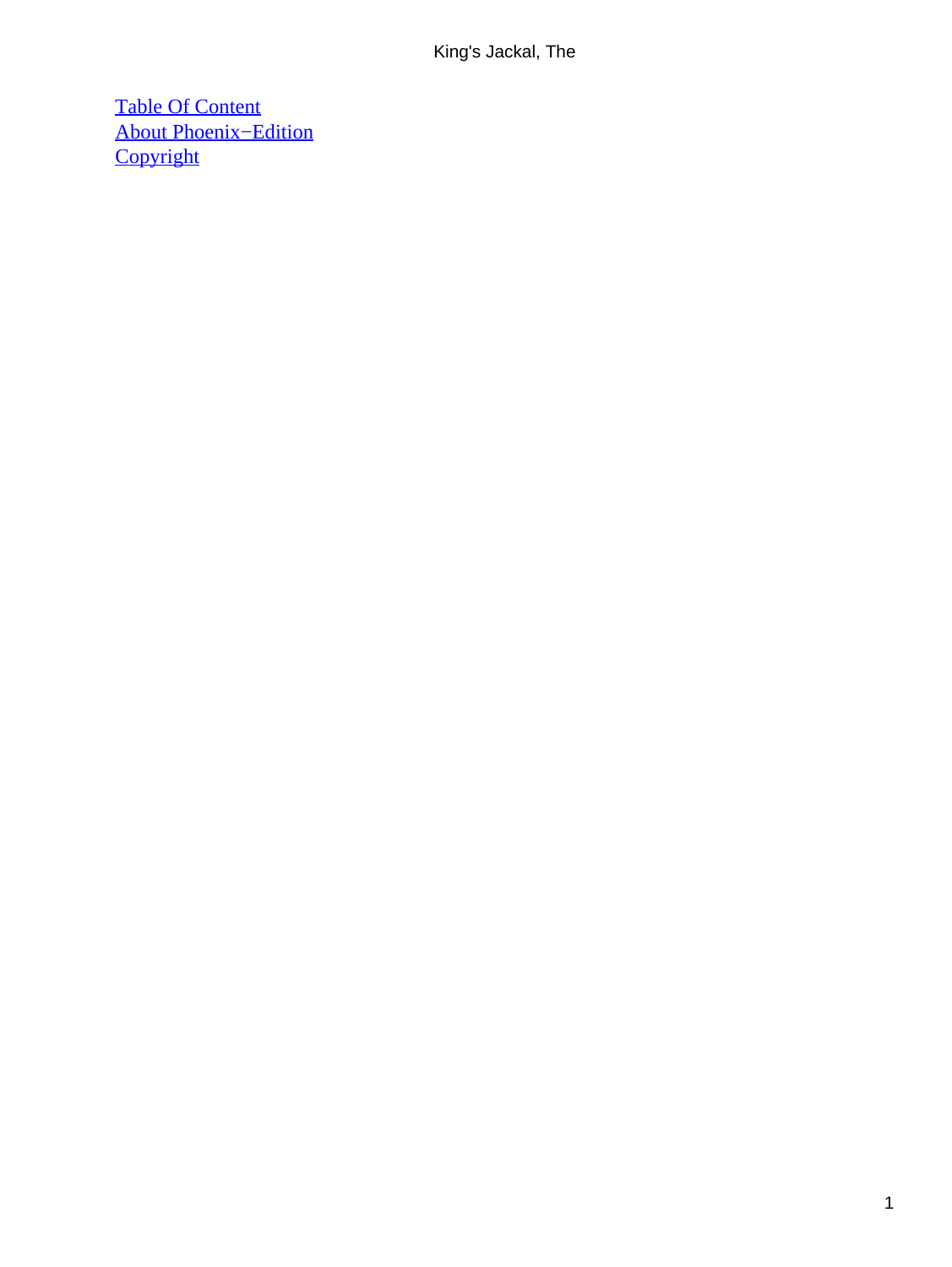# *T*HE KING'S **Jackal**

# BY **Richard harding davis**

The King's Jackal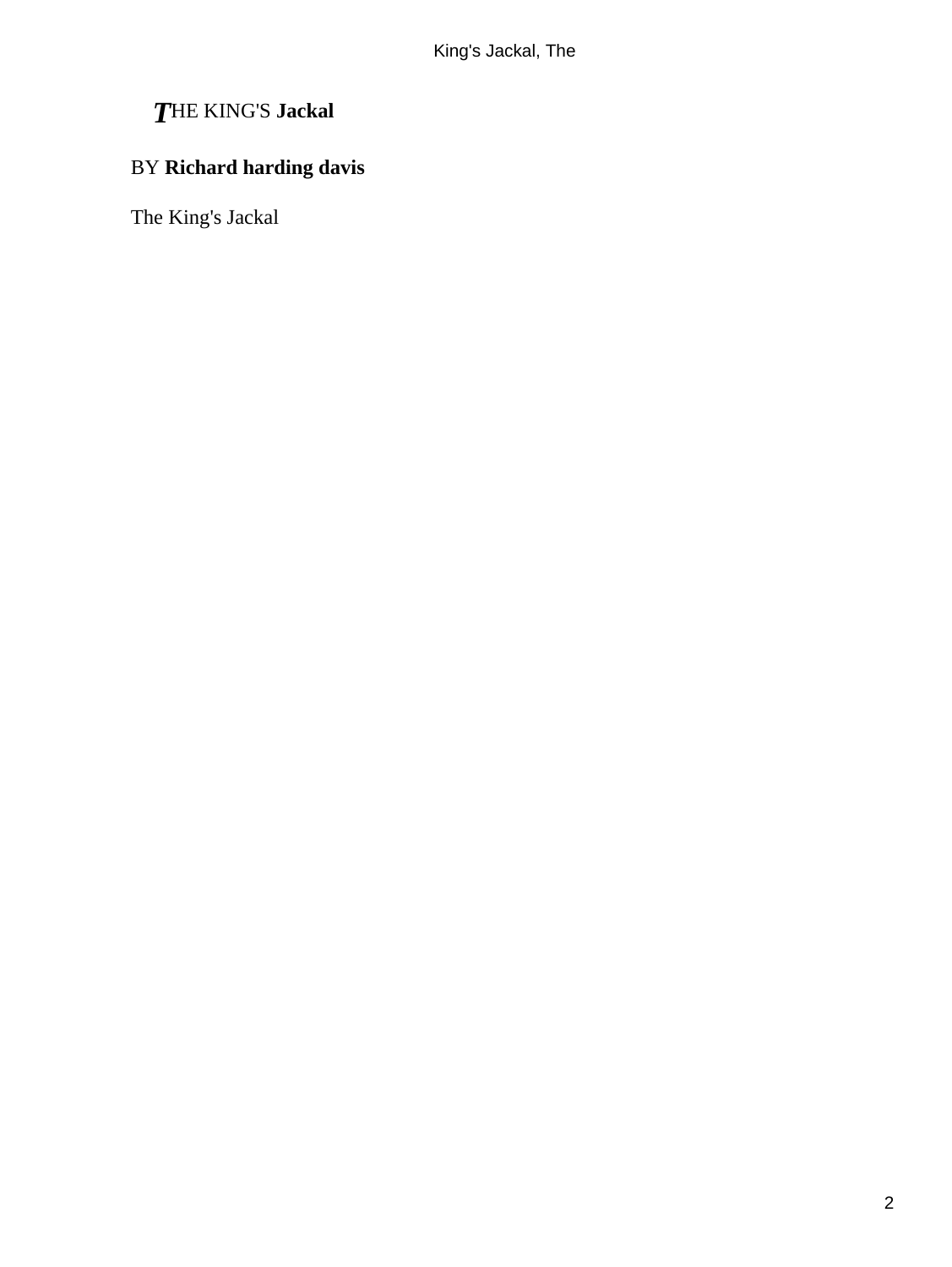# **[I](#page-63-0)**

<span id="page-3-0"></span>**The private terrace of the Hotel Grand Bretagne, at Tangier, was shaded by a great** awning of red and green and yellow, and strewn with colored mats, and plants in pots, and wicker chairs. It reached out from the Kings apartments into the Garden of Palms, and was hidden by them on two sides, and showed from the third the blue waters of the Mediterranean and the great shadow of Gibraltar in the distance.

 The Sultan of Morocco had given orders from Fez that the King of Messina, in spite of his incognito, should be treated during his stay in Tangier with the consideration due to his rank, so one−half of the Hotel Grand Bretagne had been set aside for him and his suite, and two soldiers of the Bashaw's Guard sat outside of his door with drawn swords. They were answerable with their heads for the life and safety of the Sultan's guest, and as they could speak no language but their own, they made a visit to his Majesty more a matter of adventure than of etiquette.

 Niccolas, the King's majordomo, stepped out upon the terrace and swept the Mediterranean with a field−glass for the third time since sunrise. He lowered it, and turned doubtfully toward the two soldiers.

«The boat from Gibraltar – has she arrived yet?» he asked.

 The two ebony figures shook their heads stiffly, as though they resented this introduction of a foreign language, and continued to shake their heads as the servant addressed the same question to them in a succession of strange tongues.

 «Well,» said Colonel Erhaupt, briskly, as he followed Niccolas out upon the terrace, «has the boat arrived? And the launch from the yacht,» he continued, «has it started for shore yet?»

 The man pointed to where the yacht lay, a mile outside the harbor, and handed him the glass.

 «It is but just now leaving the ship's side,» he said. «But I cannot make out who comes in her. Ah, pardon,» he added quickly, as he pointed to a stout elderly gentleman who walked rapidly toward them through the garden. «The Gibraltar boat must be in, sir. Here is Baron Barrat coming up the path.»

 Colonel Erhaupt gave an exclamation of satisfaction, and waved his hand to the newcomer in welcome.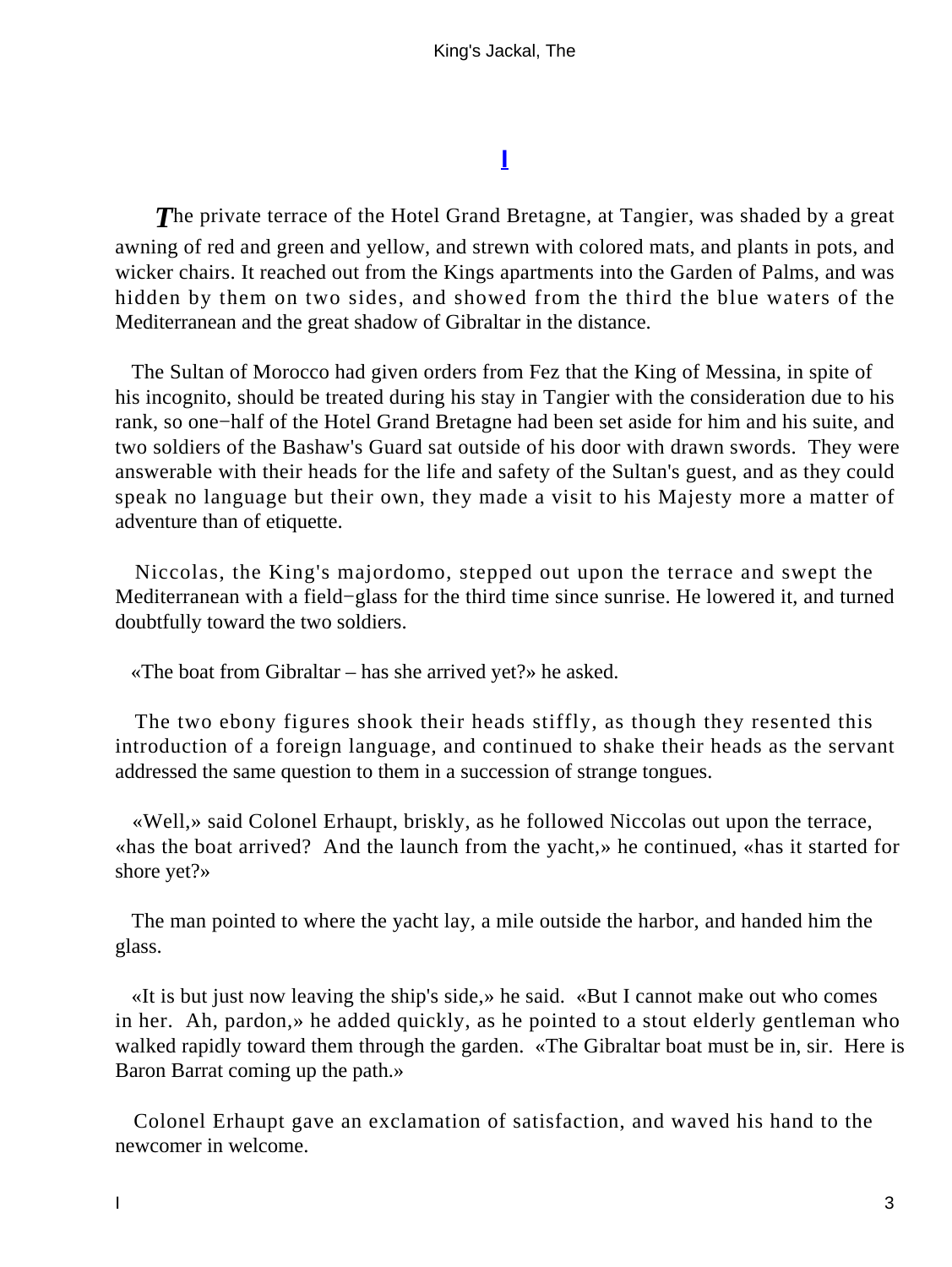«Go tell his Majesty,» he said to the servant.

The man hesitated and bowed. «His Majesty still sleeps.»

 «Wake him,» commanded Erhaupt. «Tell him I said to do so. Well, Baron,» he cried, gayly, as he stepped forward, «welcome – or are you welcome?» he added, with an uneasy laugh.

 «I should be. I have succeeded,» the other replied gruffly, as he brushed past him. «Where is the King?»

 «He will be here in a moment. I have sent to wake him. And you have been successful? Good. I congratulate you. How far successful?»

 The Baron threw himself into one of the wicker chairs, and clapped his hands impatiently for a servant. «Twelve thousand pounds in all,» he replied. «That's more than he expected. It was like pulling teeth at first. I want some coffee at once,» he said to the attendant, «and a bath. That boat reeked with Moors and cattle, and there was no wagon−lit on the train from Madrid. I sat up all night, and played cards with that young Cellini. Have Madame Zara and Kalonay returned? I see the yacht in the harbor. Did she succeed?»

 «We do not know; the boat only arrived at daybreak. They are probably on the launch that is coming in now.»

 As Barrat sipped his coffee and munched his rolls with the silent energy of a hungry man, the Colonel turned and strode up and down the terrace, pulling at his mustache and glancing sideways. When the Baron had lighted a cigarette and thrown himself back in his chair, Erhaupt halted and surveyed him in some anxiety.

 «You have been gone over two weeks,» he said. «I should like to see you accomplish as much in as short a time,» growled the other. «You know Paris. You know how hard it is to get people to be serious there. I had the devil's own time at first. You got my cablegram?»

«Yes; it wasn't encouraging.»

 «Well, I wasn't hopeful myself. They wouldn't believe a word of it at first. They said Louis hadn't shown such great love for his country or his people since his exile that they could feel any confidence in him, and that his conduct in the last six years did not warrant their joining any undertaking in which he was concerned. You can't blame them. They've backed him so many times already, and they've been bitten, and they're shy, naturally. But I swore he was repentant, that he saw the error of his ways, that he wanted to sit once more before he died on the throne of his ancestors, and that he felt it was due to his son that he should make an effort to get him back his birthright. It was the son won them. `Exhibit A' I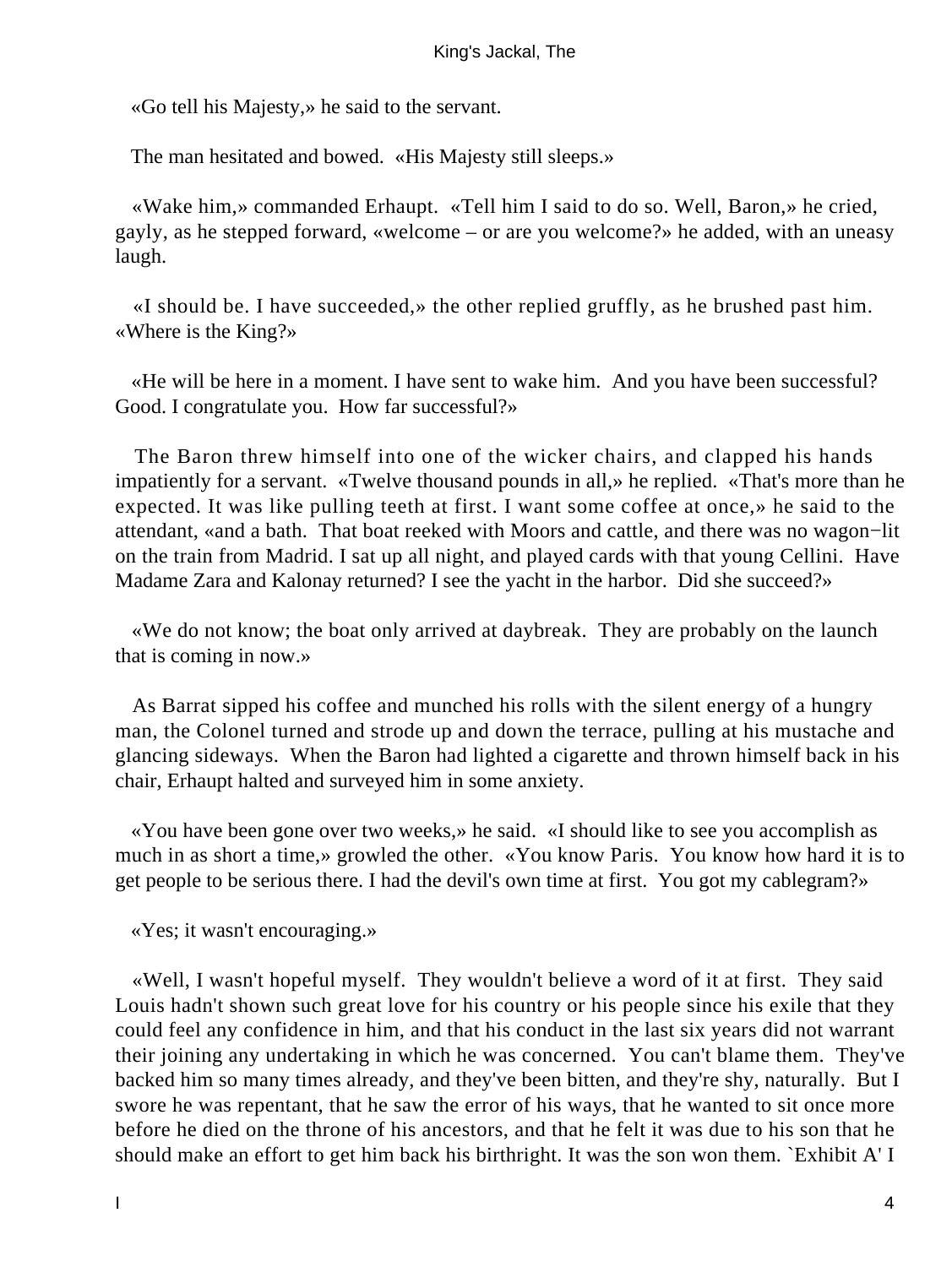call him. None of them would hear of it until I spoke of the Prince. So when I saw that, I told them he was a fine little chap, healthy and manly and brave, and devoted to his priest, and all that rot, and they began to listen. At first they wanted his Majesty to abdicate, and give the boy a clear road to the crown, but of course I hushed that up. I told them we were acting advisedly, that we had reason to know that the common people of Messina were sick of the Republic, and wanted their King; that Louis loved the common people like a father; that he would re−establish the Church in all her power, and that Father Paul was working day and night for us, and that the Vatican was behind us. Then I dealt out decorations and a few titles, which Louis has made smell so confoundedly rank to Heaven that nobody would take them. It was like a game. I played one noble gentleman against another, and gave this one a portrait of the King one day, and the other a miniature of `Exhibit A' the next and they grew jealous, and met together, and talked it over, and finally unlocked their pockets. They contributed about L9,000 between them. Then the enthusiasm spread to the women, and they gave me their jewels, and a lot of youngsters volunteered for the expedition, and six of them came on with me in the train last night. I won two thousand francs from that boy Cellini on the way down. They're all staying at the Continental. I promised them an audience this morning.»

 «Good,» commented the Colonel, «good – L9,000. I suppose you took out your commission in advance?»

 «I took out nothing,» returned the other, angrily. «I brought it all with me, and I have a letter from each of them stating just what he or she subscribed toward the expedition, – the Duke Dantiz, so much; the Duke D'Orvay, 50,000 francs; the Countess Mattini, a diamond necklace. It is all quite regular. I played fair.» The Colonel had stopped in his walk, and had been peering eagerly down the leafy path through the garden. «Is that not Zara coming now?» he asked. «Look, your eyes are better than mine.»

 Barrat rose quickly, and the two men walked forward, and bowed with the easy courtesy of old comrades to a tall, fair girl who came hurriedly up the steps. The Countess Zara was a young woman, but one who had stood so long on guard against the world, that the strain had told, and her eyes were hard and untrustful, so that she looked much older than she really was. Her life was of two parts. There was little to be told of the first part; she was an English girl who had come from a manufacturing town to study art and live alone in Paris, where she had been too indolent to work, and too brilliant to remain long without companions eager for her society. Through them and the stories of her wit and her beauty, she had come to know the King of Messina, and with that meeting the second part of her life began; for she had found something so attractive, either in his title or in the cynical humor of the man himself, that for the last two years she had followed his fortunes, and Miss Muriel Winter, art student, had become the Countess Zara, and an uncrowned queen. She was beautiful, with great masses of yellow hair and wonderful brown eyes. Her manner when she spoke seemed to show that she despised the world and those in it almost as thoroughly as she despised herself.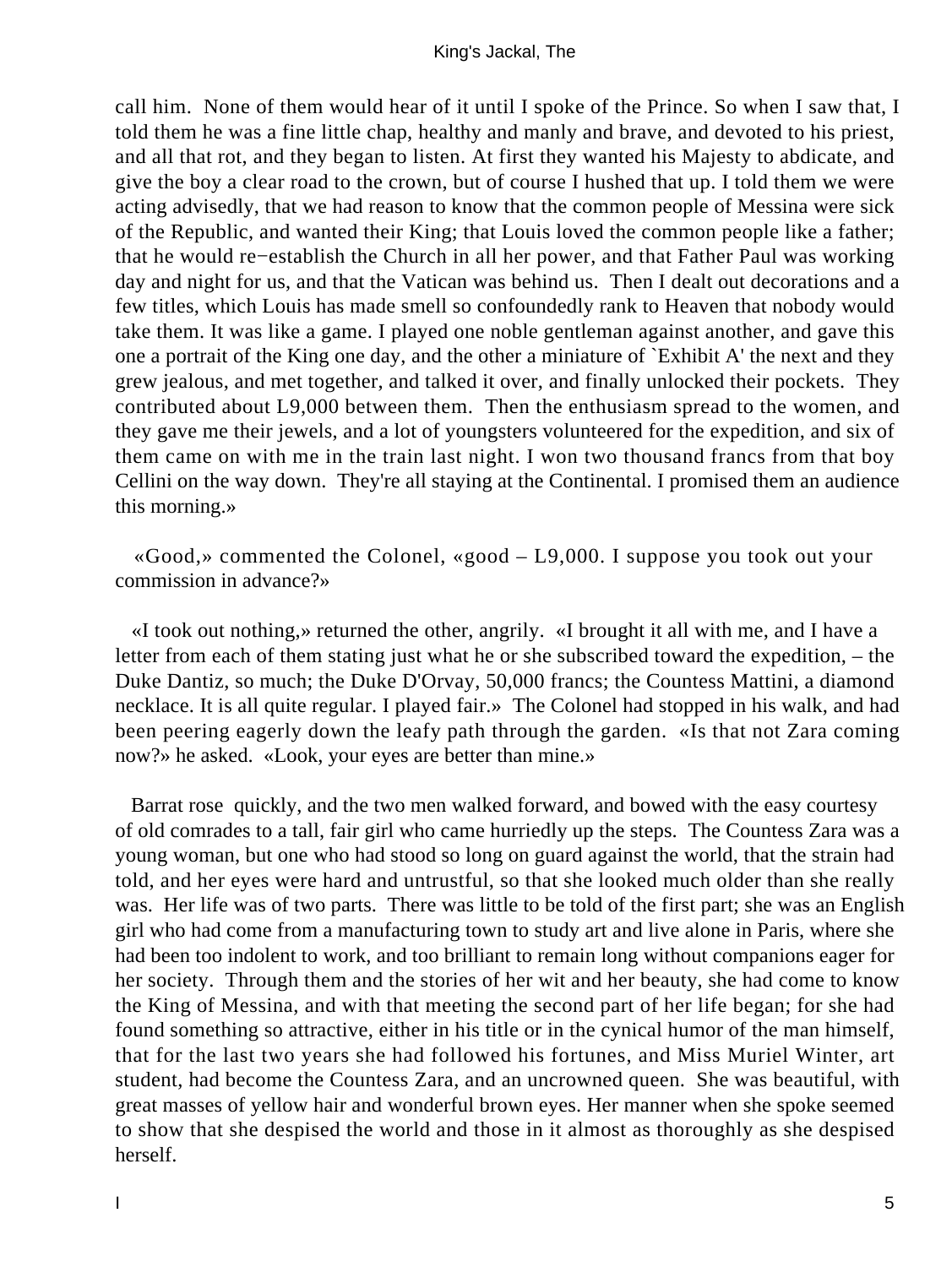On the morning of her return from Messina, she wore a blue serge yachting suit with a golf cloak hanging from her shoulders, and as she crossed the terrace she pulled nervously at her gloves and held out her hand covered with jewels to each of the two men.

«I bring good news,» she said, with an excited laugh. «Where is Louis?»

 «I will tell his Majesty that you have come. You are most welcome,» the Baron answered.

 But as he turned to the door it opened from the inside and the king came toward them, shivering and blinking his eyes in the bright sunlight. It showed the wrinkles and creases around his mouth and the blue veins under the mottled skin, and the tiny lines at the corners of his little bloodshot eyes that marked the pace at which he had lived as truthfully as the rings on a tree−trunk tell of its quiet growth.

 He caught up his long dressing−gown across his chest as though it were a mantle, and with a quick glance to see that there were no other witnesses to his deshabille, bent and kissed the woman's hand, and taking it in his own stroked it gently.

 «My dear Marie,» he lisped, «it is like heaven to have you back with us again. We have felt your absence every hour. Pray be seated, and pardon my robe. I saw you through the blinds and could not wait. Tell us the glorious news. The Baron's good words I have already overheard; I listened to them with great entertainment while I was dressing. I hoped he would say something discourteous or foolish, but he was quite discreet until he told Erhaupt that he had kept back none of the money. Then I lost interest. Fiction is never so entertaining to me as the truth and real people. But tell us now of your mission and of all you did; and whether successful or not, be assured you are most welcome.»

 The Countess Zara smiled at him doubtfully and crossed her hands in her lap, glancing anxiously over her shoulder.

 «I must be very brief, for Kalonay and Father Paul are close behind me,» she said. «They only stopped for a moment at the custom−house. Keep watch, Baron, and tell me when you see them coming.»

 Barrat moved his chair so that it faced the garden−path, the King crossed his legs comfortably and wrapped his padded dressing−robe closer around his slight figure, and Erhaupt stood leaning on the back of his chair with his eyes fixed on the fine insolent beauty of the woman before them.

 She nodded her head toward the soldiers who sat at the entrance to the terrace, as silent and immovable as blind beggars before a mosque. «Do they understand?» she asked.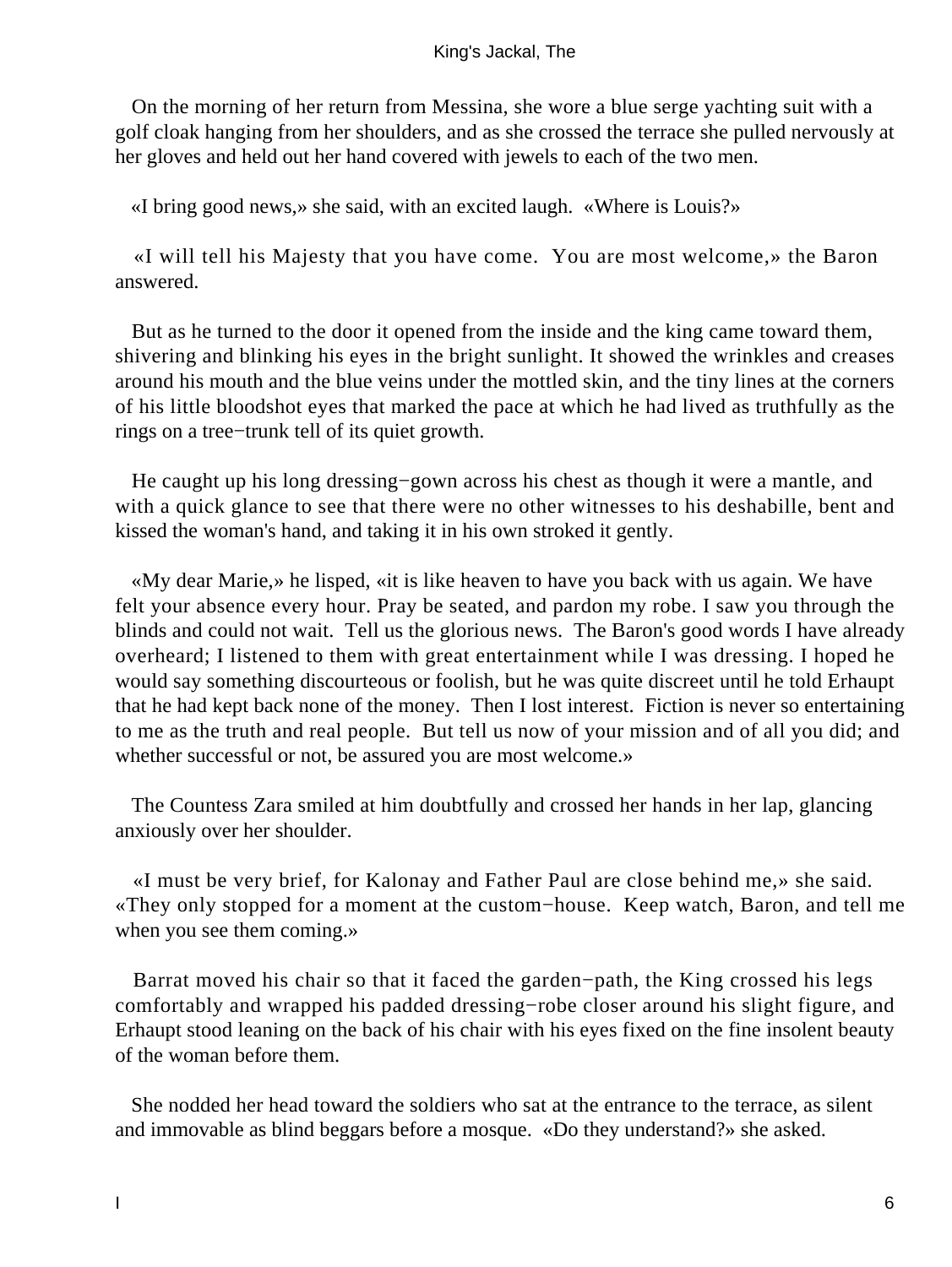«No,» the King assured her. «They understand nothing, but that they are to keep people away from me – and they do it very well. I wish I could import them to Paris to help Niccolas fight off creditors. Continue, we are most impatient.»

 «We left here last Sunday night, as you know,» she said. "We passed Algiers the next morning and arrived off the island at mid−day, anchoring outside in the harbor. We flew the Royal Yacht Squadron's pennant, and an owner's private signal that we invented on the way down. They sent me ashore in a boat, and Kalonay and Father Paul continued on along the southern shore, where they have been making speeches in all the coast−towns and exciting the people in favor of the revolution. I heard of them often while I was at the capital, but not from them. The President sent a company of carbineers to arrest them the very night they returned and smuggled me on board the yacht again. We put off as soon as I came over the side and sailed directly here.

 "As soon as I landed on Tuesday I went to the Hotel de Messina, and sent my card to the President. He is that man Palaccio, the hotel−keeper's son, the man you sent out of the country for writing pamphlets against the monarchy, and who lived in Sicily during his exile. He gave me an audience at once, and I told my story. As he knew who I was, I explained that I had quarrelled with you, and that I was now prepared to sell him the secrets of an expedition which you were fitting out with the object of re−establishing yourself on the throne. He wouldn't believe that there was any such expedition, and said it was blackmail, and threatened to give me to the police if I did not leave the island in twenty−four hours – he was exceedingly rude. So I showed him receipts for ammunition and rifles and Maxim guns, and copies of the oath of allegiance to the expedition, and papers of the yacht, in which she was described as an armored cruiser, and he rapidly grew polite, even humble, and I made him apologize first, and then take me out to luncheon. That was the first day. The second day telegrams began to come in from the coast−towns, saying that the Prince Kalonay and Father Paul were preaching and exciting the people to rebellion, and travelling from town to town in a man−of−war. Then he was frightened. The Prince with his popularity in the south was alarming enough, but the Prince and Father Superior to help him seemed to mean the end of the Republic.

 «I learned while I was down there that the people think the father put some sort of a ban on every one who had anything to do with driving the Dominican monks out of the island and with the destruction of the monasteries. I don't know whether he did or not, but they believe he did, which is the same thing, and that superstitious little beast, the President, certainly believed it; he attributed everything that had gone wrong on the island to that cause. Why, if a second cousin of the wife of a brother of one of the men who helped to fire a church falls off his horse and breaks his leg they say that he is under the curse of the Father Superior, and there are many who believe the Republic will never succeed until Paul returns and the Church is re−established. The Government seems to have kept itself well informed about your Majesty's movements, and it has never felt any anxiety that you would attempt to return, and it did not fear the Church party because it knew that without you the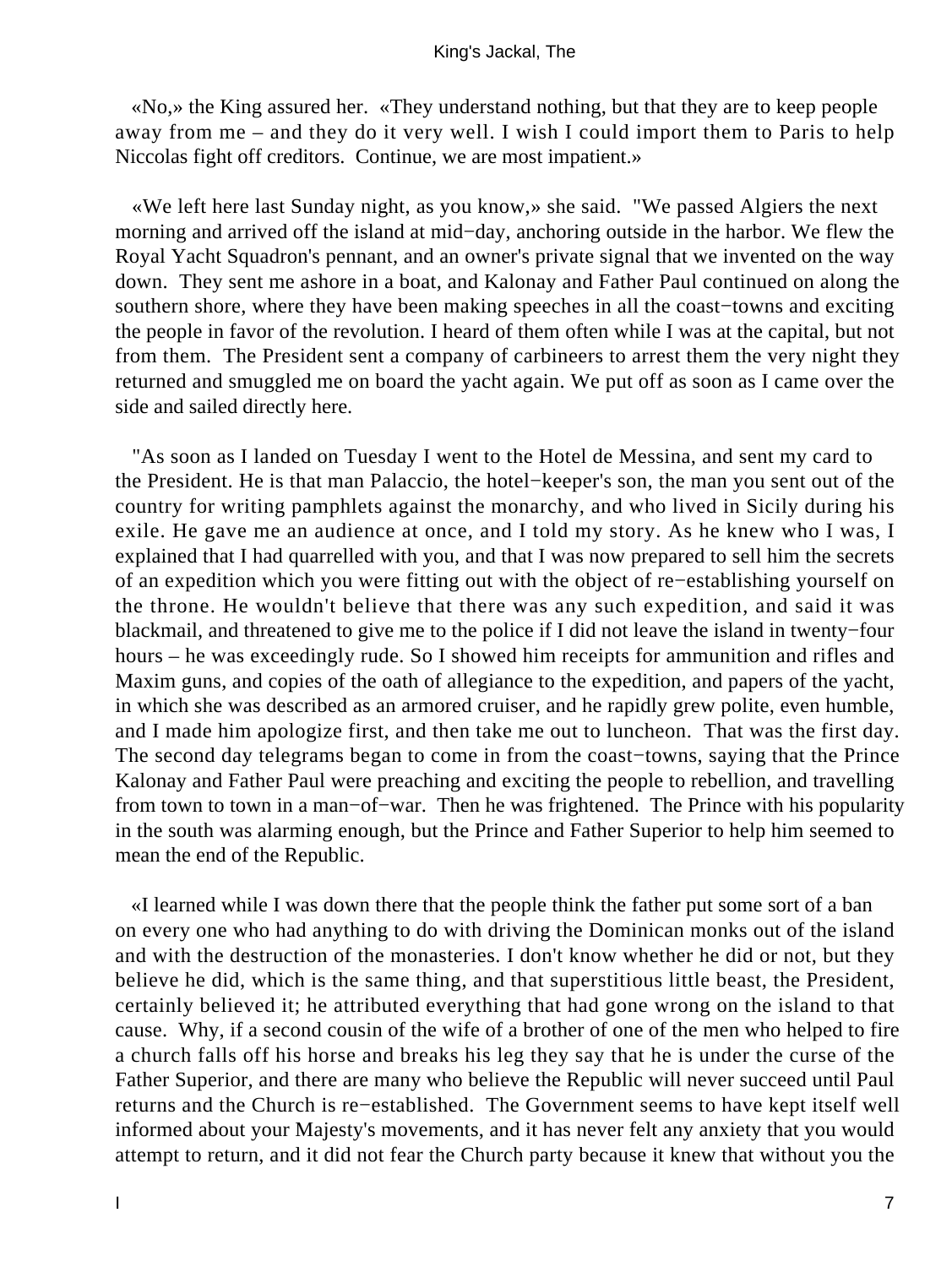priests could do nothing. But when Paul, whom the common people look upon as a living saint and martyr, returned hand in hand with your man Friday, they were in a panic and felt sure the end had come. So the President called a hasty meeting of his Cabinet. And such a Cabinet! I wish you could have seen them, Louis, with me in the centre playing on them like an advocate before a jury. They were the most dreadful men I ever met, bourgeois and stupid and ugly to a degree. Two of them were commission−merchants, and one of them is old Dr. Gustavanni, who kept the chemist's shop in the Piazza Royale. They were quite silly with fear, and they begged me to tell them how they could avert the fall of the Republic and prevent your landing. And I said that it was entirely a question of money; that if we were paid sufficiently the expedition would not land and we would leave them in peace, but that –  $\rightarrow$ 

The King shifted his legs uneasily, and coughed behind his thin, pink fingers.

 «That was rather indiscreet, was it not, Marie?» he murmured. «The idea was to make them think that I, at least, was sincere; was not that it? To make it appear that though there were traitors in his camp, the King was in most desperate earnest? If they believe that, you see, it will allow me to raise another expedition as soon as the money we get for this one is gone; but if you have let them know that I am the one who is selling out, you have killed the goose that lays the golden eggs. They will never believe us when we cry wolf again  $-\rightarrow \infty$ 

 «You must let me finish,» Zara interrupted. «I did not involve you in the least. I said that there were traitors in the camp of whom I was the envoy, and that if they would pay us 300,000 francs we would promise to allow the expedition only to leave the yacht. Their troops could then make a show of attacking our landing−party and we would raise the cry of `treachery' and retreat to the boats. By this we would accomplish two things, – we would satisfy those who, had contributed funds toward the expedition that we had at least made an honest effort, and your Majesty would be discouraged by such treachery from ever attempting another attack. The money was to be paid two weeks later in Paris, to me or to whoever brings this ring that I wear. The plan we finally agreed upon is this: The yacht is to anchor off Basnai next Thursday night. At high tide, which is just about daybreak, we are to lower our boats and land our men on that long beach to the south of the break−water. The troops of the Republic are to lie hidden in the rocks until our men have formed. Then they are to fire over their heads, and we are to retreat in great confusion, return to the yacht, and sail away. Two weeks later they are to pay the money into my hands, or,» she added, with a smile, as she held up her fourth finger, «to whoever brings this ring. And I need not say that the ring will not leave my finger.»

 There was a moment's pause, as though the men were waiting to learn if she had more to tell, and then the King threw back his head and laughed softly. He saw Erhaupt's face above his shoulder, filled with the amazement and indignation of a man who as a duellist and as a soldier had shown a certain brute courage, and the King laughed again.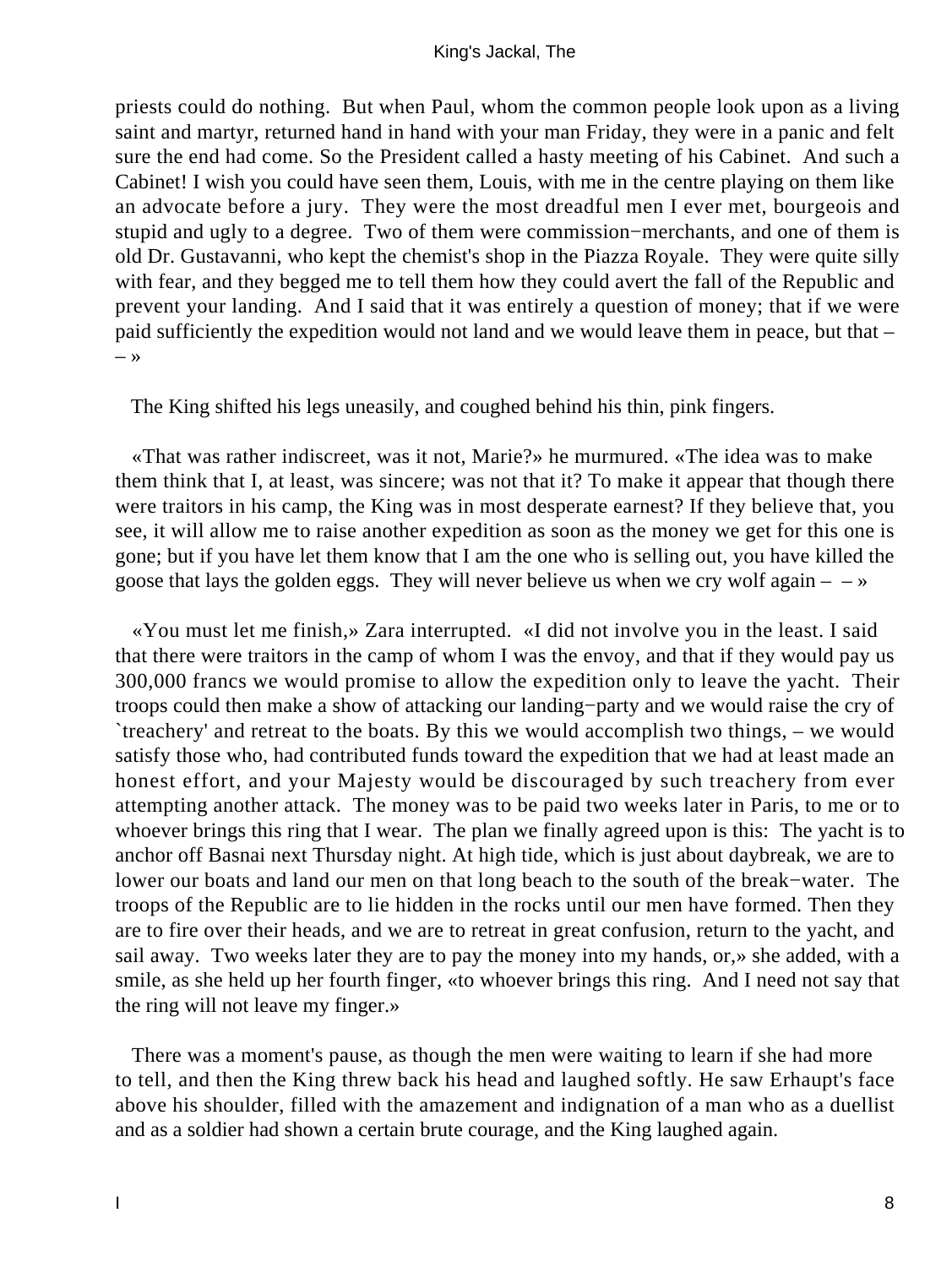«What do you think of that, Colonel?» he cried, gayly. «They are a noble race, my late subjects.»

 «Bah!» exclaimed the German. «I didn't know we were dealing with a home for old women.»

 The Baron laughed comfortably. «It is like taking money from a blind beggar's hat,» he said.

 «Why, with two hundred men that I could pick up in London,» Erhaupt declared, contemptuously, «I would guarantee to put you on the throne in a fortnight.»

 «Heaven forbid!» exclaimed his Majesty. «So they surrendered as quickly as that, did they?» he asked, nodding toward Madame Zara to continue.

 The Countess glanced again over her shoulder and bit her lips in some chagrin. Her eyes showed her disappointment. «It may seem an easy victory to you,» she said, consciously, «but I doubt, knowing all the circumstances, if any of your Majesty's gentlemen could have served you as well. It needed a woman and  $- - \infty$ 

 «It needed a beautiful woman,» interrupted the King, quickly, in a tone that he would have used to a spoiled child. «It needed a woman of tact, a woman of courage, a woman among women – the Countess Zara. Do not imagine, Marie, that we undervalue your part. It is their lack of courage that distresses Colonel Erhaupt.»

 «One of them, it is true, did wish to fight,» the Countess continued, with a smile; «a Frenchman named Renauld, whom they have put in charge of the army. He scoffed at the whole expedition, but they told him that a foreigner could not understand as they did the danger of the popularity of the Prince Kolonay, who, by a speech or two among the shepherds and fishermen, could raise an army.»

The King snapped his fingers impatiently.

 «An army of brigands and smugglers!» he exclaimed. «That for his popularity!» But he instantly raised his hands as though in protest at his own warmth of speech and in apology for his outbreak.

 «His zeal will ruin us in time. He is deucedly in the way,» he continued, in his usual tone of easy cynicism. «We should have let him into our plans from the first, and then if he chose to take no part in them we would at least have had a free hand. As it is now, we have three different people to deceive: this Cabinet of shopkeepers, which seems easy enough; Father Paul and his fanatics of the Church party; and this apostle of the divine right of kings, Kalonay. And he and the good father are not fools  $- \rightarrow \infty$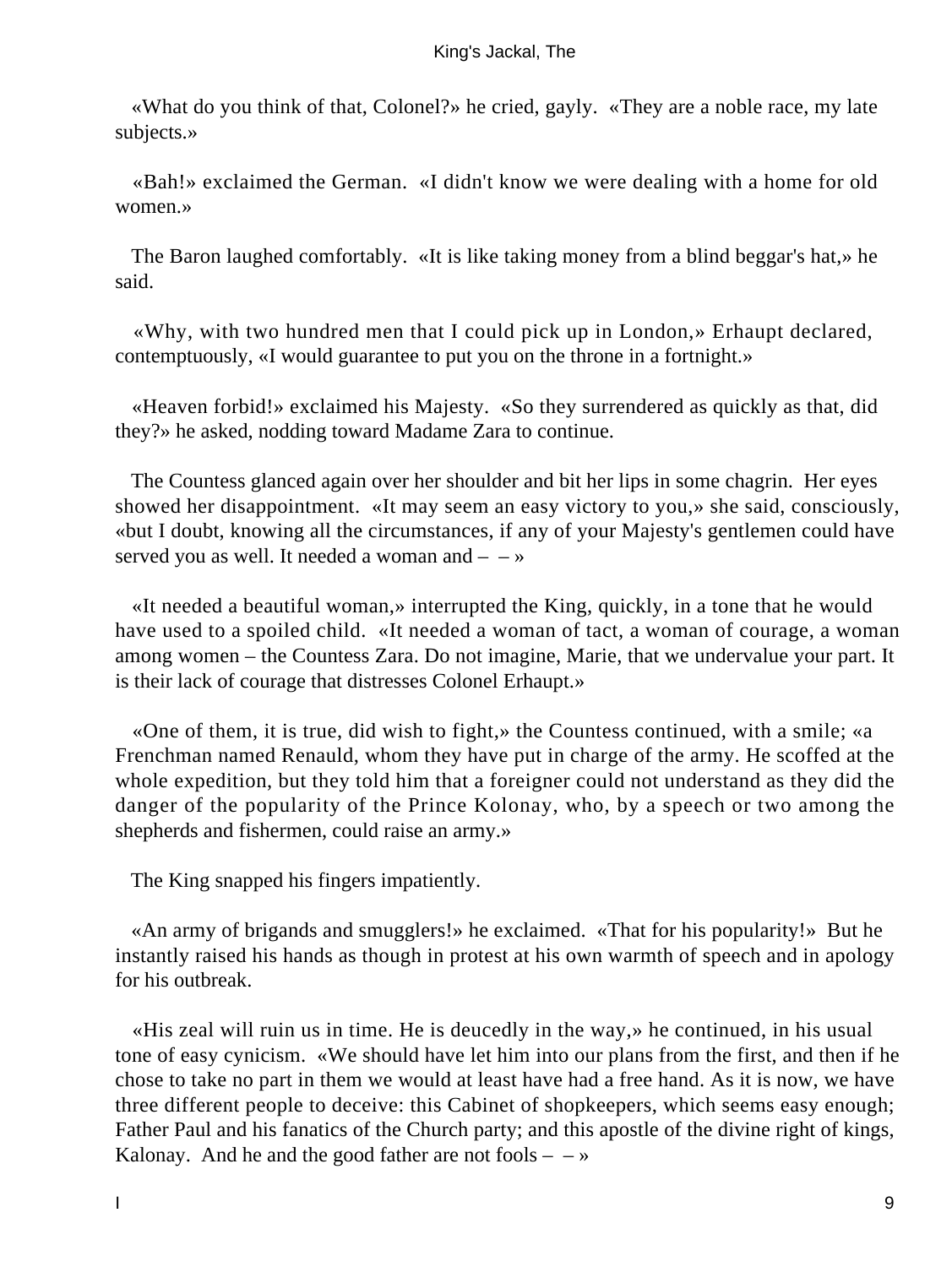At these words Madame Zara glanced again toward the garden, and this time with such evident uneasiness in her face that Barrat eyed her with quick suspicion.

«What is it?» he asked, sharply. «There is something you have not told us.»

 The woman looked at the King, and he nodded his head as though in assent. «I had to tell them who else was in the plot besides myself,» she said, speaking rapidly. «I had to give them the name of some man who they knew would be able to do what I have promised we could do – who could put a stop to the revolution. The name I gave was his – Kalonay's.»

Barrat threw himself forward in his chair.

«Kalonay's?» he cried, incredulously.

 «Kalonay's?» echoed Erhaupt. «What madness, Madame! Why name the only one who is sincere?»

 «She will explain,» said the King, in an uneasy voice; «let her explain. She has acted according to my orders and for the best, but I confess  $I - -\infty$ 

 «Some one had to be sacrificed,» returned the woman, boldly, «and why not he? Indeed, if we wish to save ourselves, there is every reason that it should be he. You know how mad he is for the King's return, how he himself wishes to get back to the island and to his old position there. Why, God only knows, but it is so. What pleasure he finds in a land of mists and fogs, in a ruined castle with poachers and smuggling fishermen for companions, I cannot comprehend. But the fact remains, he always speaks of it as home and he wishes to return. And now, suppose he learns the truth, as he may at any moment, and discovers that the whole expedition for which he is staking his soul and life is a trick, a farce; that we use it only as a bait to draw money from the old nobility, and to frighten the Republic into paying us to leave them in peace? How do we know what he might not do? He may tell the whole of Europe. He may turn on you and expose you, and then what have we left? It is your last chance. It is our last chance. We have tried everything else, and we cannot show ourselves in Europe, at least not without money in our hands. But by naming Kalonay I have managed it so that we have only to show the written agreement I have made with the Republic and he is silenced. In it they have promised to pay the Prince Kalonay, naming him in full, 300,000 francs if the expedition is withdrawn. That agreement is in my hands, and that is our answer to whatever he may think or say. Our word is as good as his, or as bad; we are all of the same party as far as Europe cares, and it becomes a falling out among thieves, and we are equal.»

Baron Barrat leaned forward and marked each word with a movement of his hand.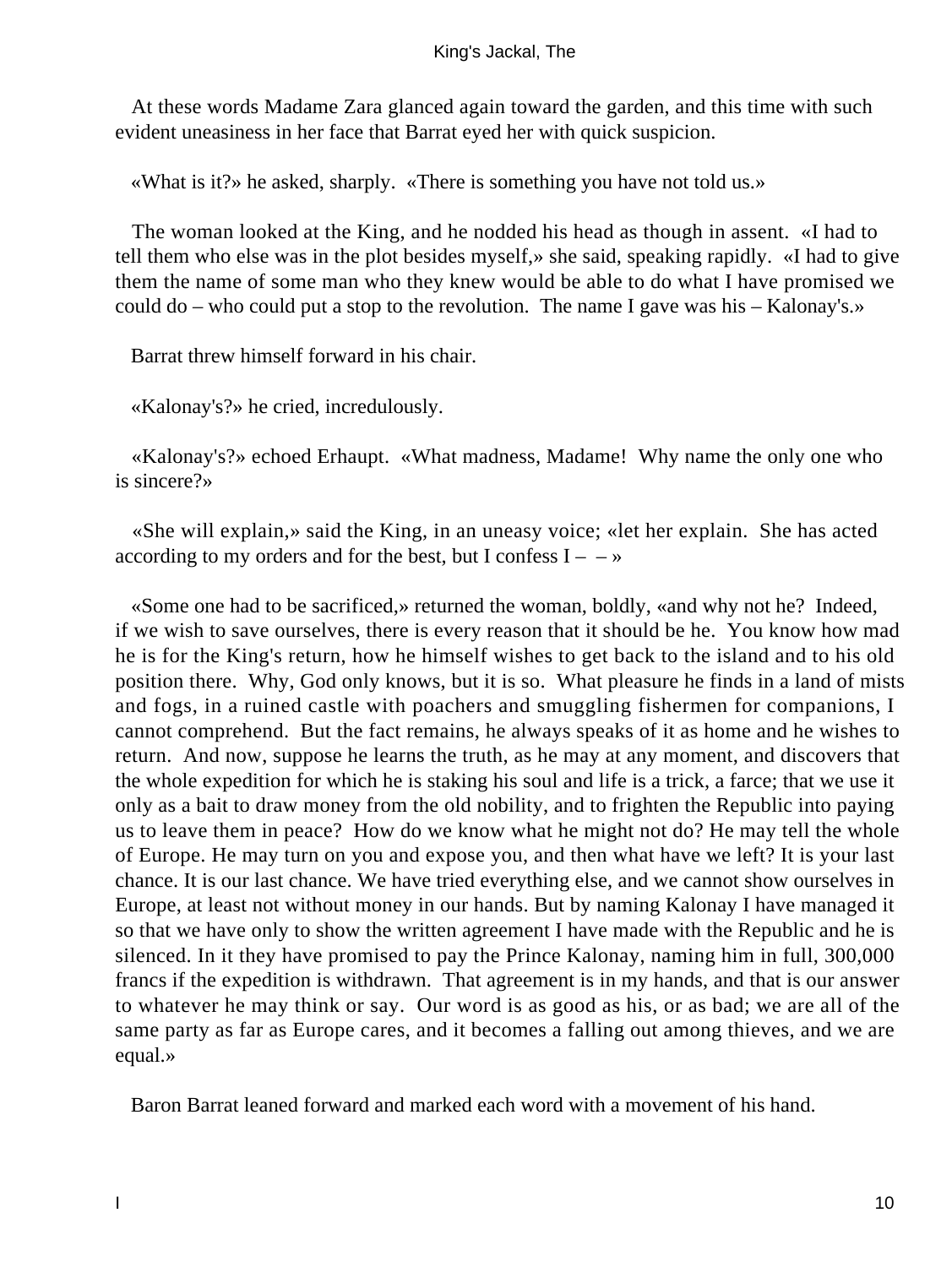«Do I understand you to say,» he asked, «that you have a paper signed by the Republic agreeing to pay 300,000 francs to Kalonay? Then how are we to get it?» he demanded, incredulously. «From him?»

 «It is made payable to him,» continued the woman, «or to whoever brings this ring I wear to the banking−house of the Schlevingens two weeks after the expedition has left the island. I explained that clause to them by saying that Kalonay and I were working together against the King, and as he might be suspicious if we were both to leave him so soon after the failure of the expedition we would be satisfied if they gave the money to whichever one first presented the ring. Suppose I had said,» she went on, turning to the King, «that it was either Barrat or the Colonel here who had turned traitor. They know the Baron of old, when he was Chamberlain and ran your roulette wheel at the palace. They know he is not the man to turn back an expedition. And the Colonel, if he will pardon me, has sold his services so often to one side or another that it would have been difficult to make them believe that this time he is sincere. But Kalonay, the man they fear most next to your Majesty – to have him turn traitor, why, that was a master stroke. Even those boors, stupid as they are, saw that. When they made out the agreement they put down all his titles, and laughed as they wrote them in. `Prince Judas' they called him, and they were in ecstasies at the idea of the aristocrat suing for blood−money against his sovereign, of the man they feared showing himself to be only a common blackmailer. It delighted them to find a prince royal sunk lower than themselves, this man who has treated them like curs – like the curs they are,» she broke out suddenly – «like the curs they are!»

She rose and laughed uneasily as though at her own vehemence.

 «I am tired,» she said, avoiding the King's eyes; «the trip has tired me. If you will excuse me, I will go to my rooms – through your hall−way, if I may.»

 «Most certainly,» said the King. «I trust you will be rested by dinner−time. Au revoir, my fair ambassadrice.»

 The woman nodded and smiled back at him brightly, and Louis continued to look after her as she disappeared down the corridor. He rubbed the back of his fingers across his lips, and thoughtfully examined his finger−nails.

 «I wonder,» he said, after a pause, looking up at Barrat. The Baron raised his eyebrows with a glance of polite interrogation.

«I wonder if Kalonay dared to make love to her on the way down.»

 The Baron's face became as expressionless as a death−mask, and he shrugged his shoulders in protest.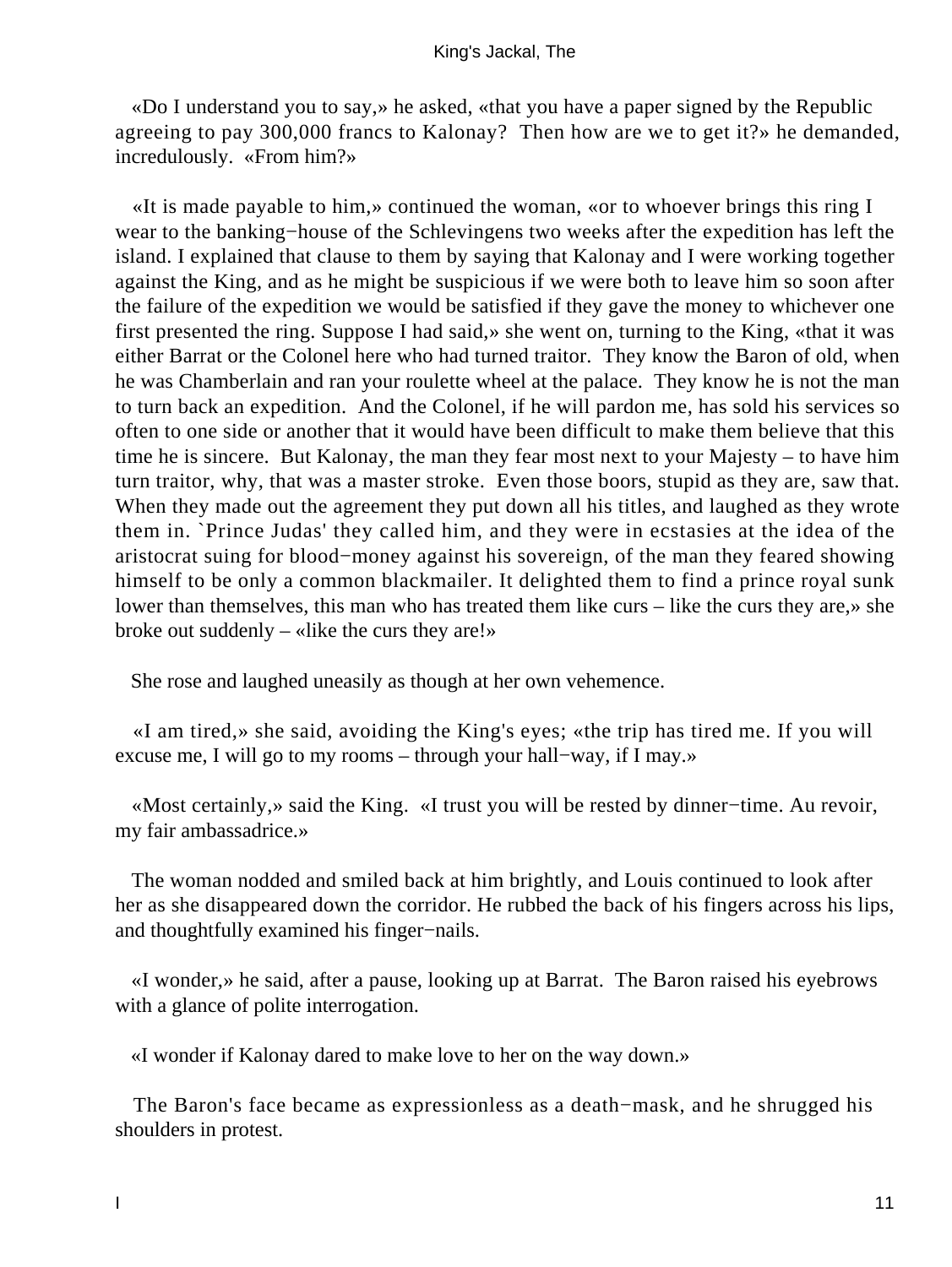« – Or did she make love to Kalonay?» the King insisted, laughing gently. «I wonder now. I do not care to know, but I wonder.»

 According to tradition the Kalonay family was an older one than that of the House of Artois, and its name had always been the one next in importance to that of the reigning house. The history of Messina showed that different members of the Kalonay family had fought and died for different kings of Artois, and had enjoyed their favor and shared their reverses with equal dignity, and that they had stood like a rampart when the kingdom was invaded by the levelling doctrines of Republicanism and equality. And though the Kalonays were men of stouter stuff than their cousins of Artois, they had never tried to usurp their place, but had set an example to the humblest shepherd of unfailing loyalty and good−will to the King and his lady. The Prince Kalonay, who had accompanied the Dominican monk to Messina, was the last of his race, and when Louis IV. had been driven off the island, he had followed his sovereign into exile as a matter of course, and with his customary good−humor. His estates, in consequence of this step, had been taken up by the Republic, and Kalonay had accepted the loss philosophically as the price one pays for loving a king. He found exile easy to bear in Paris, and especially so as he had never relinquished the idea that some day the King would return to his own again. So firmly did he believe in this, and so keenly was his heart set upon it, that Louis had never dared to let him know that for himself exile in Paris and the Riviera was vastly to be preferred to authority over a rocky island hung with fogs, and inhabited by dull merchants and fierce banditti.

 The conduct of the King during their residence in Paris would have tried the loyalty of one less gay and careless than Kalonay, for he was a sorry monarch, and if the principle that «the King can do no wrong» had not been bred in the young Prince's mind, he would have deserted his sovereign in the early days of their exile. But as it was, he made excuses for him to others and to himself, and served the King's idle purposes so well that he gained for himself the name of the King's jackal, and there were some who regarded him as little better than the King's confidential blackguard, and man Friday, the weakest if the most charming of his court of adventurers.

 At the first hint which the King gave of his desire to place himself again in power, Kalonay had ceased to be his Jackal and would have issued forth as a commander−in−chief, had the King permitted him; but it was not to Louis's purpose that the Prince should know the real object of the expedition, so he assigned its preparation to Erhaupt, and despatched Kalonay to the south of the island. At the same time Madame Zara had been sent to the north of the island, ostensibly to sound the sentiment of the old nobility, but in reality to make capital out of the presence there of Kalonay and Father Paul.

 The King rose hurriedly when the slim figure of the Prince and the broad shoulders and tonsured head of the monk appeared at the farthest end of the garden−walk.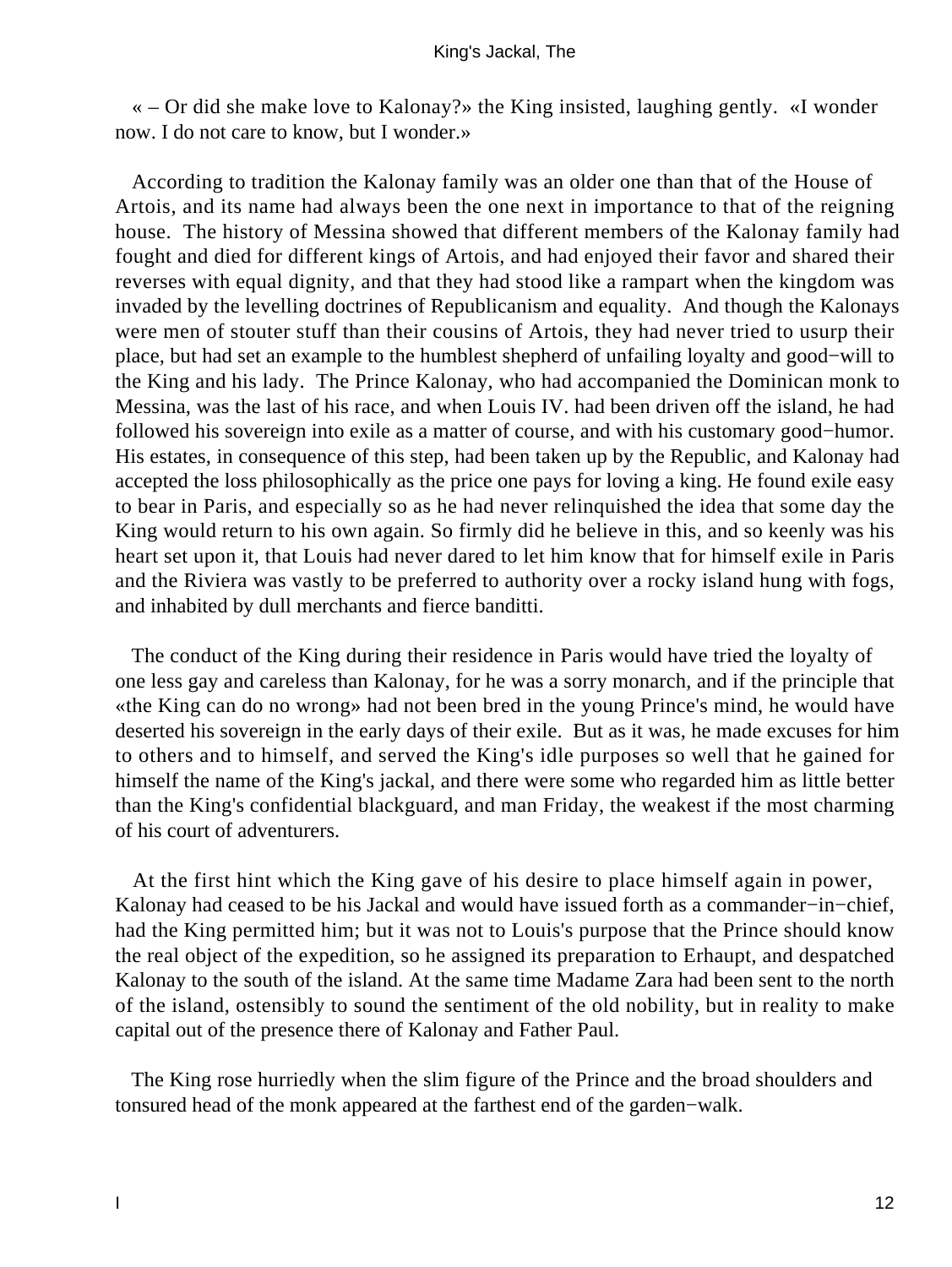«They are coming!» he cried, with a guilty chuckle; «so I shall run away and finish dressing. I leave you to receive the first shock of Kalonay's enthusiasm alone. I confess he bores me. Remember, the story Madame Zara told them in the yacht is the one she told us this morning, that none of the old royalists at the capital would promise us any assistance. Be careful now, and play your parts prettily. We are all terribly in earnest.»

 Kalonay's enthusiasm had not spent itself entirely before the King returned. He had still a number of amusing stories to tell, and he reviewed the adventures of the monk and himself with such vivacity and humor that the King nodded his head in delight, and even the priest smiled indulgently at the recollection.

 Kalonay had seated himself on one of the tables, with his feet on a chair and with a cigarette burning between his fingers. He was a handsome, dark young man of thirty, with the impulsive manner of a boy. Dissipation had left no trace on his face, and his eyes were as innocent of evil and as beautiful as a girl's, and as eloquent as his tongue. «May the Maria Santissima pity the girls they look upon,» his old Spanish nurse used to say of them. But Kalonay had shown pity for every one save himself. His training at an English public school, and later as a soldier in the Ecole Polytechnique at Paris, had saved him from a too early fall, and men liked him instinctively, and the women much too well.

 «It was good to be back there again,» he cried, with a happy sigh. «It was good to see the clouds following each other across the old mountains and throwing black shadows on the campagna, and to hear the people's patois and to taste Messinian wine again and to know it was from your own hillside. All our old keepers came down to the coast to meet us, and told me about the stag−hunt the week before, and who was married, and who was in jail, and who had been hanged for shooting a customs officer, and they promised fine deer stalking if I get back before the snow leaves the ridges, for they say the deer have not been hunted and are running wild.» He stopped and laughed. «I forgot,» he said, «your Majesty does not care for the rude pleasures of my half of the island.» Kalonay threw away his cigarette, clasping his hands before him with a sudden change of manner.

 «But seriously,» he cried, "as I have been telling them – I wish your Majesty could have heard the offers they made us, and could have seen the tears running down their faces when we assured them that you would return. I wished a thousand times that we had brought you with us. With you at our head we can sweep the island from one end to the other. We will gather strength and force as we go, as a landslide grows, and when we reach the capital we will strike it like a human avalanche.

 «And I wish you could have heard him speak,» Kalonay cried, his enthusiasm rising as he turned and pointed with his hand at the priest. «There is the leader! He made my blood turn hot with his speeches, and when he had finished I used to find myself standing on my tiptoes and shouting with the rest. Without him I could have done nothing. They knew me too well; but the laziest rascals in the village came to welcome him again, and the women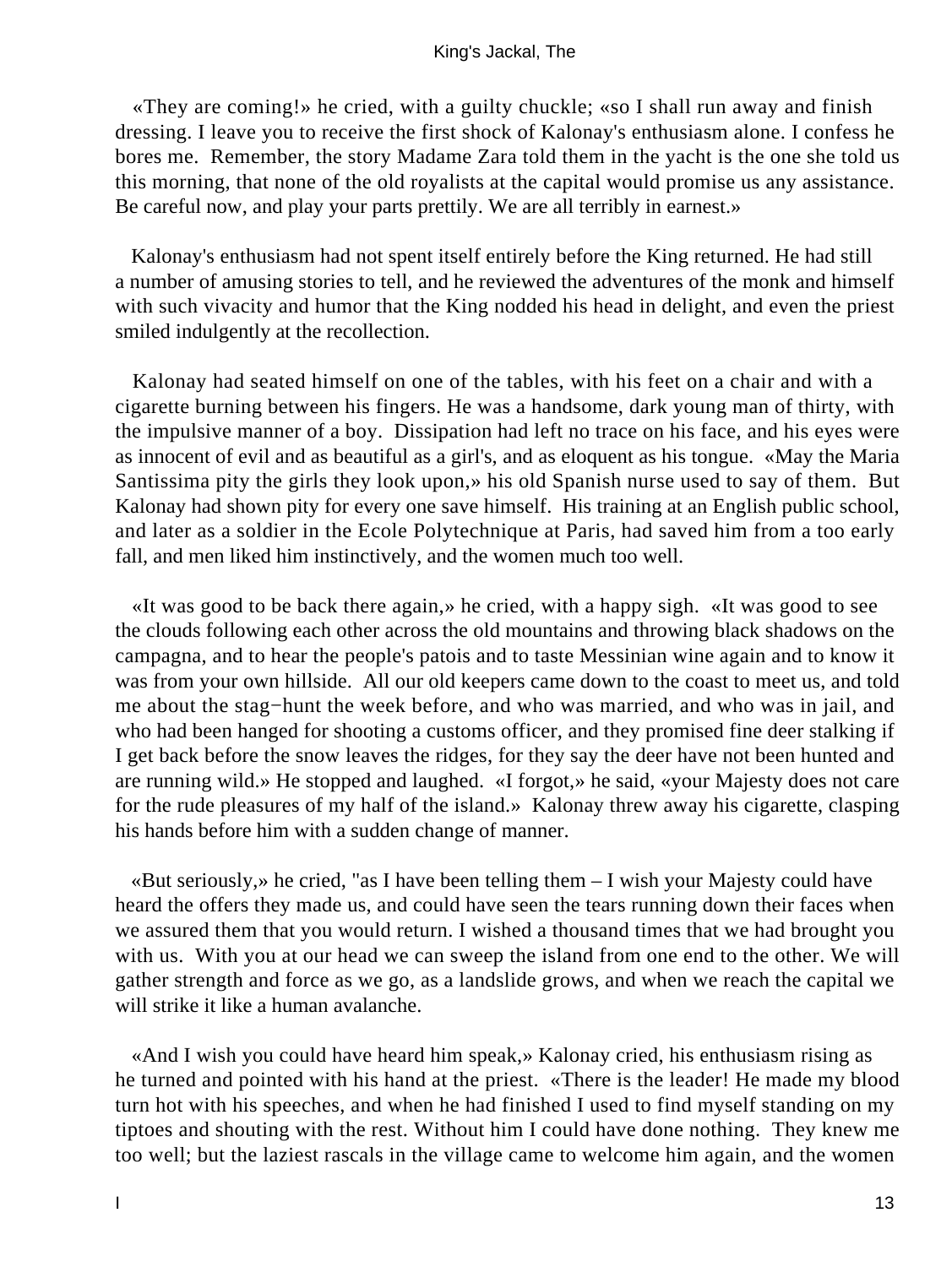and men wept before him and brought their children to be blessed, and fell on their knees and kissed his sandals. It was like the stories they tell you when you are a child. He made us sob with regret and he filled us with fresh resolves. Oh, it is very well for you to smile, you old cynics,» he cried, smiling at his own fervor, «but I tell you, I have lived since I saw you last!»

 The priest stood silent with his hands hidden inside his great sleeves, and his head rising erect and rigid from his cowl. The eyes of the men were turned upon him curiously, and he glanced from one to the other, as though mistrusting their sympathy.

 «It was not me – it was the Church they came to welcome. The fools,» he cried bitterly, «they thought they could destroy the faith of the people by banishing the servants of the Church. As soon end a mother's love for her children by putting an ocean between them. For six years those peasants have been true. I left them faithful, I returned to find them faithful. And now  $-\infty$  he concluded, looking steadily at the King as though to hold him to account, «and now they are to have their reward.»

 The King bowed his head gravely in assent. «They are to have their reward,» he repeated. He rose and with a wave of his hand invited the priest to follow him, and they walked together to the other end of the terrace. When they were out of hearing of the others the King seated himself, and the priest halted beside his chair.

 «I wish to speak with you, father,» Louis said, «concerning this young American girl, Miss Carson, who has promised to help us – to help you – with her money. Has she said yet how much she means to give us,» asked the King, «and when she means to let us have it? It is a delicate matter, and I do not wish to urge the lady, but we are really greatly in need of money. Baron Barrat, who arrived from Paris this morning, brings back no substantial aid, although the sympathy of the old nobility, he assures me, is with us. Sympathy, however, does not purchase Maxim guns, nor pay for rations, and Madame Zara's visit to the capital was, as you know, even less successful.»

«Your Majesty has seen Miss Carson, then?» the priest asked.

 «Yes, her mother and she have been staying at the Continental ever since they followed you here from Paris, and I have seen her once or twice during your absence. The young lady seems an earnest daughter of our faith, and she is deeply in sympathy with our effort to re−establish your order and the influence of the Church upon the island. I have explained to her that the only way in which the Church can regain her footing there is through my return to the throne, and Miss Carson has hinted that she is willing to make even a larger contribution than the one she first mentioned. If she means to do this, it would be well if she did it at once.»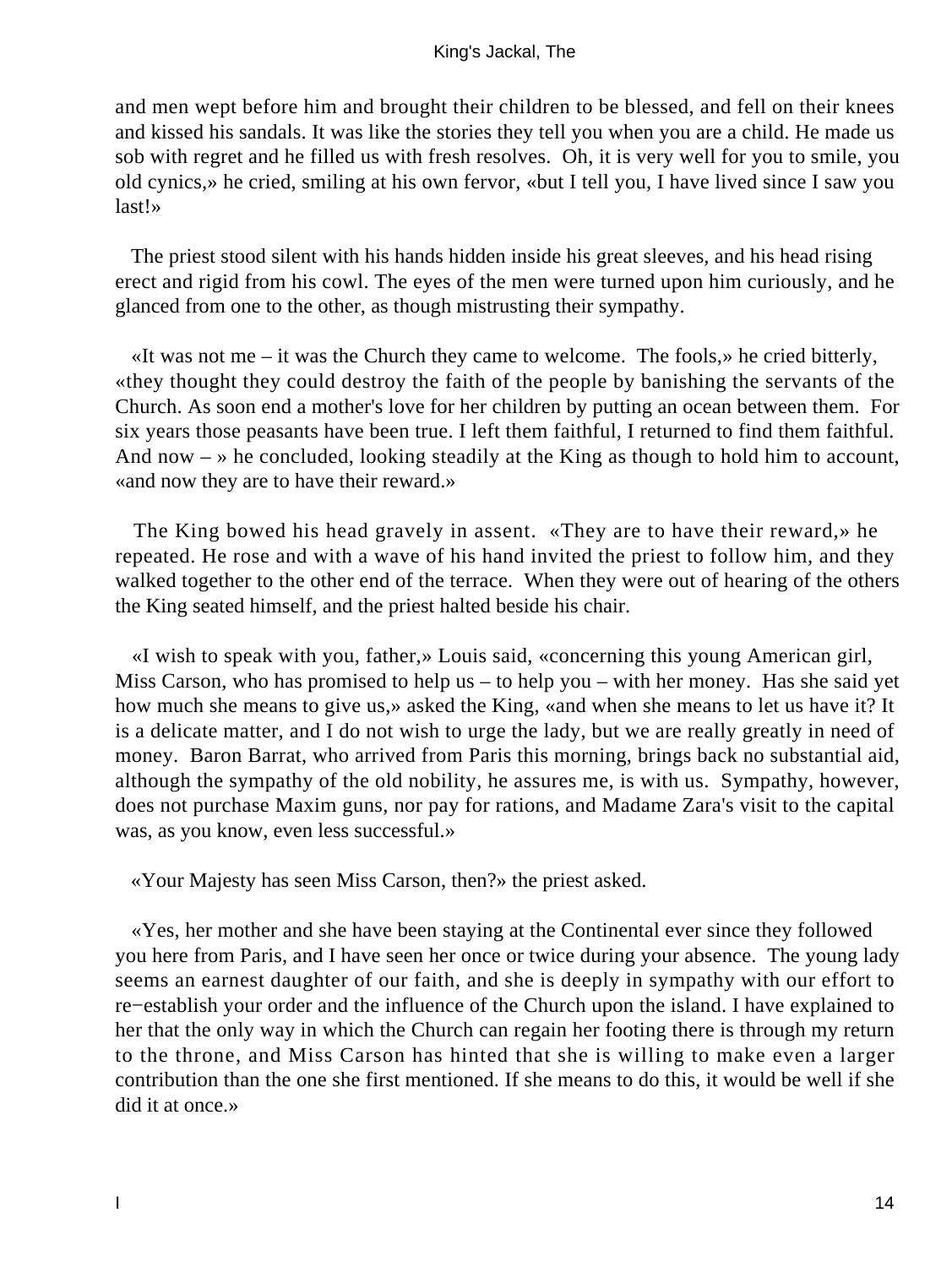«Perhaps I have misunderstood her,» said the priest, after a moment's consideration; «but I thought the sum she meant to contribute was to be given only after the monarchy has been formally established, and that she wished whatever she gave to be used exclusively in rebuilding the churches and the monastery. I do not grudge it to your Majesty's purpose, but so I understood her.»

 «Ah, that is quite possible,» returned Louis, easily; «it may be that she did so intend at first, but since I have talked with her she has shown a willing disposition to aid us not only later, but now. My success means your success,» he continued, smiling pleasantly as he rose to his feet, «so I trust you will urge her to be prompt. She seems to have unlimited resources in her own right. Do you happen to know from whence her money comes?»

 «Her mother told me,» said the priest, «that Mr. Carson before his death owned mines and railroads. They live in California, near the Mission of Saint Francis. I have written concerning them to the Father Superior there, and he tells me that Mr. Carson died a very rich man, and that he was a generous servant of the Church. His daughter has but just inherited her father's fortune, and her one idea of using it is to give it to the Church, as he would have done.»

 The priest paused and seemed to consider what the King had just told him. «I will speak with her,» he said, «and ask her aid as fully as she can give it. May I inquire how far your Majesty has taken her into our plans?»

 «Miss Carson is fully informed,» the King replied briefly. «And if you wish to speak with her you can see her now; she and her mother are coming to breakfast with me to hear the account of your visit to the island. You can speak with her then – and, father,» the King added, lowering his eyes and fingering the loose sleeve of the priest's robe, «it would be well, I think, to have this presentation of the young nobles immediately after the luncheon, while Miss Carson is still present. We might even make a little ceremony of it, and so show her that she is fully in our confidence – that she is one of our most valued supporters. It might perhaps quicken her interest in the cause.»

 «I see no reason why that should not be,» said the priest, thoughtfully, turning his eyes to the sea below them. «Madame Zara,» he added, without moving his eyes, «will not be present.»

 The King straightened himself slightly, and for a brief moment of time looked at the priest in silence, but the monk continued to gaze steadily at the blue waters.

«Madame Zara will not be present,» the King repeated, coldly.

 «There are a few fishermen and mountaineers, your Majesty,» the priest continued, turning an unconscious countenance to the King, «who came back with us from the island.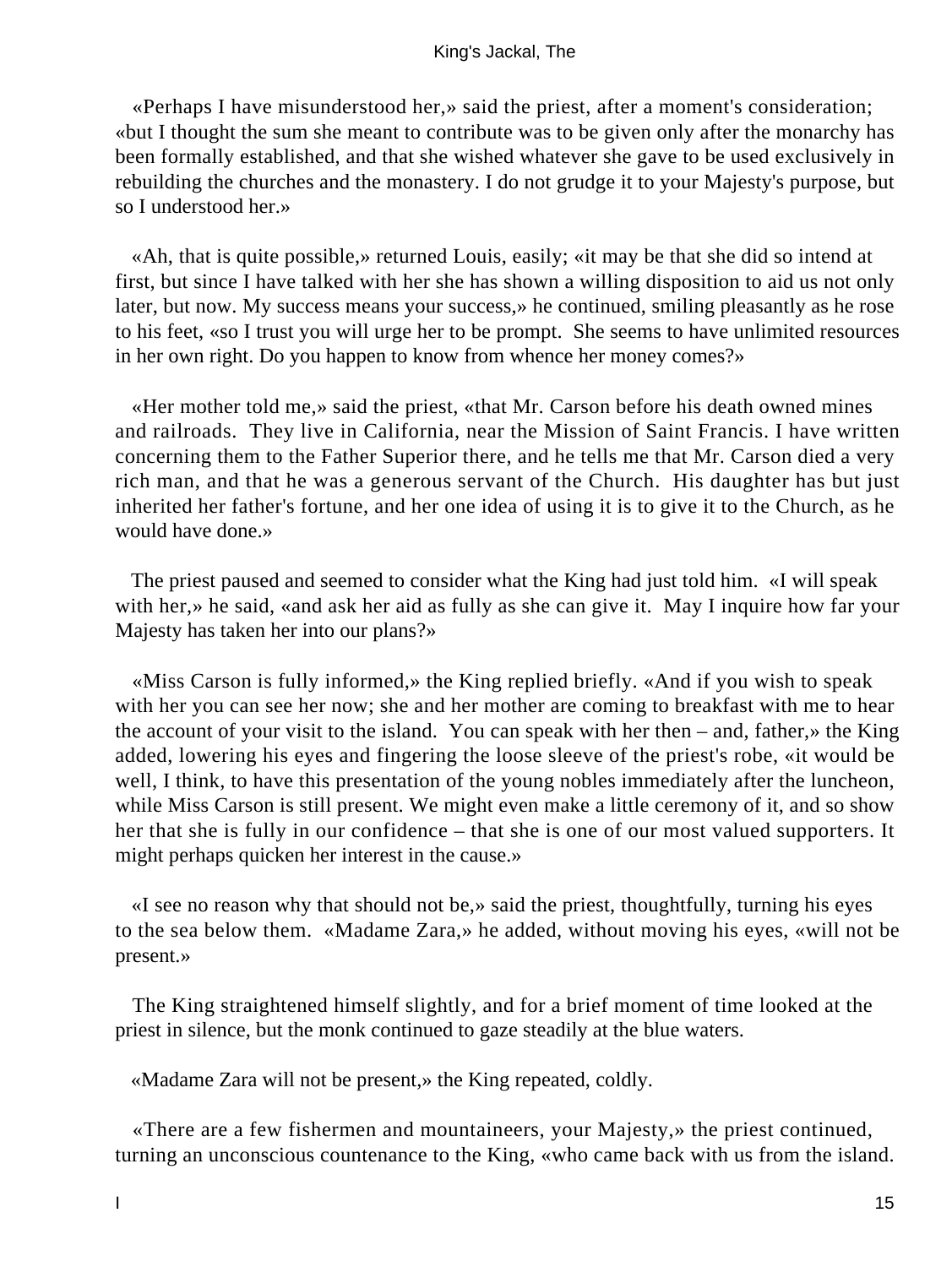They come as a deputation to inform your Majesty of the welcome that waits you, and I have promised them an audience. If you will pardon me I would suggest that you receive these honest people at the same time with the others, and that his Highness the Crown Prince be also present, and that he receive them with you. Their anxiety to see him is only second to their desire to speak to your Majesty. You will find some of your most loyal subjects among these men. Their forefathers have been faithful to your house and to the Church for many generations.»

 «Excellent,» said the King; «I shall receive them immediately after the deputation from Paris. Consult with Baron Barrat and Kalonay, please, about the details. I wish either Kalonay or yourself to make the presentation. I see Miss Carson and her mother coming. After luncheon, then, at, say, three o'clock – will that be satisfactory?»

 «As your Majesty pleases,» the priest answered, and with a bow he strode across the terrace to where Kalonay stood watching them.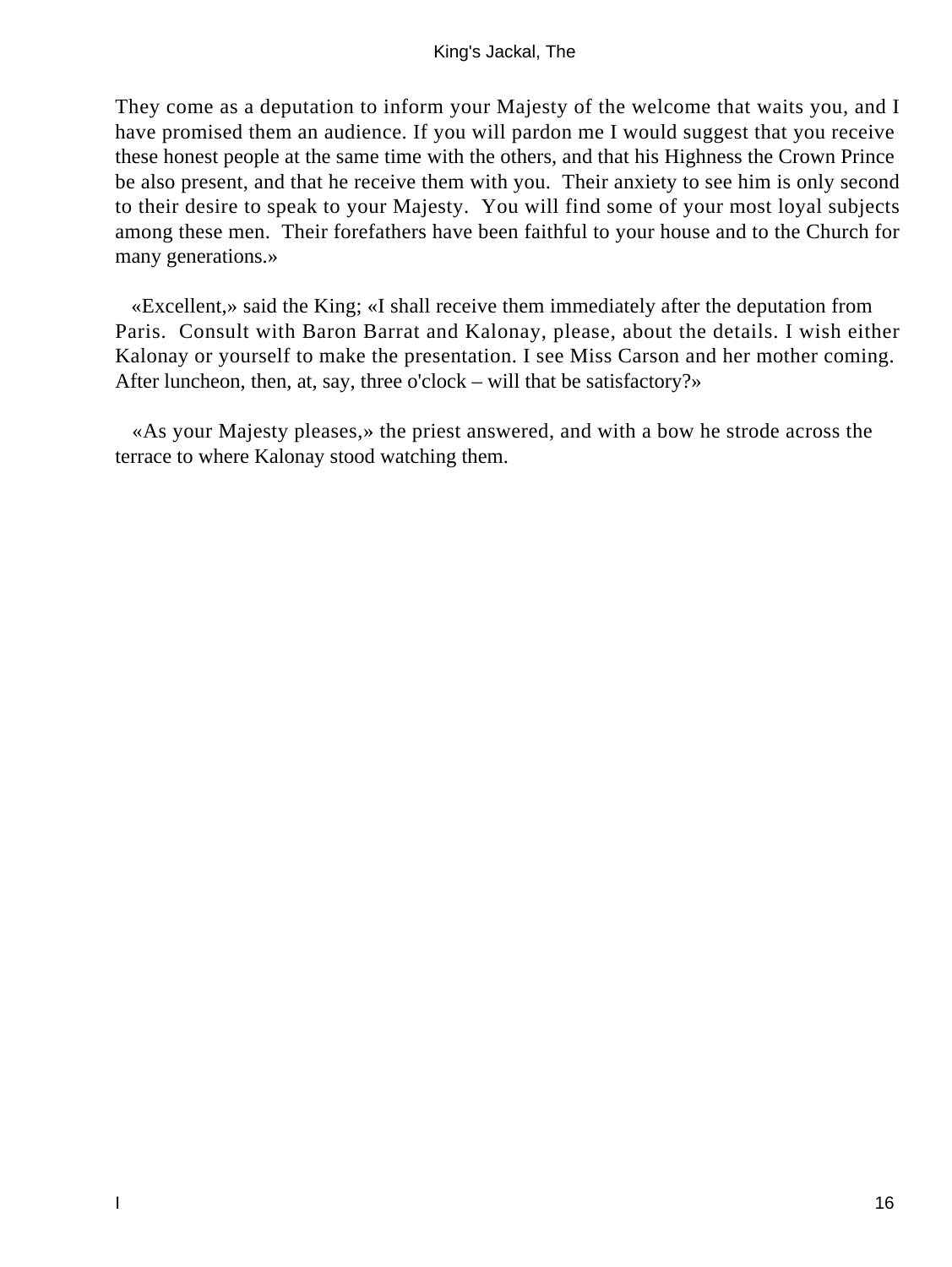# **[II](#page-63-0)**

<span id="page-17-0"></span>*M I*s. Carson and her daughter came from the hotel to the terrace through the hallway which divided the King's apartments. Baron Barrat preceded them and they followed in single file, Miss Carson walking first. It was a position her mother always forced upon her, and after people grew to know them they accepted it as illustrating Mrs. Carson's confidence in her daughter's ability to care for herself, as well as her own wish to remain in the background.

 Patricia Carson, as she was named after her patron saint, or «Patty» Carson, as she was called more frequently, was an exceedingly pretty girl. She was tall and fair, with a smile that showed such confidence in everyone she met that few could find the courage to undeceive her by being themselves, and it was easier, in the face of such an appeal as her eyes made to the best in every one, for each to act a part while he was with her. She was young, impressionable, and absolutely inexperienced. As a little girl she had lived on a great ranch, where she could gallop from sunrise to sunset over her own prairie land, and later her life had been spent in a convent outside of Paris. She had but two great emotions, her love for her father and for the Church which had nursed her. Her father's death had sanctified him and given him a place in her heart that her mother could not hold, and when she found herself at twenty−one the mistress of a great fortune, her one idea as to the disposal of it was to do with it what would best please him and the Church which had been the ruling power in the life of both of them. She was quite unconscious of her beauty, and her mode of speaking was simple and eager.

 She halted as she came near the King, and resting her two hands on the top of her lace parasol, nodded pleasantly to him and to the others. She neither courtesied nor offered him her hand, but seemed to prefer this middle course, leaving them to decide whether she acted as she did from ignorance or from choice.

 As the King stepped forward to greet her mother, Miss Carson passed him and moved on to where the Father Superior stood apart from the others, talking earnestly with the Prince. What he was saying was of an unwelcome nature, for Kalonay's face wore an expression of boredom and polite protest which changed instantly to one of delight when he saw Miss Carson. The girl hesitated and made a deep obeisance to the priest.

«I am afraid I interrupt you,» she said.

 «Not at all,» Kalonay assured her, laughing. «It is a most welcome interruption. The good father has been finding fault with me, as usual, and I am quite willing to change the subject.»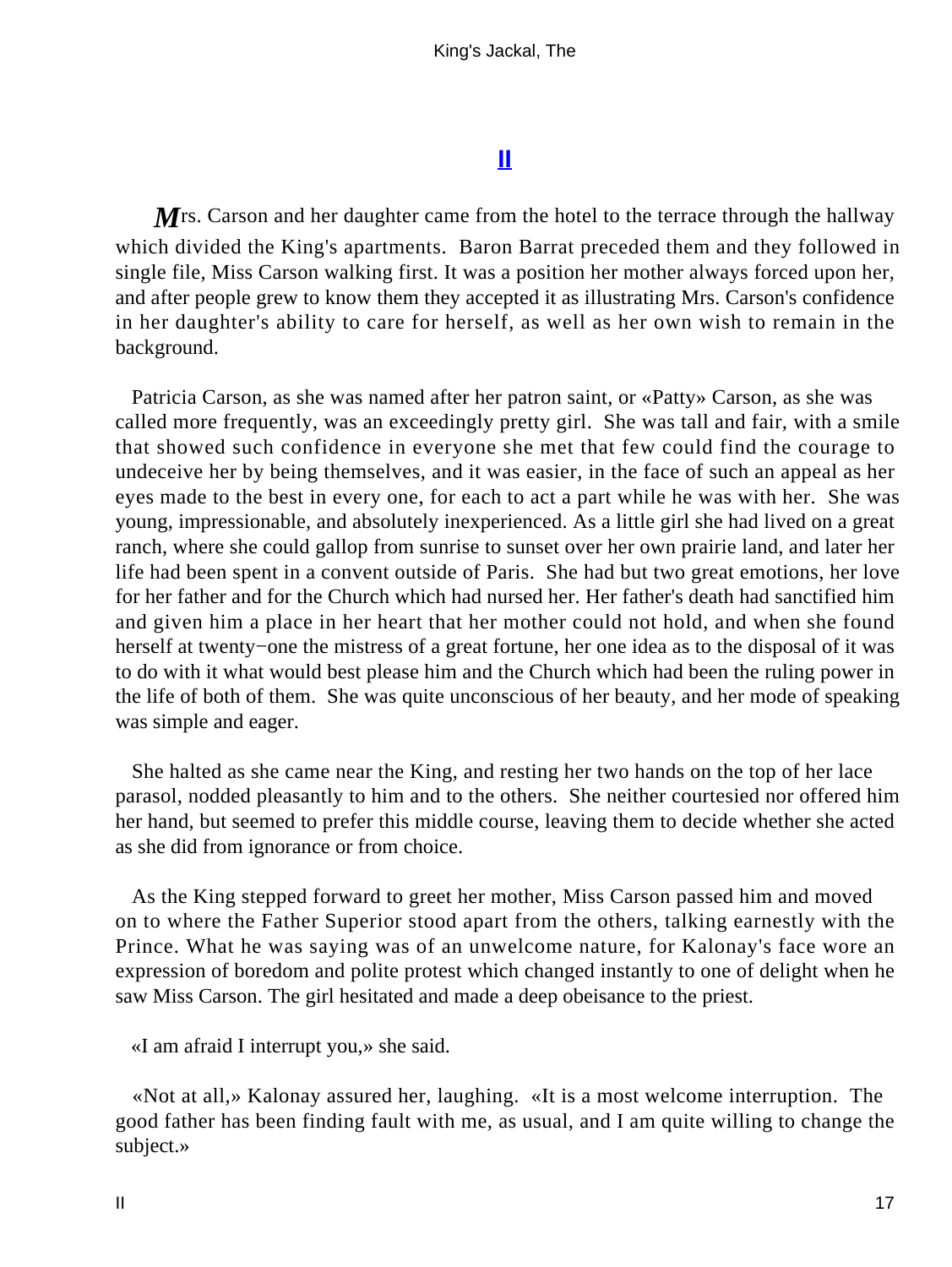The priest smiled kindly on the girl, and while he exchanged some words of welcome with her, Kalonay brought up one of the huge wicker chairs, and she seated herself with her back to the others, facing the two men, who stood leaning against the broad balustrade. They had been fellow−conspirators sufficiently long for them to have grown to know each other well, and the priest, so far from regarding her as an intruder, hailed her at once as a probable ally, and endeavored to begin again where he had ceased speaking.

 «Do you not agree with me, Miss Carson?» he asked. «I am telling the Prince that zeal is not enough, and that high ideals, unless they are accompanied by good conduct, are futile. I want him to change, to be more sober, more strict  $- \rightarrow \infty$ 

 «Oh, you must not ask me,» Miss Carson said, hurriedly, smiling and shaking her head. «We are working for only one thing, are we not? Beyond that you know nothing of me, and I know nothing of you. I came to hear of your visit,» she continued; «am I to be told anything?» she asked, eagerly, looking from one to the other. «It has been such an anxious two weeks. We imagined all manner of things had happened to you.»

 Kalonay laughed happily. «The Father was probably never safer in his life,» he said. «They took us to their hearts like brothers. They might have suffocated us with kindness, but we were in no other danger.»

 «Then you are encouraged, Father?» she asked, turning to the priest. «You found them loyal? Your visit was all you hoped, you can depend upon them?»

 «We can count upon them absolutely,» the monk assured her. «We shall start on our return voyage at once, in a day, as soon as his Majesty gives the word.»

 «There are so many things I want to know,» the girl said; «but I have no right to ask,» she added, looking up at him doubtfully.

 «You have every right,» the monk answered. «You have certainly earned it. Without the help you gave us we could not have moved. You have been more than generous  $-\rightarrow \infty$ 

 Miss Carson interrupted him with an impatient lifting of her head. «That sort of generosity is nothing,» she said. «With you men it is different. You are all risking something. You are actually helping, while I must sit still and wait. I hope, Father,» she said, smiling, «it is not wrong for me to wish I were a man.»

 «Wrong!» exclaimed Kalonay, in a tone of mock dismay; «of course it's wrong. It's wicked.»

 The monk turned and looked coldly over his shoulder at Kalonay, and the Prince laughed.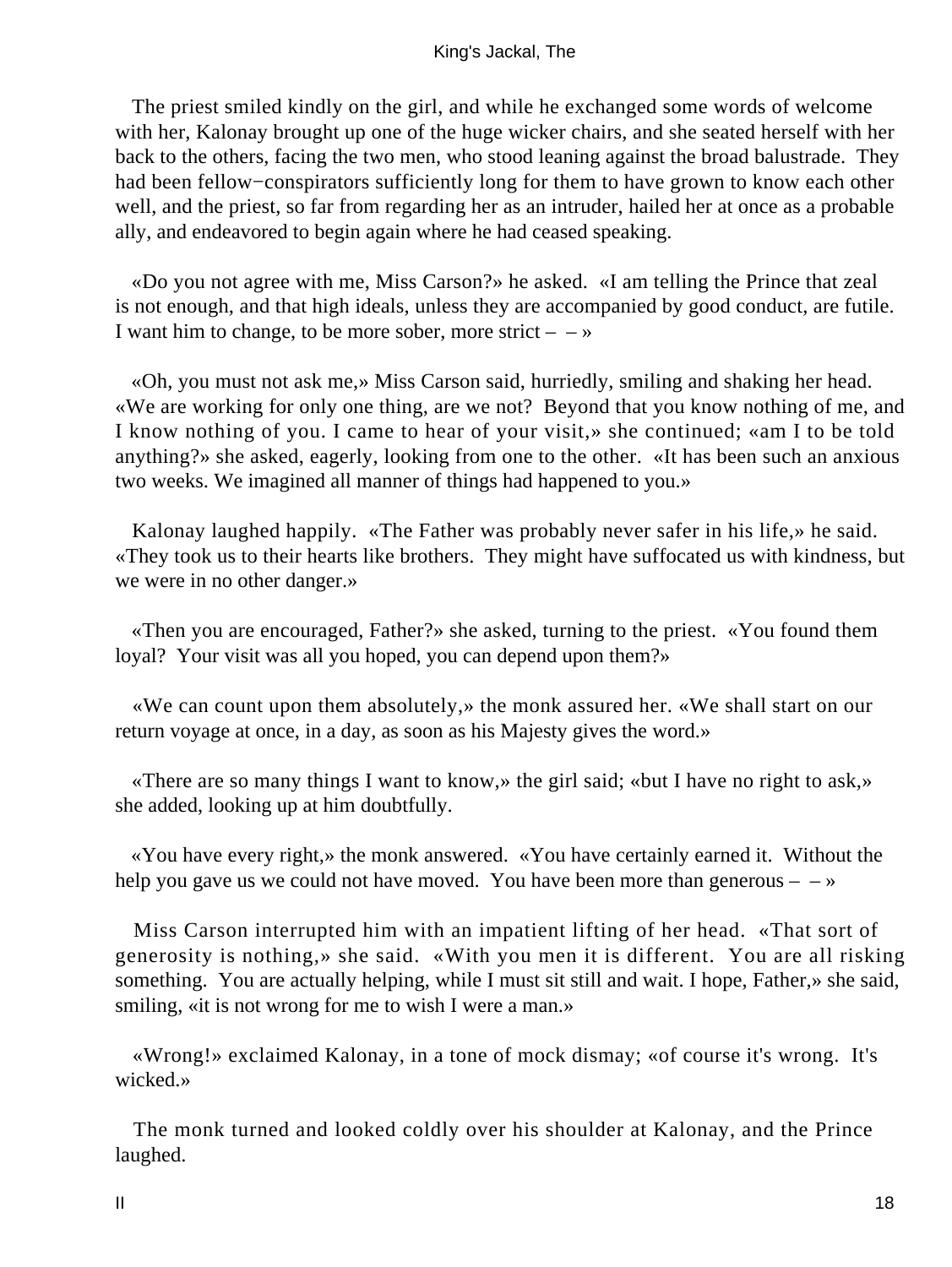«I beg your pardon,» he said, «but we are told to be contented with our lot,» he argued, impenitently. «`He only is a slave who complains,' and that is true even if a heretic did say it.»

The monk shook his head and turned again to Miss Carson with a tolerant smile.

 «He is very young,» he said, as though Kalonay did not hear him, «and wild and foolish – and yet,» he added, doubtfully, «I find I love the boy.» He regarded the young man with a kind but impersonal scrutiny, as though he were a picture or a statue. «Sometimes I imagine he is all I might have been,» he said, «had not God given me the strength to overcome myself. He has never denied himself in anything; he is as wilful and capricious as a girl. He makes a noble friend, Miss Carson, and a generous enemy; but he is spoiled irretrievably by good fortune and good living and good health.» The priest looked at the young man with a certain sad severity. «`Unstable as water, thou shalt not excel,'» he said.

 The girl, in great embarrassment, turned her head away, glancing from the ocean to the sky; but Kalonay seated himself coolly on the broad balustrade of the terrace with his hands on his hips, and his heels resting on the marble tiling, and clicked the soles of his boots together.

 «Oh, I have had my bad days, too, Father,» he said. He turned his head on one side, and pressed his lips together, looking down.

 «Unstable as water – that is quite possible,» he said, with an air of consideration; «but spoiled by good fortune – oh, no, that is not fair. Do you call it good fortune,  $\sin x$  he laughed, «to be an exile at twenty−eight? Is it good fortune to be too poor to pay your debts, and too lazy to work; to be the last of a great name, and to have no chance to add to the glory of it, and no means to keep its dignity fresh and secure? Do you fancy I like to see myself drifting farther and farther away from the old standards and the old traditions; to have English brewers and German Jew bankers taking the place I should have, buying titles with their earnings and snubbing me because I can only hunt when someone gives me a mount, and because I choose to take a purse instead of a cup when we shoot at Monte Carlo?»

 «What child's talk is this?» interrupted the priest, angrily. «A thousand horses cannot make a man noble, nor was poverty ever ignoble. You talk like a weak boy. Every word you say is your own condemnation. Why should you complain? Your bed is of your own making. The other prodigal was forced to herd with the swine – you have chosen to herd with them.»

The girl straightened herself and half rose from her chair.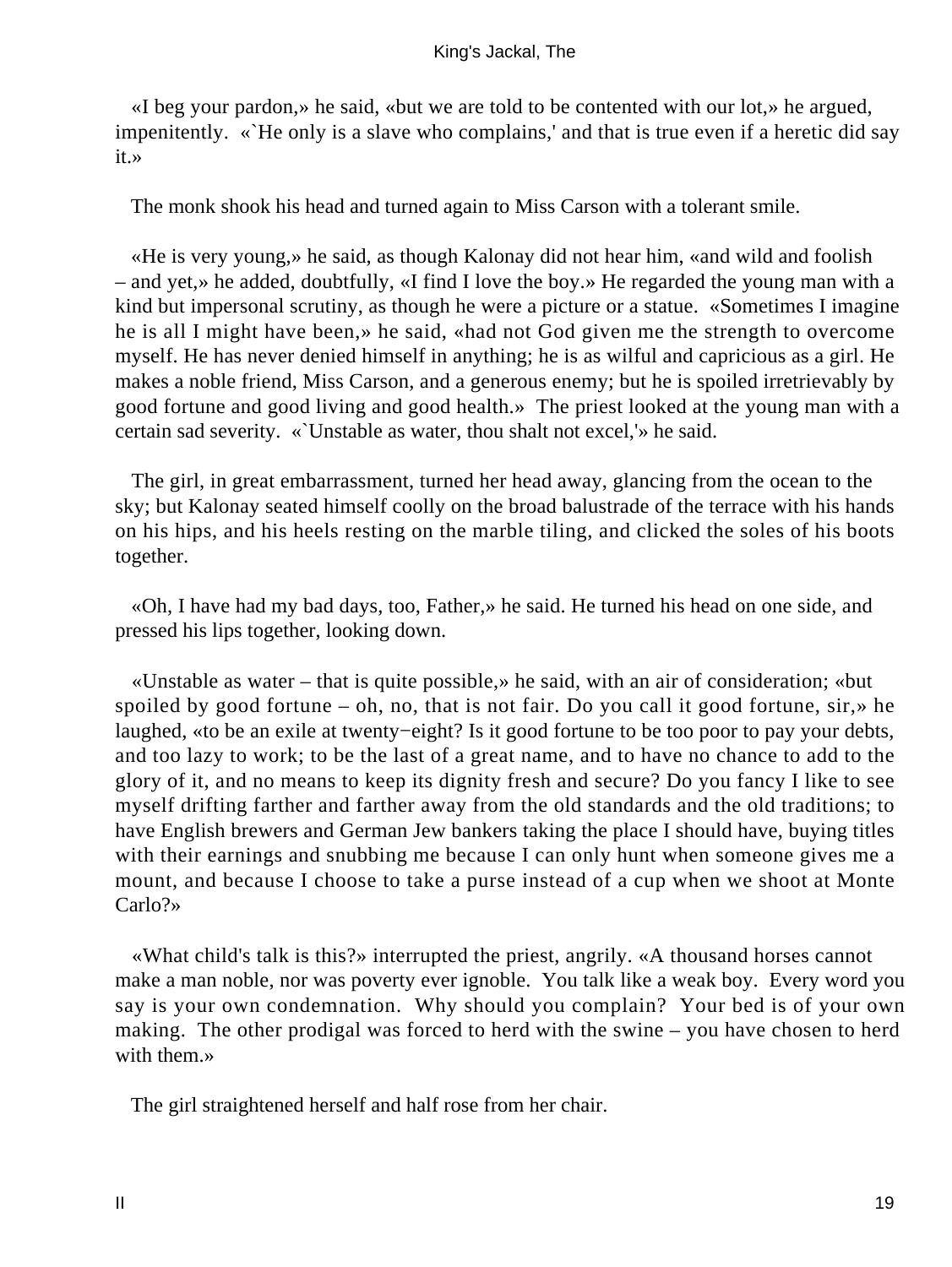«You are boring Miss Carson with my delinquencies,» said the Prince, sternly. His face was flushed, and he did not look either at the girl or at the priest.

 «But the prodigal's father?» said Miss Carson, smiling at the older man. «Did he stand over him and upbraid him? You remember, he went to meet him when he was yet a great way off. That was it, was it not, Father?»

 «Of course he did,» cried Kalonay, laughing like a boy, and slipping lightly to the terrace. «He met him half way and gave him the best he had.» He stepped to Miss Carson's side and the two young people moved away smiling, and the priest, seeing that they were about to escape him, cried eagerly, «But that prodigal had repented. This one  $-\rightarrow \infty$ 

 «Let's run,» cried the Prince. «He will get the best of us if we stay. He always gets the best of me. He has been abusing me that way for two weeks now, and he is always sorry afterward. Let us leave him alone to his sorrow and remorse.»

 Kalonay walked across the terrace with Miss Carson, bending above her with what would have seemed to an outsider almost a proprietary right. She did not appear to notice it, but looked at him frankly and listened to what he had to say with interest. He was speaking rapidly, and as he spoke he glanced shyly at her as though seeking her approbation, and not boldly, as he was accustomed to do when he talked with either men or women. To look at her with admiration was such a cheap form of appreciation, and one so distasteful to her, that had he known it, Kalonay's averted eyes were more of a compliment than any words he could have spoken. His companions who had seen him with other women knew that his manner to her was not his usual manner, and that he gave her something he did not give to the others; that he was more discreet and less ready, and less at ease.

 The Prince Kalonay had first met Miss Carson and her mother by chance in Paris, at the rooms of Father Paul, where they had each gone on the same errand, and since that meeting his whole manner toward the two worlds in which he lived had altered so strangely that mere acquaintances noticed the change.

 Before he had met her, the little the priest had said concerning her and her zeal for their common desire had piqued his curiosity, and his imagination had been aroused by the picture of a romantic young woman giving her fortune to save the souls of the people of Messina; his people whom he regarded and who regarded him less as a feudal lord than as a father and a comrade. He had pictured her as a nervous, angular woman with a pale, ascetic face, and with the restless eyes of an enthusiast, dressed in black and badly dressed, and with a severe and narrow intelligence. But he had prepared himself to forgive her personality, for the sake of the high and generous impulse that inspired her. And when he was presented to her as she really was, and found her young, lovable, and nobly fair, the shock of wonder and delight had held him silent during the whole course of her interview with the priest, and when she had left them his brain was in a tumult and was filled with memories of her words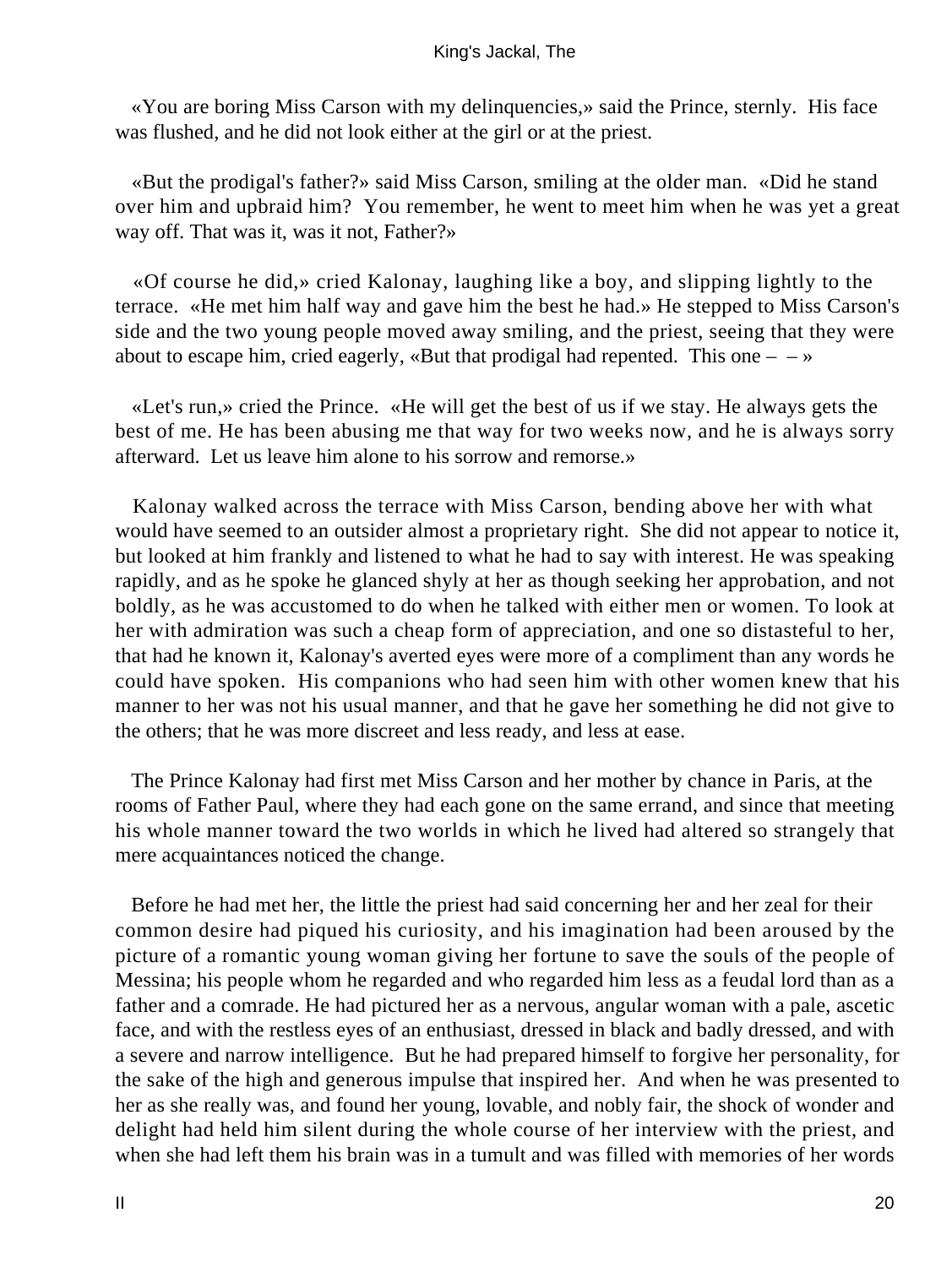and gestures, and of the sweet fearlessness of her manner. Beautiful women he had known before as beautiful women, but the saving grace in his nature had never before been so deeply roused by what was fine as well as beautiful. It seemed as though it were too complete and perfect. For he assured himself that she possessed everything – those qualities which he had never valued before because he believed them to be unattainable, and those others which he had made his idols. She was with him, mind and heart and soul, in the one desire of his life that he took seriously; she was of his religion, she was more noble than his noble sisters, and she was more beautiful than the day. In the first glow of the meeting it seemed to him as though fate had called them to do this work together, – she from the far shore of the Pacific, and he from his rocky island in the Middle Sea. And he saw with cruel distinctness, that if there were one thing wanting, it was himself. He worshipped her before he had bowed his first good−by to her, and that night he walked for miles up and down the long lengths of the avenue of the Champs−Elysees, facing the great change that she had brought into his life, but knowing himself to be utterly unfit for her coming. He felt like an unworthy steward caught at his master's return unprepared, with ungirt loins, and unlighted lamp. Nothing he had done since he was a child gave him the right to consider himself her equal. He was not blinded by the approaches which other daughters and the mothers of daughters had made him. He knew that what was enough to excuse many things in their eyes might find no apology in hers. He looked back with the awakening of a child at the irrevocable acts in his life that could not be altered nor dug up nor hidden away. They marked the road he had trodden like heavy milestones, telling his story to every passer−by. She could read them, as everyone else could read them. He had wasted his substance, he had bartered his birthright for a moment's pleasure; there was no one so low and despicable who could not call him comrade, to whom he had not given himself without reserve. There was nothing left, and now the one thing he had ever wanted had come, and had found him like a bankrupt, his credit wasted and his coffers empty. He had placed himself at the beck and call of every idle man and woman in Paris, and he was as common as the great clock−face that hangs above the boulevards.

 Miss Carson's feelings toward Kalonay were not of her own choosing, and had passed through several stages. When they had first met she had thought it most sad that so careless and unprincipled a person should chance to hold so important a part in the task she had set herself to do. She knew his class only by hearsay, but she placed him in it, and, accordingly, at once dismissed him as a person from her mind. Kalonay had never shown her that he loved her, except by those signs which any woman can read and which no man can conceal; but he did not make love to her, and it was that which first prepossessed her in his favor. One or two other men who knew of her fortune, and to whom she had given as little encouragement as she had to Kalonay, had been less considerate. But his attitude toward her was always that of a fellow−worker in the common cause. He treated her with a gratitude for the help she meant to give his people which much embarrassed her. His seriousness pleased her with him, seeing, as she did, that it was not his nature to be serious, and his enthusiasm and love for his half−civilized countrymen increased her interest in them, and her liking for him. She could not help but admire the way in which he accepted, without forcing her to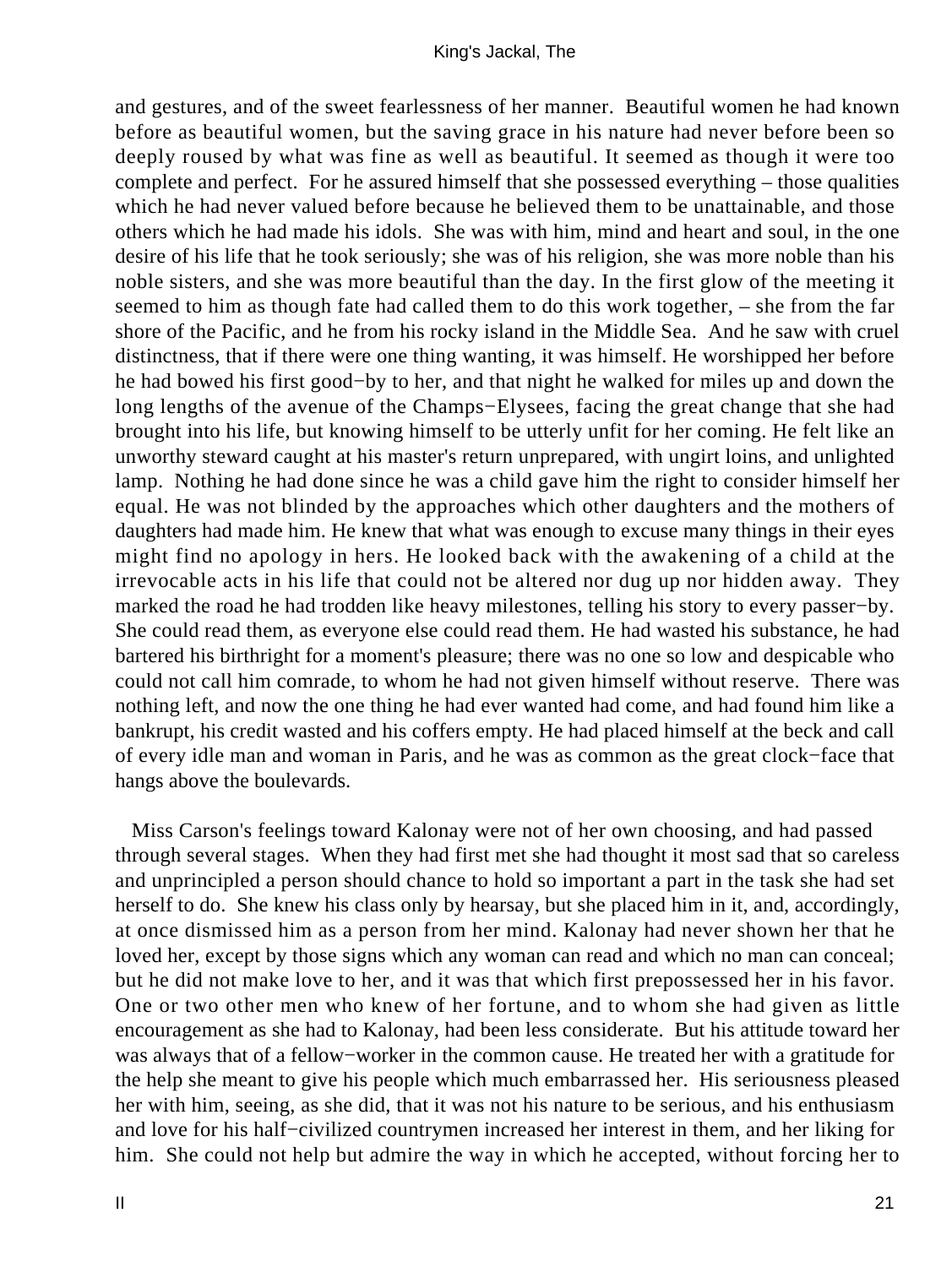make it any plainer, the fact that he held no place in her thoughts. And then she found that he began to hold more of a place in her thoughts than she had supposed any man could hold of whom she knew so little, and of whom the little she knew was so ill. She missed him when she went to the priest's and found that he had not sent for Kalonay to bear his part in their councils; and at times she felt an unworthy wish to hear Kalonay speak the very words she had admired him for keeping from her. And at last she learned the truth that she did love him, and it frightened her, and made her miserable and happy. They had not seen each other since he had left Paris for Messina, and though they spoke now only of his mission to the island, there was back of what they said the joy for each of them of being together again and of finding that it meant so much. What it might mean to the other, neither knew.

 For some little time the King followed the two young people with his eyes, and then joined them, making signs to Kalonay that he wished him to leave them together; but Kalonay remained blind to his signals, and Barrat, seeing that it was not a tete−a−tete, joined them also. When he did so Kalonay asked the King for a word, and laying his hand upon his arm walked with him down the terrace, pointing ostensibly to where the yacht lay in the harbor. Louis answered his pantomime with an appropriate gesture, and then asked, sharply, «Well, what is it? Why did you bring me here? And what do you mean by staying on when you see you are not wanted?»

 They were some distance from the others. Kalonay smiled and made a slight bow. «Your Majesty,» he began, with polite emphasis. The King looked at him curiously.

 «In the old days under similar circumstances,» the Prince continued, with the air of a courtier rather than that of an equal, «had I thought of forming an alliance by marriage, I should have come to your Majesty first and asked your gracious approval. But those days are past, and we are living at the end of the century; and we do such things differently.» He straightened himself and returned the King's look of amused interest with one as cynical as his own. «What I wanted to tell you, Louis,» he said, quietly, «is that I mean to ask Miss Carson to become the Princess Kalonay.»

 The King raised his head quickly and stared at the younger man with a look of distaste and surprise. He gave an incredulous laugh.

 «Indeed?» he said at last. «There was always something about rich women you could never resist.»

 The Prince made his acknowledgment with a shrug of his shoulders and smiled indifferently.

 «I didn't expect you to understand,» he said. «It does seem odd; it's quite as difficult for me to understand as for you. I have been through it a great many times, and I thought I knew all there was of it. But now it seems different. No, it does not seem different,» he corrected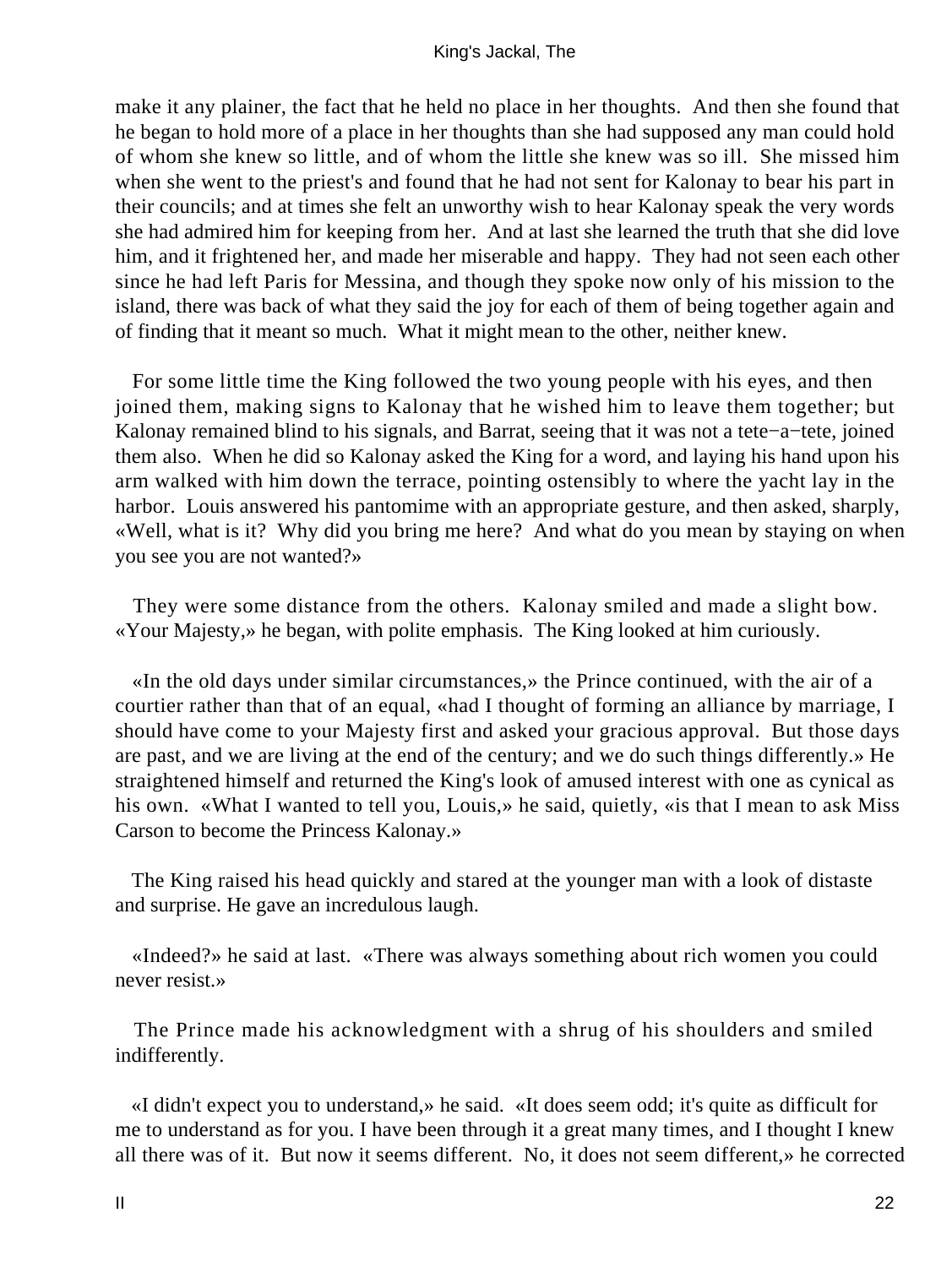himself; «it is different, and I love the lady and I mean to ask her to do me the honor to marry me. I didn't expect you to understand, I don't care if you do. I only wanted to warn you.»

 «Warn me?» interrupted the King, with an unpleasant smile. «Indeed! against what? Your tone is a trifle peremptory – but you are interesting, most interesting! Kalonay in a new role, Kalonay in love! Most interesting! Warn me against what?» he repeated sharply.

 «Your Majesty has a certain manner,» the Prince began, with a pretence of hesitation, «a charm of manner, I might say, which is proverbial. It is, we know, attractive to women. Every woman acknowledges it. But your Majesty is sometimes too gracious. He permits himself to condescend to many women, to any woman, to women of all classes  $- \rightarrow \infty$ 

«That will do,» said the King; «what do you mean?»

 «What I mean is this,» said Kalonay, lowering his voice and looking into the King's half−closed eyes. «You can have all of Miss Carson's money you want – all you can get. I don't want it. If I am to – marry her at all, I am not marrying her for her money. You can't believe that. It isn't essential that you should. But I want you to leave the woman I hope to make my wife alone. I will allow no pretty speeches, nor royal attentions. She can give her money where she pleases, now and always; but I'll not have her eyes opened to – as you can open them. I will not have her annoyed. And if she is  $- \rightarrow \infty$ 

 «Ah, and if she is?» challenged the King. His eyes were wide apart now and his lips were parted and drawn back from his teeth, like a snarling cat – –

«I shall hold whoever annoys her responsible,» Kalonay concluded, impersonally.

 There was a moment's pause, during which the two men stood regarding each other warily.

 Then the King stiffened his shoulders and placed his hands slowly behind his back. «That sounds, my dear Kalonay,» he said, «almost like a threat.»

 The younger man laughed insolently. «I meant it, too, your Majesty,» he answered, bowing mockingly and backing away.

 As the King's guests seated themselves at his breakfast−table Louis smiled upon them with a gracious glance of welcome and approval. His manner was charmingly condescending, and in his appearance there was nothing more serious than an anxiety for their better entertainment and a certain animal satisfaction in the food upon his plate.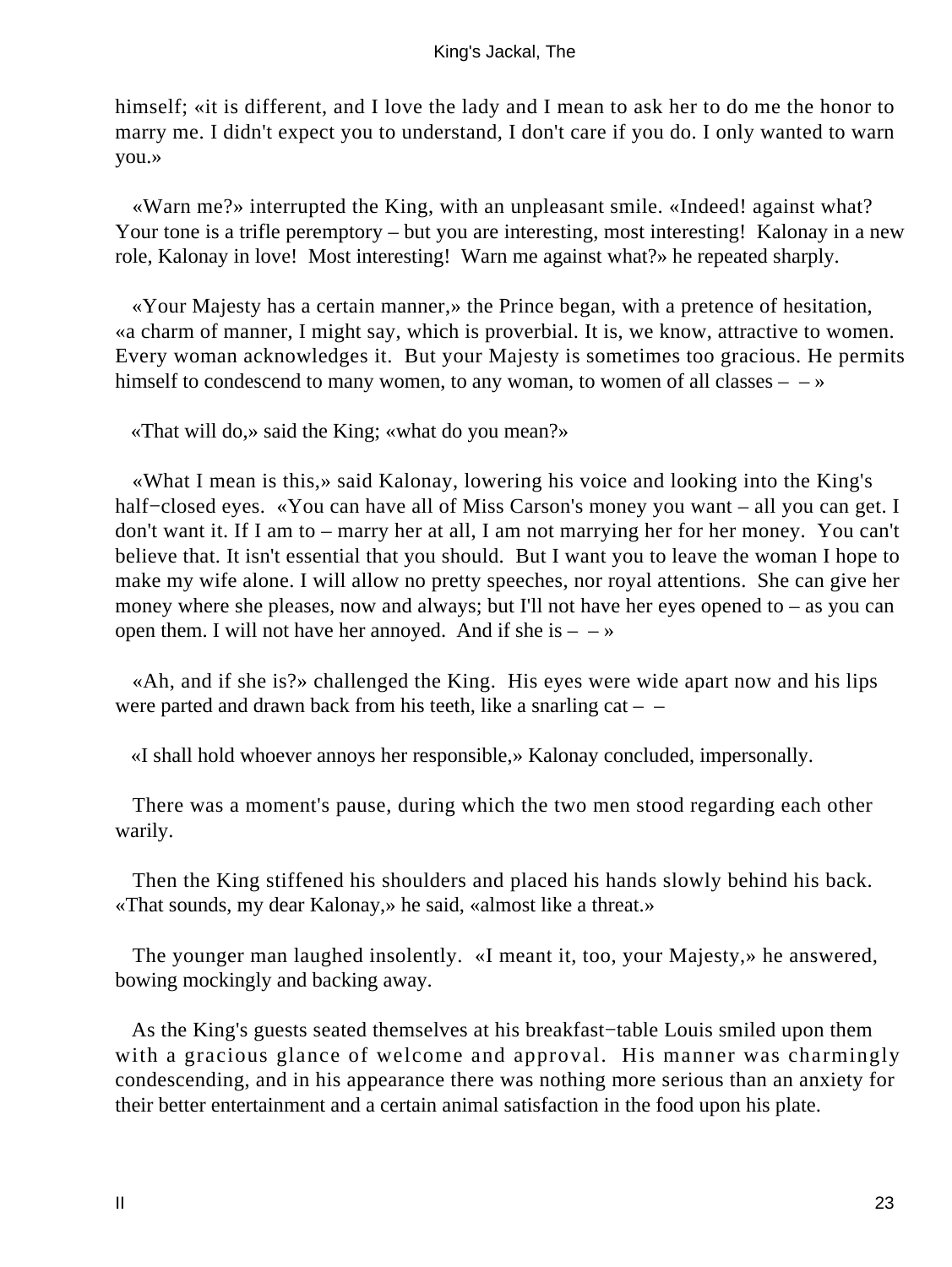In reality his eyes were distributing the people at the table before him into elements favorable or unfavorable to his plans, and in his mind he shuffled them and their values for him or against him as a gambler arranges and rearranges the cards in his hand. He saw himself plainly as his own highest card, and Barrat and Erhaupt as willing but mediocre accomplices. In Father Paul and Kalonay he recognized his most powerful allies or most dangerous foes. Miss Carson meant nothing to him but a source from which he could draw the sinews of war. What would become of her after the farce was ended, he did not consider. He was not capable of comprehending either her or her motives, and had he concerned himself about her at all, he would have probably thought that she was more of a fool than the saint she pretended to be, and that she had come to their assistance more because she wished to be near a Prince and a King than because she cared for the souls of sixty thousand peasants. That she would surely lose her money, and could hardly hope to escape from them without losing her good name, did not concern him. It was not his duty to look after the reputation of any American heiress who thought she could afford to be unconventional. She had a mother to do that for her, and she was pretty enough, he concluded, to excuse many things, – so pretty that he wondered if he might brave the Countess Zara and offer Miss Carson the attentions to which Kalonay had made such arrogant objections. The King smiled at the thought, and let his little eyes fall for a moment on the tall figure of the girl with its crown of heavy golden hair, and on her clever, earnest eyes. She was certainly worth waiting for, and in the meanwhile she was virtually unprotected and surrounded by his own people. According to his translation of her acts, she had already offered him every encouragement, and had placed herself in a position which to his understanding of the world could have but one interpretation. What Kalonay's sudden infatuation might mean he could not foresee; whether it promised good or threatened evil, he could only guess, but he decided that the young man's unwonted show of independence of the morning must be punished. His claim to exclusive proprietorship in the young girl struck the King as amusing, but impertinent. It would be easy sailing in spite of all, he decided; for somewhere up above them in the hotel sat the unbidden guest, the woman against whom Father Paul had raised the ban of expulsion, but who had, nevertheless, tricked both him and the faithful Jackal.

 The breakfast was drawing to an end and the faithful Niccolas was the only servant remaining in the room. The talk had grown intimate and touched openly upon the successful visit of the two ambassadors to the island, and of Barrat's mission to Paris. Of Madame Zara's visit to the northern half of the island, which was supposed to have been less successful, no mention was made.

 Louis felt as he listened to them like a man at a play, who knows that at a word from him the complications would cease, and that were he to rise in the stalls and explain them away, and point out the real hero and denounce the villain, the curtain would have to ring down on the instant. He gave a little purr of satisfaction, and again marshalled his chances before him and smiled to find them good. He was grandly at peace with himself and with the world. Whatever happened, he was already richer by some 300,000 francs, and in a day, if he could keep the American girl to her expedition had been played he would be free, – free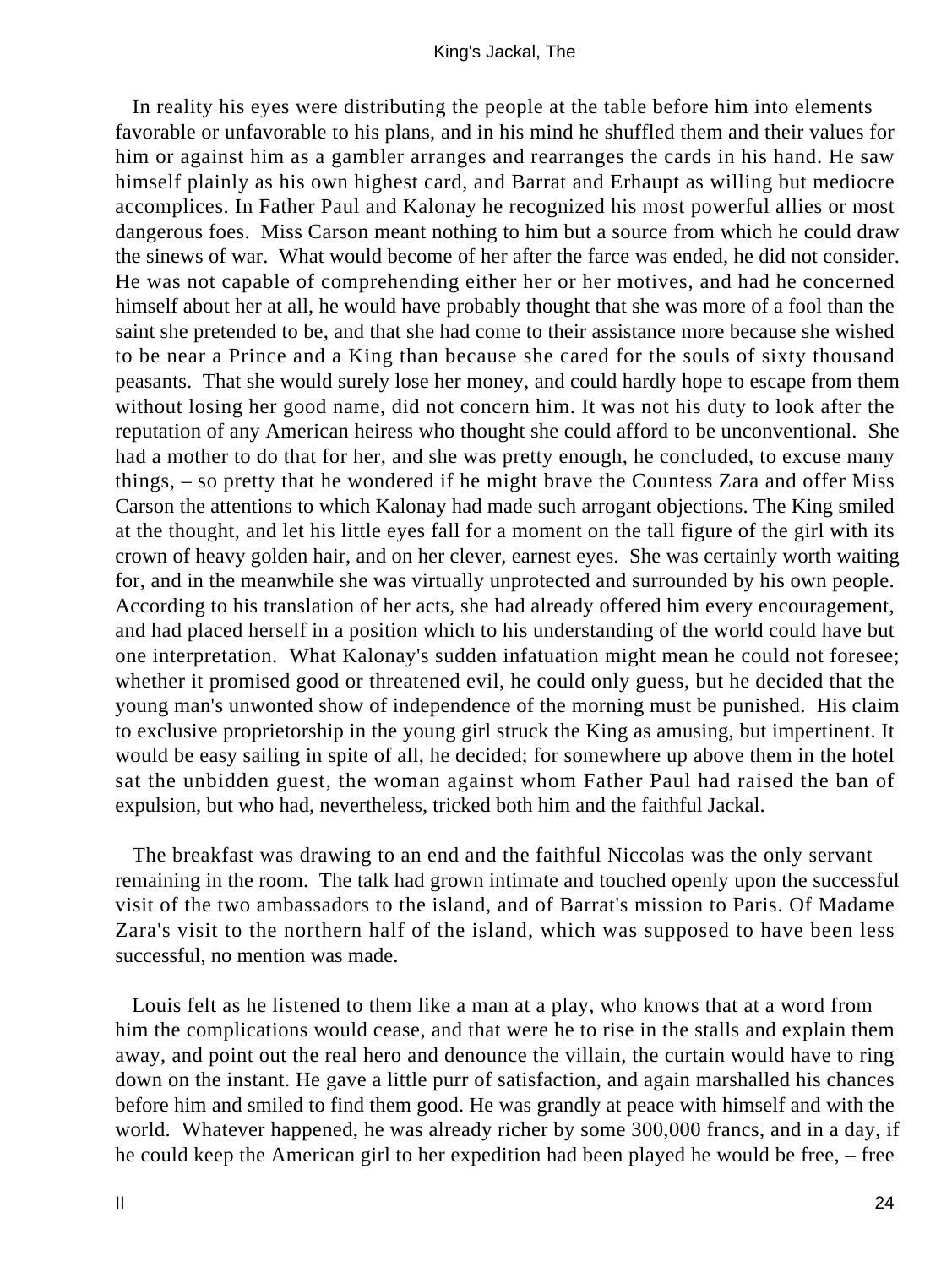to return to his clubs and to his boulevards and boudoirs, with money enough to silence the most insolent among his creditors, and with renewed credit; with even a certain glamour about him of one who had dared to do, even though he had failed in the doing, who had shaken off the slothfulness of ease and had chosen to risk his life for his throne with a smoking rifle in his hand, until a traitor had turned fortune against him.

 The King was amused to find that this prospect pleased him vastly. He was surprised to discover that, careless as he thought himself to be to public opinion, he was still capable of caring for its approbation; but he consoled himself for this weakness by arguing that it was only because the approbation would be his by a trick that it pleased him to think of. Perhaps some of his royal cousins, in the light of his bold intent, might take him under their protection instead of neglecting him shamefully, as they had done in the past. His armed expedition might open certain doors to him; his name – and he smiled grimly as he imagined it – would ring throughout Europe as the Soldier King, as the modern disciple of the divine right of kings. He saw, in his mind's eye, even the possibility of a royal alliance and a pension from one of the great Powers. No matter where he looked he could see nothing but gain to himself, more power for pleasure, more chances of greater fortune in the future, and while his lips assented to what the others said, and his eyes thanked them for some expression of loyalty or confidence, he saw himself in dreams as bright as an absinthe drinker's, back in his beloved Paris: in the Champs−Elysees behind fine horses, lolling from a silk box at the opera, dealing baccarat at the jockey Club, or playing host to some beautiful woman of the hour, in the new home he would establish for her in the discreet and leafy borders of the Bois.

 He had forgotten his guests and the moment. He had forgotten that there were difficulties yet to overcome, and with a short, indrawn sigh of pleasure, he threw back his head and smiled arrogantly upon the sunny terrace and the green palms and the brilliant blue sea, as though he challenged the whole beautiful world before him to do aught but minister to his success and contribute to his pleasures.

 And at once, as though in answer to his challenge, a tall, slim young man sprang lightly up the steps of the terrace, passed the bewildered guards with a cheery nod, and, striding before the open windows, knocked with his fist upon the portals of the door, as sharply and as confidently as though the King's shield had hung there, and he had struck it with a lance.

 The King's dream shattered and faded away at the sound, and he moved uneasily in his chair. He had the gambler's superstitious regard for trifles, and this invasion of his privacy by a confident stranger filled him with sudden disquiet.

 He saw Kalonay staring at the open windows with an expression of astonishment and dismay.

«Who is it?» the King asked, peevishly. «What are you staring at? How did he get in?»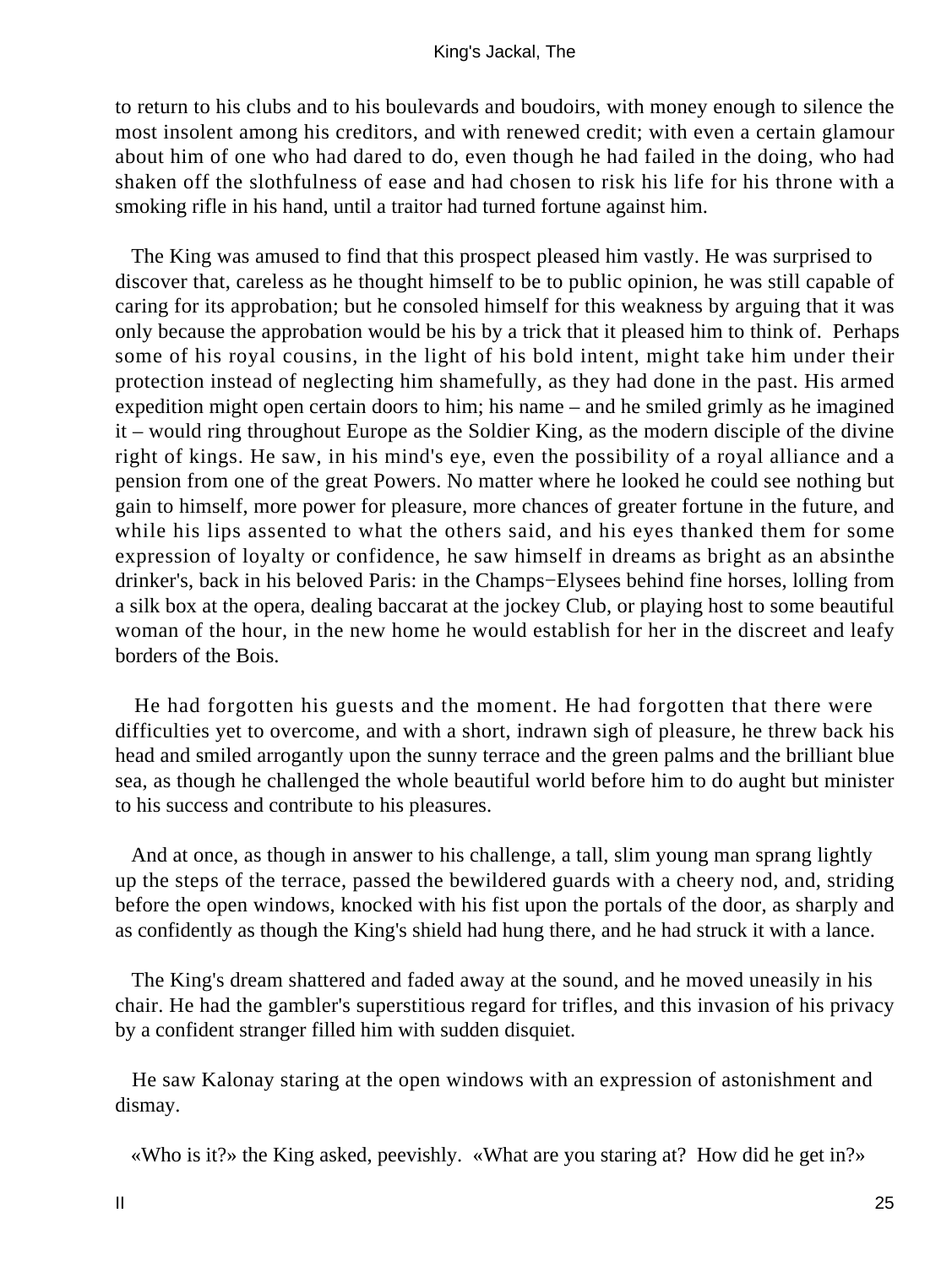Kalonay turned on Barrat, sitting at his right. «Did you see him?» he asked. Barrat nodded gloomily.

 «The devil!» exclaimed the Prince, as though Barrat had confirmed his guess. «I beg your pardon,» he said, nodding his head toward the women. He pushed back his chair and stood irresolutely with his napkin in his hand. «Tell him we are not in, Niccolas,» he commanded.

«He saw us as he passed the window,» the Baron objected.

 «Say we are at breakfast then. I will see him myself in a moment. What shall I tell him?» he asked, turning to Barrat. «Do you think he knows? He must know, they have told him in Paris.»

«You are keeping us waiting,» said the King. «What is it? Who is this man?»

 «An American named Gordon. He is a correspondent,» Kalonay answered, without turning his head. His eyes were still fixed on the terrace as though he had seen a ghost.

 The King slapped his hand on the arm of the chair. «You promised me,» he said, «that we should be free from that sort of thing. That is why I agreed to come here instead of going to Algiers. Go out, Barrat, and send him away.»

Barrat pressed his lips together and shook his head.

«You can't send him away like that,» he said. «He is a very important young man.»

 «Find out how much he will take, then,» exclaimed the King, angrily, «and give it to him. I can better afford to pay blackmail to any amount than have my plans spoiled now by the newspapers. Give him what he wants – a fur coat – they always wear fur coats – or five thousand francs, or something – anything – but get rid of him.»

 Barrat stirred uneasily in his chair and shrugged his shoulders. «He is not a boulevard journalist,» he replied, sulkily.

 «Your Majesty is thinking of the Hungarian Jews at Vienna,» explained Kalonay, «who live on chantage and the Monte Carlo propaganda fund. This man is not in their class; he is not to be bought. I said he was an American.»

 «An American!» exclaimed Mrs. Carson and her daughter, exchanging rapid glances. «Is it Archie Gordon you mean?» the girl asked. «I thought he was in China.»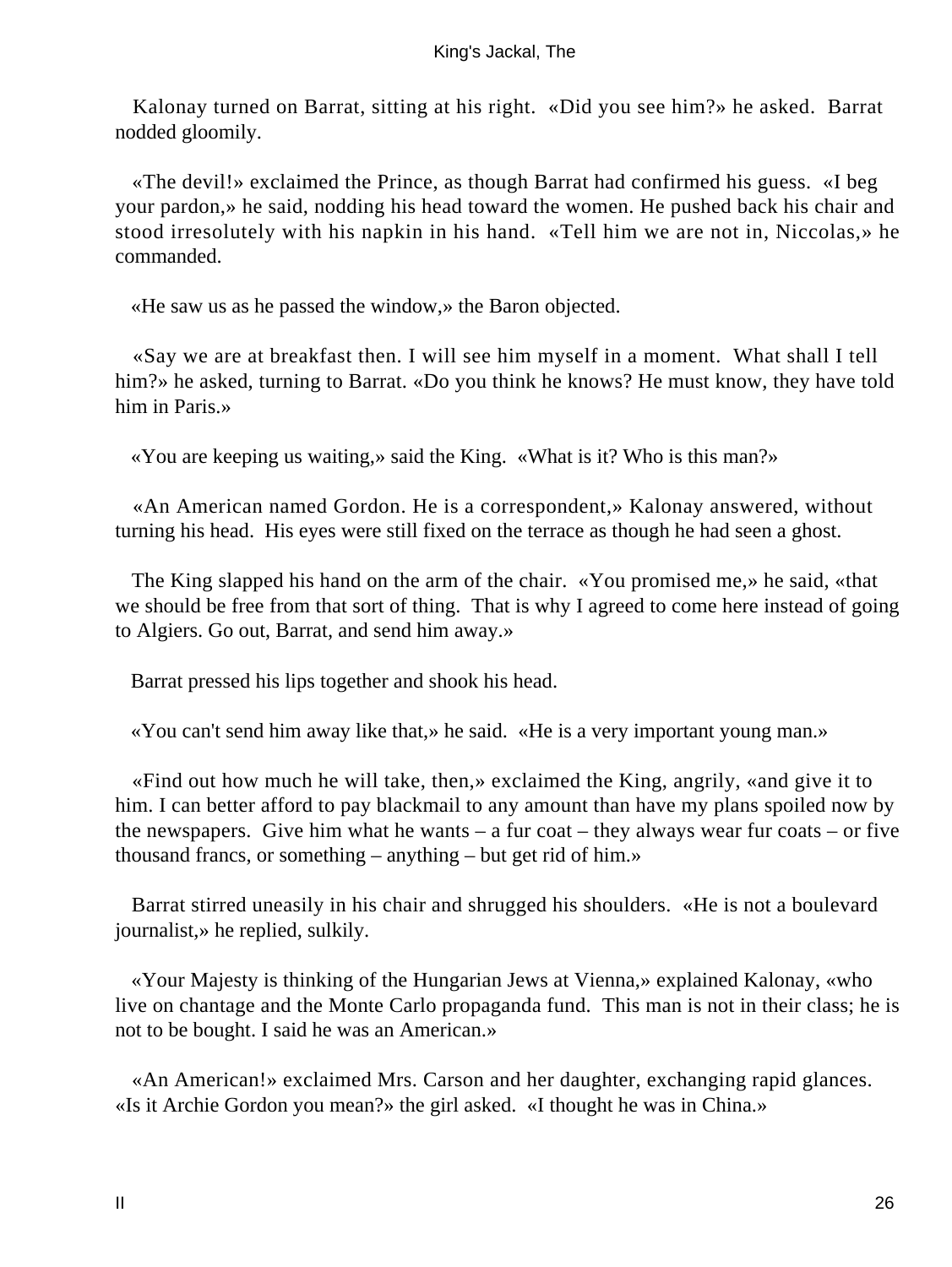«That is the man – Archie Gordon. He writes books and explores places,» Kalonay answered.

 «I know him. He wrote a book on the slave trade in the Congo,» contributed Colonel Erhaupt. «I met him at Zanzibar. What does he want with us?»

 «He was in Yokohama when the Japanese−Chinese war broke out,» said Kalonay, turning to the King, «and he cabled a London paper he would follow the war for it if they paid him a hundred a week. He meant American dollars, but they thought he meant pounds, so they cabled back that they'd pay one−half that sum. He answered, `One hundred or nothing,' and they finally assented to that, and he started; and when the first week's remittance arrived, and he received five hundred dollars instead of the one hundred he expected, he sent back the difference.»

 «What a remarkable young man!» exclaimed the King. «He is much too good for daily wear. We don't want anyone like that around here, do we?»

 «I know Mr. Gordon very well,» said Miss Carson. «He lived in San Francisco before he came East. He was always at our house, and was a great friend of the family; wasn't he, mother? We haven't seen him for two years now, but I know he wouldn't spoil our plans for the sake of his paper, if he knew we were in earnest, if he understood that everything depended upon its being kept a secret.»

 «We are not certain that he knows anything,» the King urged. «He may not have come here to see us. I think Father Paul should talk with him first.»

 «I was going to suggest,» said Miss Carson, with some hesitation, «that if I spoke to him I might be able to put it to him in such a way that he would see how necessary it  $-\rightarrow$ 

 «Oh, excellent!» exclaimed the King, eagerly, and rising to his feet; «if you only would be so kind, Miss Carson.»

 Kalonay, misunderstanding the situation altogether, fastened his eyes upon the table and did not speak.

«He has not come to see you, Patricia,» said Mrs. Carson, quietly.

 «He does not know that I am here,» Miss Carson answered; «but I'm sure if he did he would be very glad to see us again. And if we do see him we can make him promise not to do anything that might interfere with our plans. Won't you let me speak to him, mother?»

 Mrs. Carson turned uncertainly to the priest for direction, and his glance apparently reassured her, for she rose, though still with a troubled countenance, and the two women left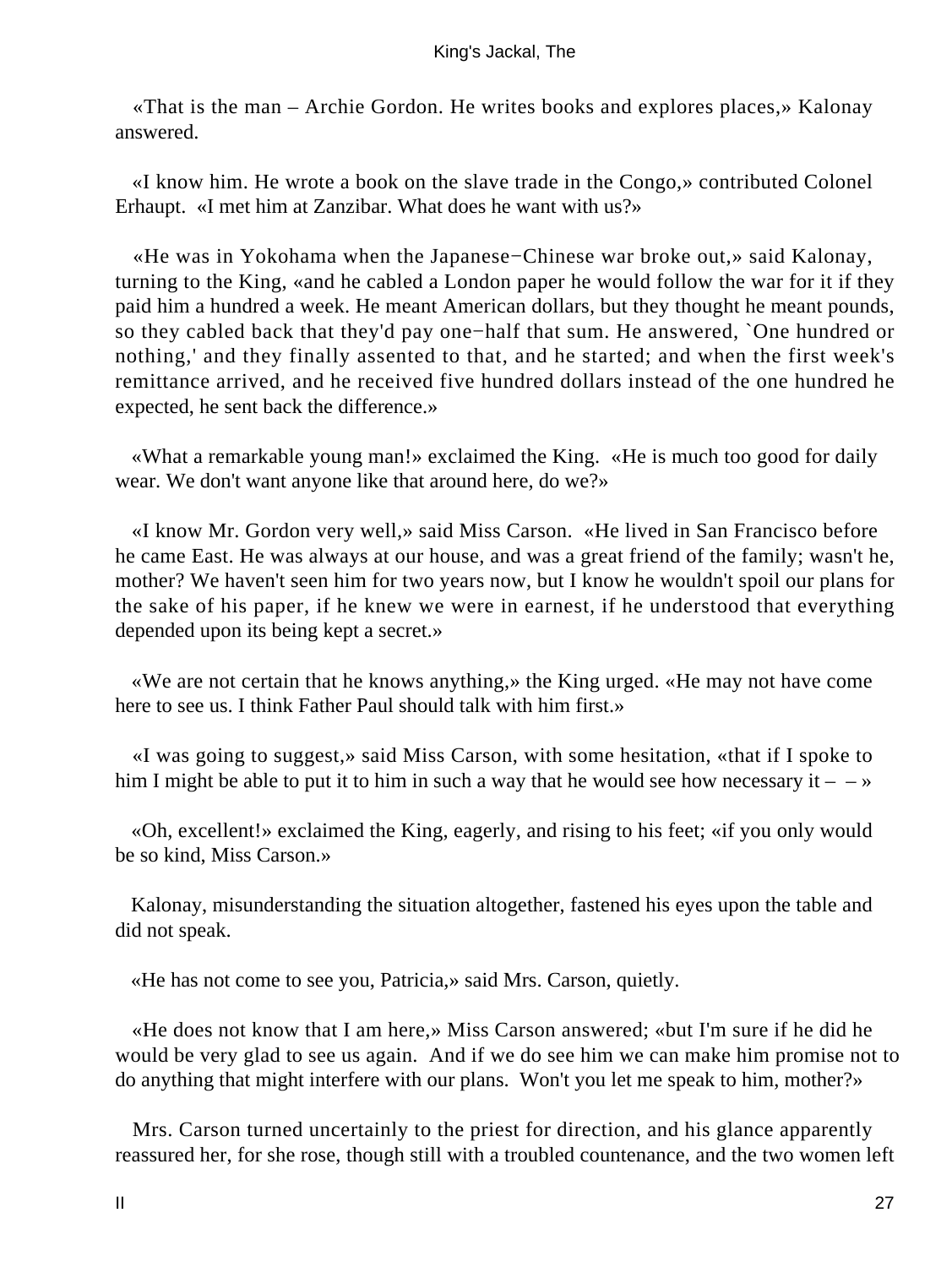the room together, the men standing regarding each other anxiously across the table. When they had gone the King lit a cigarette and, turning his back on his companions, puffed at it nervously in silence. Kalonay sat moodily studying the pattern on the plate before him, and the others whispered together at the farther end of the table.

 When Miss Carson and her mother stepped out upon the terrace, the American was standing with his back toward them and was speaking to the guards who sat cross−legged at the top of the steps. They showed no sign of surprise at the fact of his addressing them in their own tongue further than that they answered him with a show of respect which they had not exhibited toward those they protected. The American turned as he heard the footsteps behind him, and, after a startled look of astonishment, hurried toward the two women, exclaiming, with every expression of pleasure.

 «I had no idea you were stopping here,» he said, after the first greetings were over. «I thought you were somewhere on the Continent. I am so glad I caught you. It seems centuries since I saw you last. You're looking very well, Mrs. Carson – and as for Patty – I am almost afraid of her – I've been hearing all sorts of things about you lately, Patty,» he went on, turning a smiling countenance toward the girl. «About your engagements to princes and dukes – all sorts of disturbing rumors. What a terrible swell you've grown to be. I hardly recognize you at all, Mrs. Carson. It isn't possible this is the same young girl I used to take buggy riding on Sunday evenings?»

 «Indeed, it is not. I wish it were,» said Mrs. Carson, plaintively, sinking into a chair. «I'm glad to see you're not changed, Archie,» she added, with a sigh.

 «Why, he's very much changed, mother,» the girl said. «He's taller, and, in comparison with what he was, he's almost wasted away, and so sunburned I hardly knew him. Except round the forehead,» she added, mockingly, «and I suppose the sun couldn't burn there because of the laurel−wreaths. I hear they bring them to you fresh every morning.»

 «They're better than coronets, at any rate,» Gordon answered, with a nod. «They're not so common. And if I'm wasted away, can you wonder? How long has it been since I saw you, Patty?»

 «No, I'm wrong, he's not changed,» Miss Carson said dryly, as she seated herself beside her mother.

 «How do you two come to be stopping here?» the young man asked. «I thought this hotel had been turned over to King Louis?»

 «It has,» Mrs. Carson answered. «We are staying at the Continental, on the hill there. We are only here for breakfast. He asked us to breakfast.»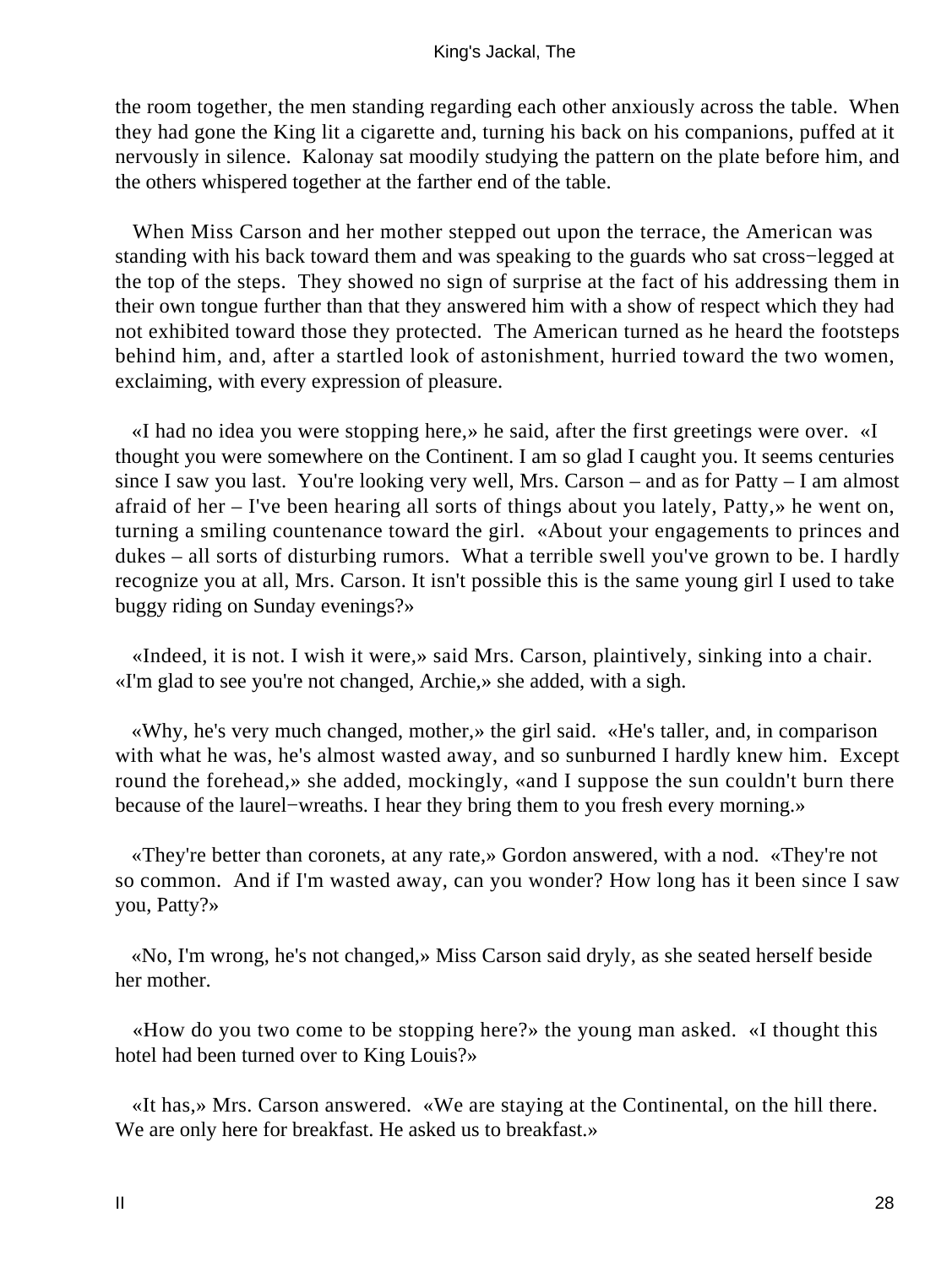«He?» repeated Gordon, with an incredulous smile. «Who? Not the King – not that blackguard?»

 Miss Carson raised her head, and stared at him in silence, and her mother gave a little gasp, apparently of relief and satisfaction.

 «Yes,» Miss Carson answered at last, coldly. «We are breakfasting with him. What do you know against him?»

 Gordon stared at her with such genuine astonishment that the girl lowered her eyes, and, bending forward in her chair, twirled her parasol nervously between her fingers.

 «What do I know against him? Why, Patty!» he exclaimed. «How did you meet him, in Heaven's name?» he asked, roughly. «Have you been seen with him? Have you known him long? Who had the impudence to present him?»

 Mrs. Carson looked up, now thoroughly alarmed. Her lower lip was trembling, and she twisted her gloved hands together in her lap.

 «What do you know against him?» Miss Carson repeated, meeting Gordon's look with one as full of surprise as his own.

 The young man regarded her steadily for a few moments, and then, with a change of manner, as though he now saw the situation was much more serious than he had at first supposed, drew up a chair in front of the two women and seated himself deliberately.

 «Has he borrowed any money from you yet?» he asked. Miss Carson's face flushed crimson and she straightened her shoulders and turned her eyes away from Gordon with every sign of indignation and disapproval. The young man gave an exclamation of relief.

«No? That's good. You cannot have known him so very long. I am greatly relieved.»

 «Louis of Messina,» he began more gently, «is the most unscrupulous rascal in Europe. Since they turned him out of his kingdom he has lived by selling his title to men who are promoting new brands of champagne or floating queer mining shares. The greater part of his income is dependent on the generosity of the old nobility of Messina, and when they don't pay him readily enough, he levies blackmail on them. He owes money to every tailor and horse−dealer and hotel−keeper in Europe, and no one who can tell one card from another will play with him. That is his reputation. And to help him live up to it he has surrounded himself with a parcel of adventurers as rascally as himself: a Colonel Erhaupt who was dropped from a German regiment, and who is a Colonel only by the favor of the Queen of Madagascar; a retired croupier named Barrat; and a fallen angel called Kalonay, a fellow of the very best blood in Europe and with the very worst morals. They call him the King's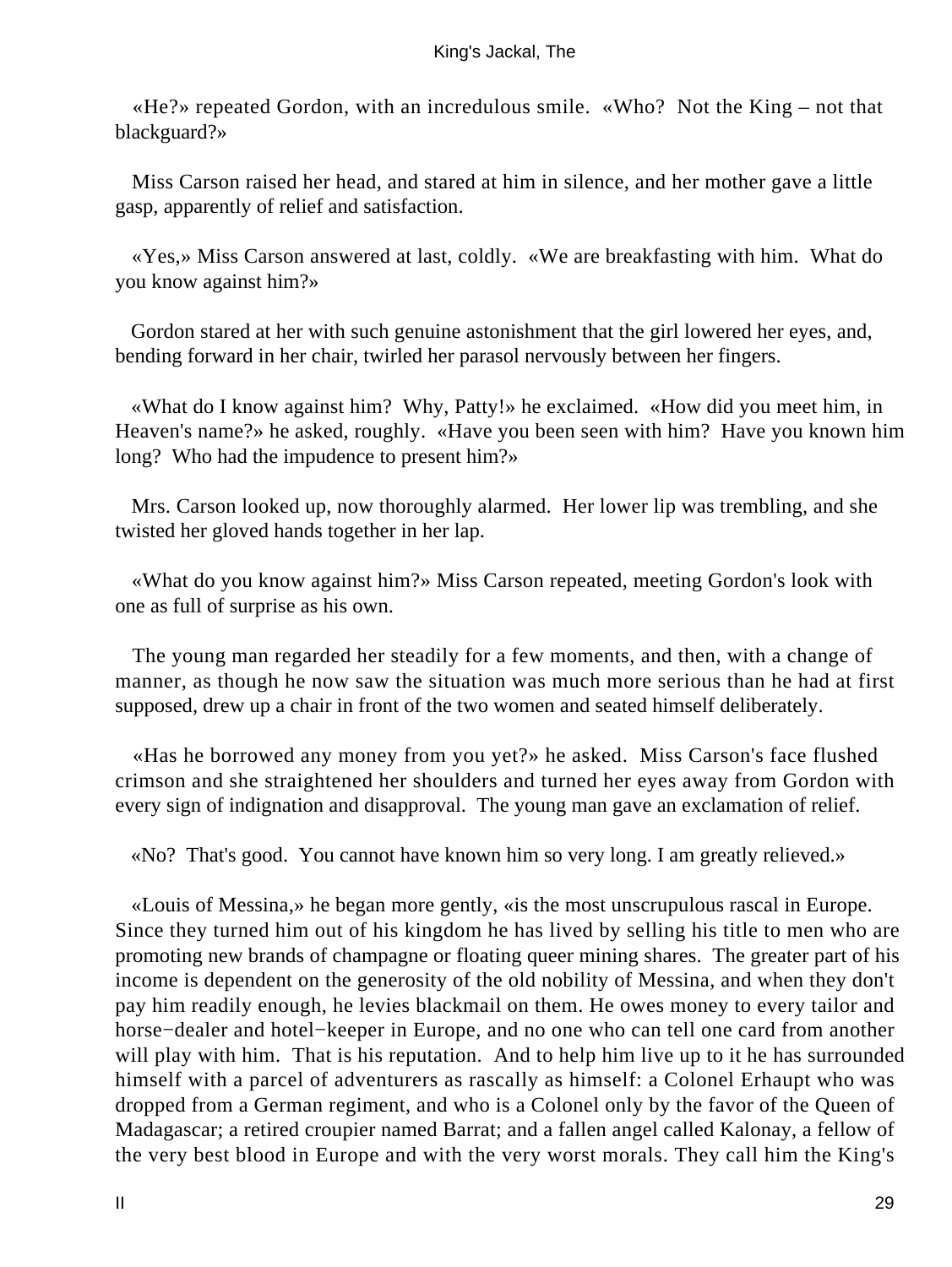jackal, and he is one of the most delightful blackguards I ever met. So is the King for that matter, a most entertaining individual if you keep him in his place, but a man no woman can know. In fact, Mrs. Carson,» Gordon went on, addressing himself to the mother, "when you have to say that a woman has absolutely no reputation whatever you can best express it by explaining that she has a title from Louis of Messina. That is his Majesty's way of treating his feminine friends when they bore him and he wants to get rid of them. He gives them a title.

 «The only thing the man ever did that was to his credit and that could be discussed in polite society is what he is doing now at this place, at this moment. For it seems,» Gordon whispered, drawing his chair closer, «that he is about to show himself something of a man after all, and that he is engaged in fitting out an armed expedition with which he hopes to recover his kingdom. That's what brought me here, and I must say I rather admire him for attempting such a thing. Of course, it was Kalonay who put him up to it; he would never have stirred from the boulevards if that young man had not made him. But he is here, nevertheless, waiting for a favorable opportunity to sail, and he has ten thousand rifles and three Maxim guns lying in his yacht out there in the harbor. That's how I came to learn about it. I was getting an estimate on an outfit I was thinking of taking into Yucatan from my old gunsmith in the Rue Scribe, and he dropped a hint that he had shipped ten thousand rifles to Tangier, to Colonel Erhaupt. I have met Erhaupt in Zanzibar, and knew he was the King's right−hand man, so I put two and two together and decided I would follow them up, and – – »

 «Yes, and now,» interrupted Miss Carson, sharply – «and now that you have followed them up, what do you mean to do?»

 Gordon looked his surprise at her earnestness, but answered that he did not know what he would do; he thought he would either ask them to give him a commission in their expedition, and let him help them fight, and write an account of their adventures later, or he would telegraph the story at once to his paper. It was with him, he said, entirely a question as to which course would be of the greater news value. If he told what he now knew, his paper would be the first of all others to, inform the world of the expedition and the proposed revolution; while if he volunteered for the expedition and waited until it had failed or succeeded, he would be able to tell more eventually, but would have to share it with other correspondents.

 Miss Carson regarded him with an expression in which indignation and entreaty were curiously blended.

 «Archie,» she said, in a low voice, «you do not know what you are doing or saying. You are threatening to spoil the one thing in my life on which I have set my heart. The return of this man to his throne, whether he is worthy or not, means the restoration of the Catholic Church on that island; it means the return of the monks and the rebuilding of the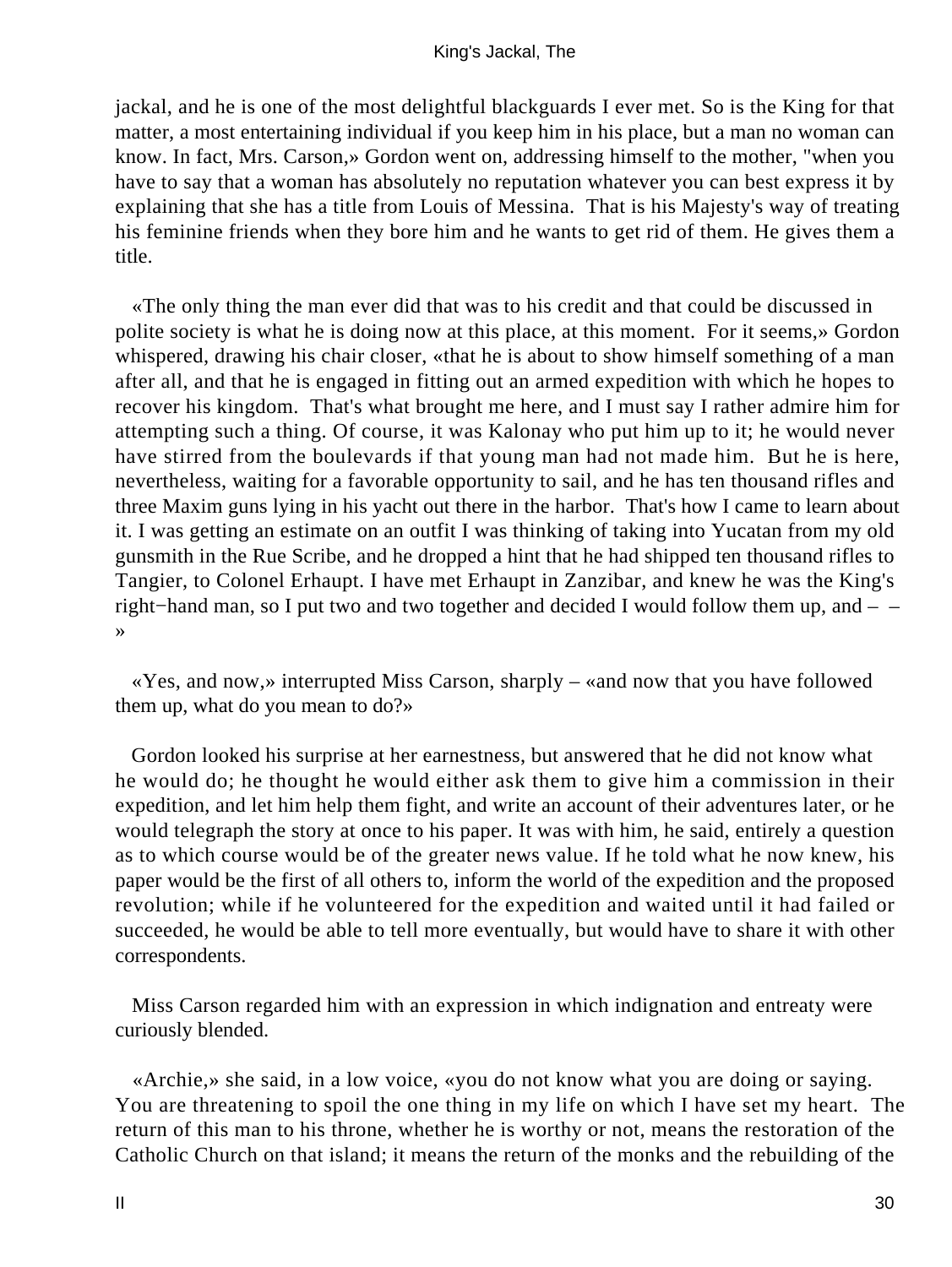monasteries, and the salvation of sixty thousand souls. I know all that they mean to do. I am the one who paid for those rifles that brought you here; you have told me only what I have known for months, and for which I have been earnestly working and praying. I am not blinded by these men. They are not the creatures you describe; but no matter what they may be, it is only through them, and through them alone, that I can do what I have set out to do.»

 Gordon silenced her with a sweep of his hand. «Do you mean to tell me,» he demanded, «that you are mixed up in this – with these – that they have taken money from you, and told you they meant to use it to re−establish the Church? Mrs. Carson,» he exclaimed, bitterly, turning upon her, «why have you allowed this – what have you been doing while this was going on? Do you suppose those scoundrels care for the Church – the Church, indeed! Wait until I see them – any of them – Erhaupt by choice, and I'll make them give up every franc you've lent them, or I'll horsewhip and expose them for the gang of welshers and thimble−riggers they are; or if they prefer their own methods, I'll call them out in rotation and shoot their arms and legs off.» He stopped and drew a long breath, either of content that he had discovered the situation in time to take some part in it, or at the prospect of a fight.

 «The idea of you two helpless females wandering into this den of wolves!» he exclaimed, indignantly. «It's about time you had a man to look after you! You go back to your hotel now, and let me have a chat with Louis of Messina. He's kept me waiting some twenty minutes as it is, and that's a little longer than I can give him. I'm not a creditor.» He rose from his chair; but Miss Carson put out her hand and motioned him to be seated.

 «Archie,» she said, «I like the way you take this, even though you are all wrong about it, because it's just like you to fly into a passion and want to fight someone for somebody. If your conclusions were anywhere near the truth, you would be acting very well. But they are not. The King is not handling my money, nor the Prince Kalonay. It is in the keeping of Father Paul, the Father Superior of the Dominican monks, who is the only one of these people I know or who knows me. He is not a swindler, too, is he, or a retired croupier? Listen to me now, and do not fly out like that at me, or at mother. It is not her fault. Last summer mother and I went to Messina as tourists, and one day, when passing through a seaport town, we saw a crowd of people on the shore, standing or kneeling by the hundreds in a great semicircle close to the water's edge. There was a priest preaching to them from an open boat. It was like a scene from the New Testament, and the man, this Father Paul, made me think of one of the disciples. I asked them why he did not preach on the land, and they told me that he and all of the priests had been banished from the island six years before, and that they could only return by stealth and dared not land except by night. When the priest had finished speaking, I had myself rowed out to his boat, and I talked a long time with him, and he told me of this plan to re−establish himself and his order. I offered to help him with my money, and he promised me a letter to Cardinal Napoli. It reached me on my return to Rome, and through the influence of the Cardinal I was given an audience with the Pope, and I was encouraged to aid Father Paul as far as I could. I had meant to build a memorial church for father, but they urged me to give the money instead to this cause. All my dealings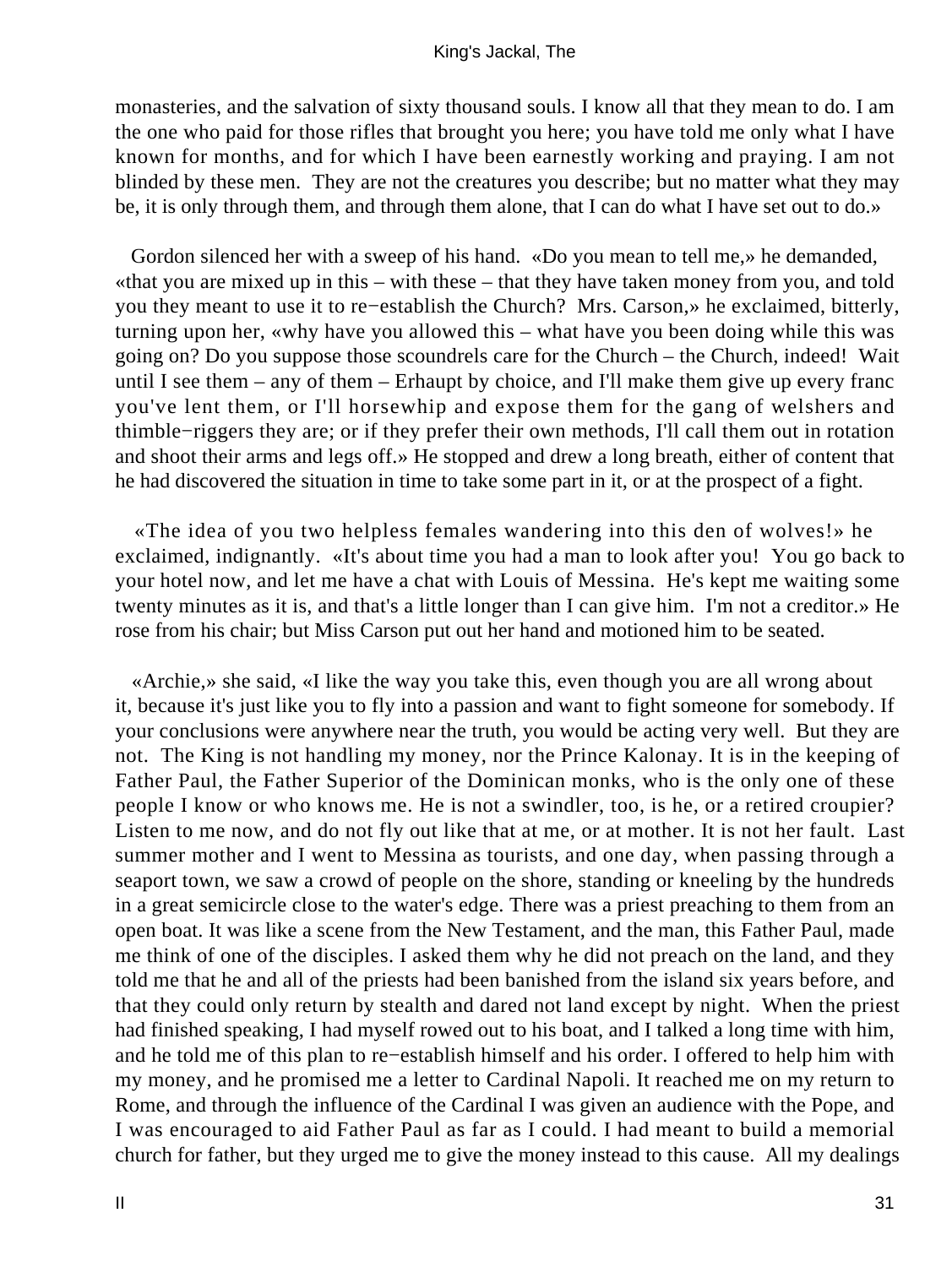until to−day have been with Father Paul alone. I have seen a little of the Prince Kalonay because they are always together; but he has always treated me in a way to which no one could take exception, and he is certainly very much in earnest. When Father Paul left Paris mother and I came on here in order to be near him, and that is how you find me at Tangier. And now that you understand how much this means to me, I know you will not do anything to stand in our way. Those men inside are afraid that you came here for just the reason that apparently has brought you, and when they saw you a little while ago through the windows they were greatly disturbed. Let me tell them that you mean to volunteer for the campaign. The King cannot refuse the services of a man who has done the things you are always doing. And I promise you that for a reward you shall be the only one to tell the story of our attempt. I promise you,» she repeated earnestly, «that the day we enter the capital, you can cable whatever you please and tell our story to the whole of Europe.»

 «The story be hanged!» replied Gordon. «You have made this a much more serious business than a newspaper story. You misunderstand me utterly, Patty. I am here now because I am not going to have you compromised and robbed.»

The girl stood up and looked down at the young man indignantly.

 «You have no right whatever to use that tone to me,» she said. «I am of age and my own adviser. I am acting for the good of a great number of people, and according to what my conscience and common sense tell me is right. I shall hate you if you attempt to interfere. You can do one of two things, Archie. I give you your choice: you can either go with them as a volunteer, and promise to keep our secret; or you can cable what you know now, what you know only by accident, but if you do, you will lose your best friend, and you will defeat a good and a noble effort.»

 Gordon leaned back in his chair, and looked up at her steadily for a brief moment, and then rose with a smile, and bowed to the two women in silence. He crossed the terrace quickly with an amused and puzzled countenance, and walked into the breakfast−room, from the windows of which, as he rightly guessed, the five conspirators had for some time observed him. He looked from one to the other of the men about the table, until his eyes finally met those of the King.

 «I believe, sir, you are leading an expedition against the Republic of Messina?» Gordon said. «I am afraid it can't start unless you take me with you.»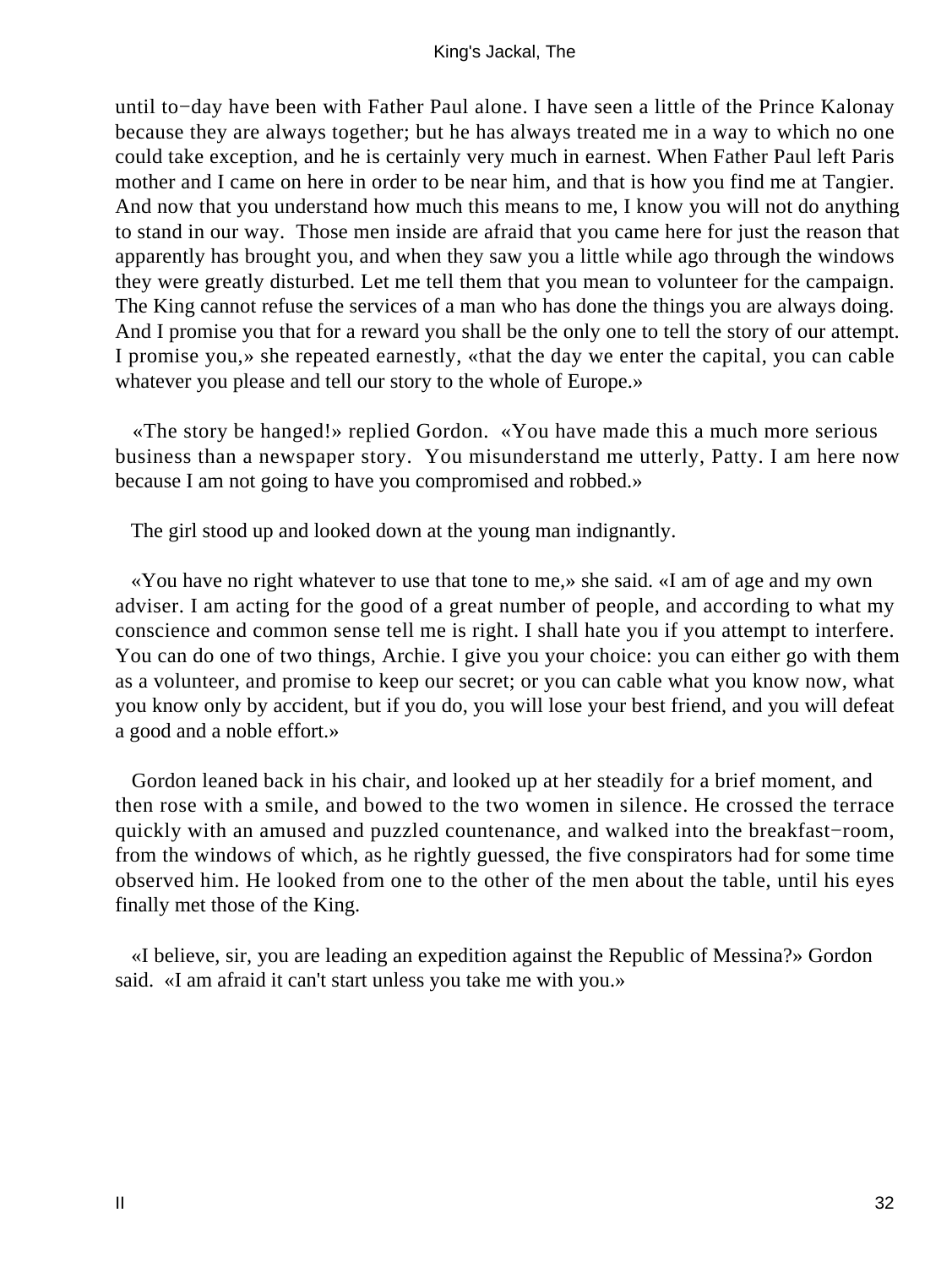# **[III](#page-63-0)**

<span id="page-33-0"></span>**The presence in Tangier of the King of Messina and his suite, and the arrival there of** the French noblemen who had volunteered for the expedition, could not escape the observation of the resident Consuls−General and of the foreign colony, and dinners, riding and hunting parties, pig−sticking, and excursions on horseback into the outlying country were planned for their honor and daily entertainment. Had the conspirators held aloof from these, the residents might have asked, since it was not to enjoy themselves, what was the purpose of their stay in Tangier; and so, to allay suspicion as to their real object, different members of the expedition had been assigned from time to time to represent the visitors at these festivities. On the morning following the return of the yacht from Messina, an invitation to ride to a farmhouse some miles out of Tangier and to breakfast there had been sent to the visitors, and the King had directed the Prince Kalonay, and half of the delegation from Paris, to accept it in his name.

 They were well content to go, and rode forth gayly and in high spirits, for the word had been brought them early in the morning that the expedition was already prepared to move, and that same evening at midnight the yacht would set sail for Messina. They were careless as to what fortune waited for them there. The promise of much excitement, of fighting and of danger, of possible honor and success, stirred the hearts of the young men gloriously, and as they galloped across the plains, or raced each other from point to point, or halted to jump their ponies across the many gaping crevices which the sun had split in the surface of the plain, they filled the still, warm air with their shouts and laughter. In the party there were many ladies, and the groups changed and formed again as they rode forward, spread out on either side of the caravan−trail and covering the plain like a skirmish line of cavalry. But Kalonay kept close at Miss Carson's stirrup, whether she walked her pony or sent him flying across the hard, sunbaked soil.

 «I hope you won't do that again,» he said, earnestly, as she drew up panting, with her sailor hat and hair falling to her shoulders. They had been galloping recklessly over the open crevices in the soil.

 «It's quite the nastiest country I ever saw,» he said. «It looks as though an earthquake had shaken it open and had forgotten to close it again. Believe me, it is most unsafe and dangerous. Your pony might stumble  $-\infty$  He stopped, as though the possibilities were too serious for words, but the girl laughed.

 «It's no more dangerous than riding across our prairie at dusk when you can't see the barbed wire. You are the last person in the world to find fault because a thing is dangerous,» she added.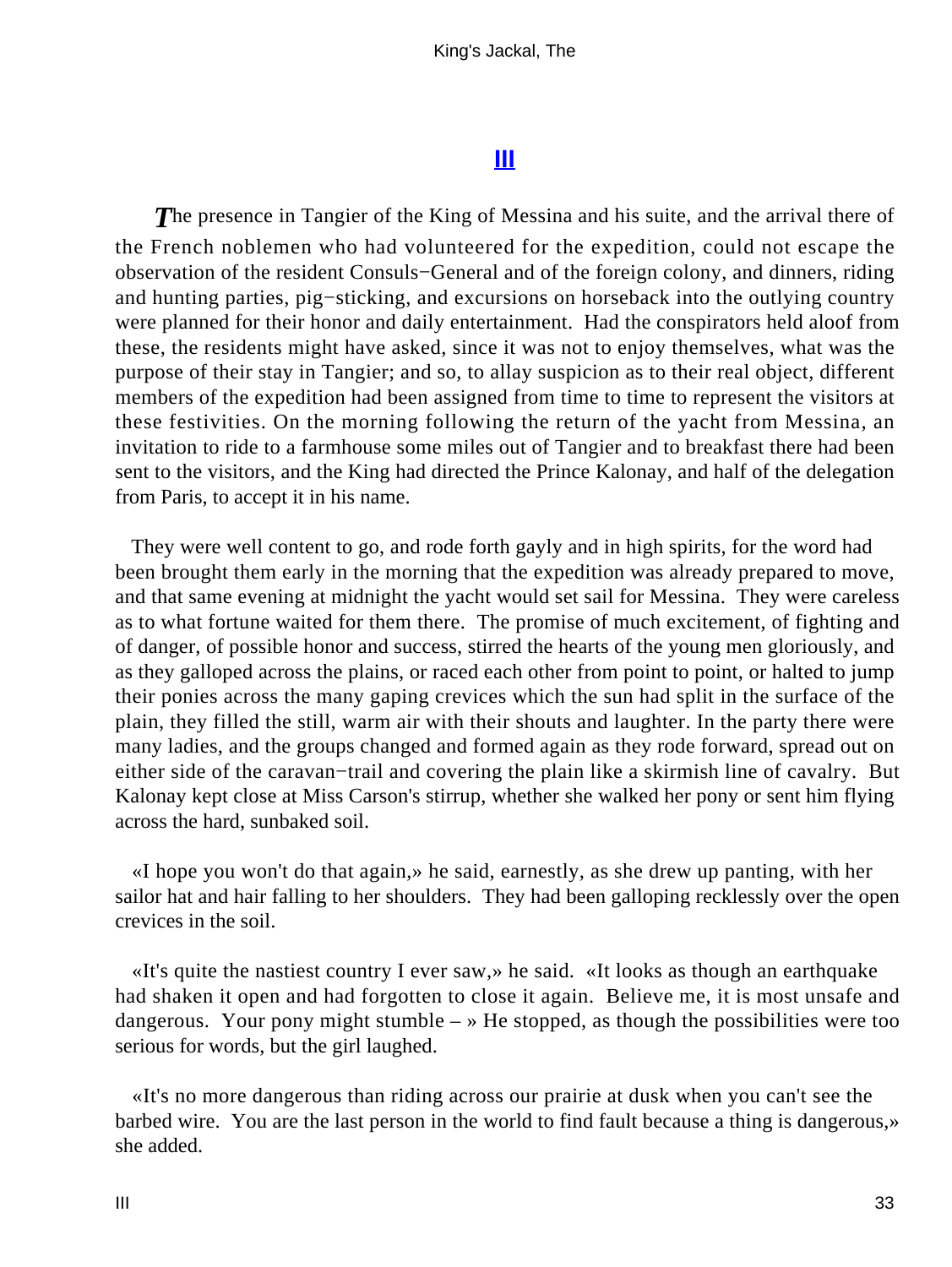They had reached the farm, where they went to breakfast, and the young Englishman who was their host was receiving his guests in his garden, and the servants were passing among them, carrying cool drinks and powdered sweets and Turkish coffee. Kalonay gave their ponies to a servant and pointed with his whip to an arbor that stood at one end of the garden.

 «May we sit down there a moment until they call us?» he said. «I have news of much importance – and I may not have another chance,» he begged, looking at her wistfully. The girl stood motionless; her eyes were serious, and she measured the distance down the walk to the arbor as though she saw it beset with dangers more actual than precipices and twisted wire. The Prince watched her as though his fate was being weighed in his presence.

«Very well,» she said at last, and moved on before him down the garden−path.

 The arbor was open to the air with a low, broad roof of palm−leaves that overhung it on all sides and left it in deep shadow. Around it were many strange plants and flowers, some native to Morocco and some transplanted from their English home. From where they sat they could see the other guests moving in and out among the groves of orange and olive trees and swaying palms, and standing, outlined against the blue sky, upon the low, flat roof of the farm−house.

 «I have dared to ask you to be so good as to give me this moment,» the Prince said humbly, «only because I am going away, and it may be my last chance to speak with you. You do not mind? You do not think I presume?»

 «No, I do not mind,» said the girl, smiling. «In my country we do not think it a terrible offence to talk to a girl at a garden−party. But you said there was something of importance you wanted to say to me. You mean the expedition?»

 «Yes,» said Kalonay. «We start this evening.» The girl raised her head slightly and stared past him at the burning white walls and the burning blue sky that lay outside the circle of shadow in which they sat.

«This evening  $-\infty$  she repeated to herself.

 «We reach there in two days,» Kalonay continued; «and then we – then we go on – until we enter the capital.»

 The girl's head was bent, and she looked at her hands as they lay in her lap and frowned at them, they seemed so white and pretty and useless.

 «Yes, you go on,» she repeated, «and we stay here. You are a man and able to go on. I know what that means. And you like it,» she added, with a glance of mingled admiration and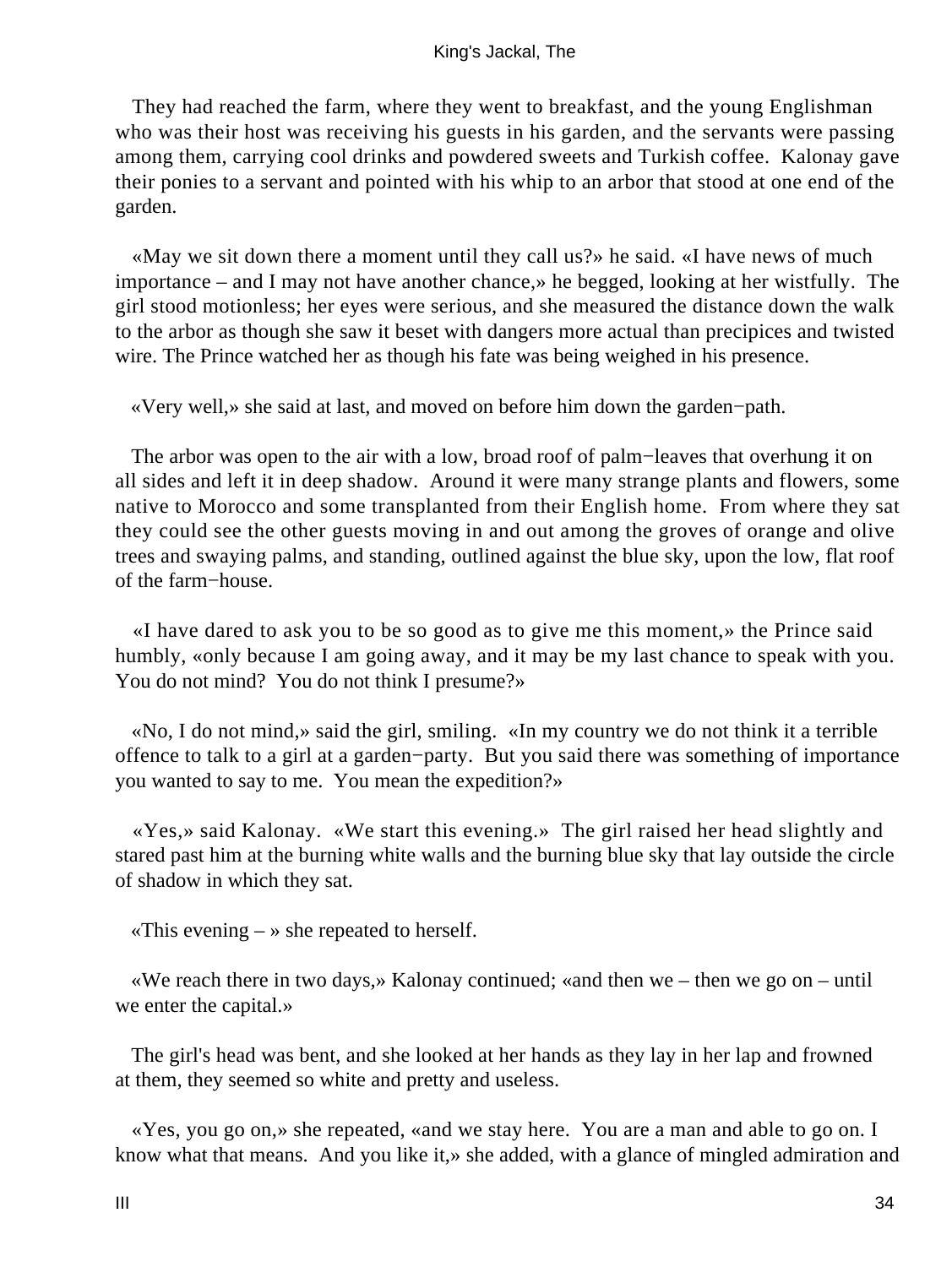fear. «You are glad to fight and to risk death and to lead men on to kill other men.»

Kalonay drew lines in the sand with his ridingwhip, and did not raise his head.

 «I suppose it is because you are fighting for your home,» the girl continued, «and to set your country free, and that you can live with your own people again, and because it is a holy war. That must be it. Now that it is really come, I see it all differently. I see things I had not thought about before. They frighten me,» she said.

 The Prince raised his head and faced the girl, clasping the end of his whip nervously in his hand. «If we should win the island for the King, » he said, «I believe it will make a great change in me. I shall be able to go freely then to my home, as you say, to live there always, to give up the life I have led on the Continent. It has been a foolish life – a dog's life – and I have no one to blame for it but myself. I made it worse than it need to have been. But if we win, I have promised myself that I will not return to it; and if we fall I shall not return to it, for the reason that I shall have been killed. I shall have much power if we win. When I say much power, I mean much power in Messina, in that little corner of the world, and I wish to use it worthily and well. I am afraid I should not have thought of it,» he went on, naively, as though he were trying to be quite fair, «had not Father Paul pointed out to me what I should do, how I could raise the people and stop the abuses which made them drive us from the island. The people must be taxed less heavily, and the money must be spent for them and not for us, on roads and harbors and schools, not at the Palace on banquets and fetes. These are Father Paul's ideas, not mine, – but now I make them mine.» He rose and paced the length of the little arbor, his hands clasped behind him and his eyes bent on the ground. «Yes, that is what I mean to do,» he said. «That is the way I mean to live. And if we fail, I mean to be among those who are to die on the fortifications of the capital, so that with me the Kalonay family will end, and end fighting for the King, as many of my people have done before me. There is no other way. For me there shall be no more idleness nor exile. I must either live on to help my people, or I must die with them.» He stopped in his walk and regarded the girl closely. «You may be thinking, it is easy for him to promise this, it is easy to speak of what one will do. I know that. I know that I can point back at nothing I have done that gives me any right to ask you to believe me now. But I do ask it, for if you believe me – believe what I say – it makes it easier for me to tell you why after this I must live worthily. But you know why? You must know; it is not possible that you do not know.»

 He sat down beside her on the bench, leaning forward and crushing his hands together on his knee. «It is because I love you. Because I love you so that everything which is not worthy is hateful to me, myself most of all. It is the only thing that counts. I used to think I knew what love meant; I used to think love was a selfish thing that needed love in return, that it must be fed on love to live, that it needed vows and tender speeches and caresses, or it would die. I know now that when one truly cares, he does not ask whether the other cares or not. It is what one gives that counts, not what one receives. You have given me nothing – nothing – not a word nor a look; yet since I have known you I have been more madly happy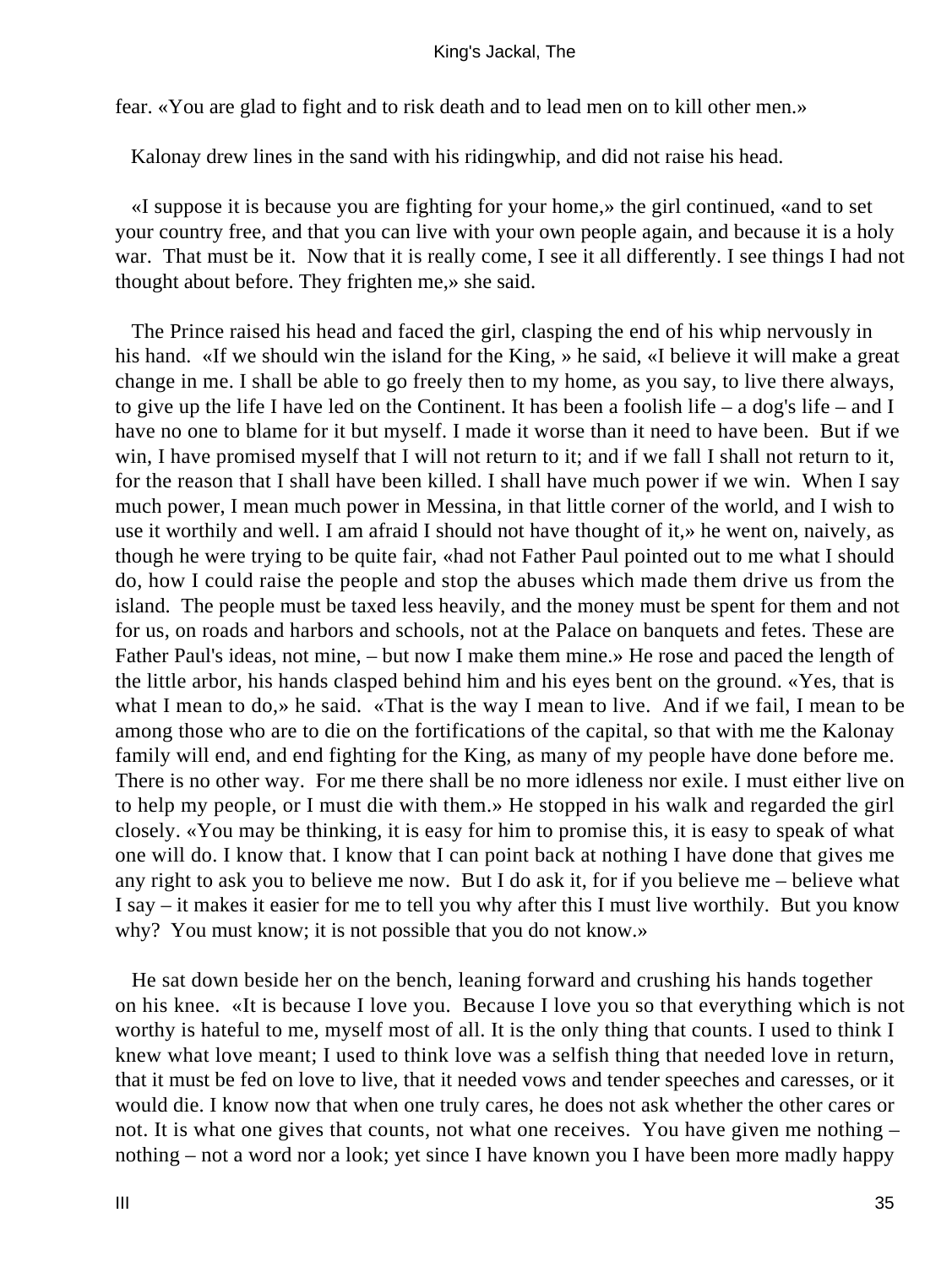in just knowing that you live than I would have been had any other woman in all the world thrown herself into my arms and said she loved me above all other men. I am not fit to tell you this. But to−night I go to try myself, either never to see you again, or to come back perhaps more worthy to love you. Think of this when I am gone. Do not speak to me now. I may have made you hate me for speaking so, or I may have made you pity me; so let me go not knowing, just loving you, worshipping you, and holding you apart and above all other people. I go to fight for you, do you understand? Not for our Church, not for my people, but for you, to live or die for you. And I ask nothing from you but that you will let me love you always.»

 The Prince bent, and catching up Miss Carson's riding−gloves that lay beside her on the bench, kissed them again and again, and then, rising quickly, walked out of the arbor into the white sunshine, and, without turning, mounted his pony and galloped across the burning desert in the direction of Tangier. Archie Gordon had not been invited to join the excursion into the country, nor would he have accepted it, for he wished to be by himself that he might review the situation and consider what lay before him. He sat with his long legs dangling over the broad rampart which overlooks the harbor of Tangier. He was whistling meditatively to himself and beating an accompaniment to the tune with his heels. At intervals he ceased whistling while he placed a cigar between his teeth and pulled upon it thoughtfully, resuming his tune again at the point where it had been interrupted. Below him the waves ran up lazily on the level beach and sank again, dragging the long sea−weed with them, as they swept against the sharp rocks, and exposed them for an instant, naked and glistening in the sun. On either side of him the town stretched to meet the low, white, sand−hills in a crescent of low, white houses pierced by green minarets and royal palms. A warm sun had sent the world to sleep at mid−day, and an enforced peace hung over the glaring white town and the sparkling blue sea. Gordon blinked at the glare, but his eyes showed no signs of drowsiness. They were, on the contrary, awake to all that passed on the high road behind him, and on the sandy beach at his feet, while at the same time his mind was busily occupied in reviewing what had occurred the day before, and in adjusting new conditions. At the hotel he had found that the situation was becoming too complicated, and that it was impossible to feel sure of the truth of anything, or of the sincerity of anyone. Since the luncheon hour the day before he had become a fellow−conspirator with men who were as objectionable to him in every way as he knew he was obnoxious to them. But they had been forced to accept him because, so they supposed, he had them at the mercy of his own pleasure. He knew their secret, and in the legitimate pursuit of his profession he could, if he chose, inform the island of Messina, with the rest of the world, of their intention toward it, and bring their expedition to an end, though he had chosen, as a reward for his silence, to become one of themselves. Only the Countess Zara had guessed the truth, that it was Gordon himself who was at their mercy, and that so long as the American girl persisted in casting her fortunes with them her old young friend was only too eager to make any arrangement with them that would keep him at her side.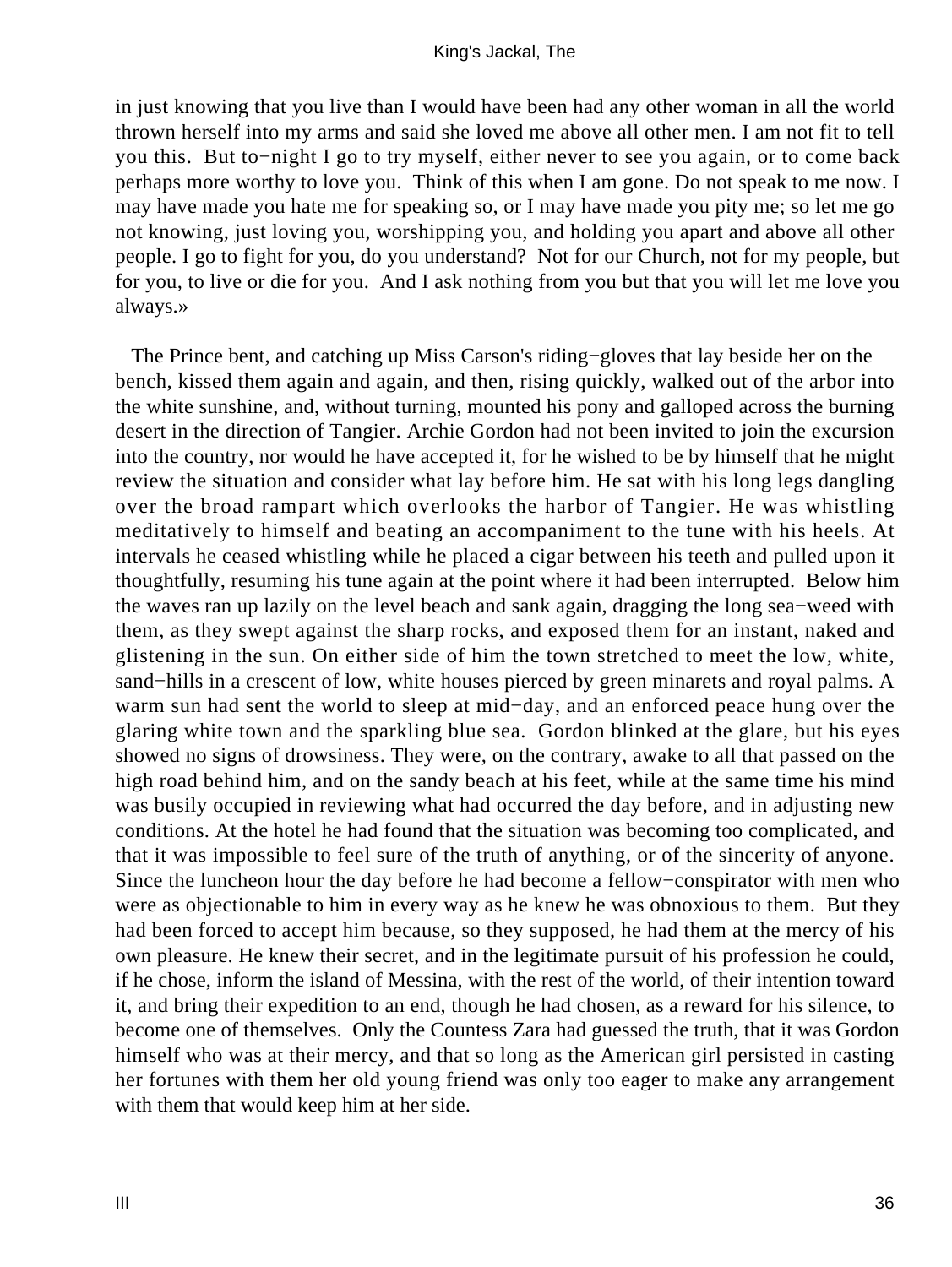It was a perplexing position, and Gordon turned it over and over in his mind. Had it not been that Miss Carson had a part in it he would have enjoyed the adventure, as an adventure, keenly. He had no objections to fighting on the side of rascals, or against rascals. He objected to them only in the calmer moments of private life; and as he was of course ignorant that the expedition was only a make−believe, he felt a certain respect for his fellow−conspirators as men who were willing to stake their lives for a chance of better fortune. But that their bravery was of the kind which would make them hesitate to rob and deceive a helpless girl he very much doubted; for he knew that even the bravest of warriors on their way to battle will requisition a herd of cattle or stop to loot a temple. The day before, Gordon had witnessed the brief ceremony which attended the presentation of the young noblemen from Paris who had volunteered for the expedition in all good faith, and he reviewed it and analyzed it as he sat smoking on the ramparts.

 It had been an impressive ceremony, in spite of the fact that so few had taken part in it, but the earnestness of the visitors and the enthusiasm of Kalonay and the priest had made up for the lack of numbers. The scene had appealed to him as one of the most dramatic he had witnessed in the pursuit of a calling in which looking on at real dramas was the most frequent duty, and he had enjoyed the strange mixture of ancient terms of address and titles with the modern manners of the men themselves. It had interested him to watch Baron Barrat bring out the ancient crown and jewelled sceptre which had been the regalia of all the Kings of Messina since the Crusades and spread them out upon a wicker tea−table, from which Niccolas had just removed some empty coffee−cups, half filled with the ends of cigarettes, some yellow−backed novels, and a copy of the Paris Figaro. It was also interesting to him to note how the sight of the little heir−apparent affected both the peasants from the mountains and the young nobles from the Club Royale. The former fell upon their knees with the tears rolling down the furrows in their tanned cheeks, while the little wise−eyed boy stood clinging to his nurse's skirts with one hand and to his father's finger with the other, and nodded his head at them gravely like a toy mandarin.

 Then the King had addressed them in a dignifled, earnest, and almost eloquent speech, and had promised much and prophesied the best of fortunes, and then, at the last, had turned suddenly toward Miss Carson, where she stood in the background between her mother and Father Paul.

 «Every cause has its Joan of Arc, or its Maria Theresa,» he cried, looking steadfastly at Miss Carson. «No cause has succeeded without some good woman to aid it. To help us, my friends, we have a daughter of the people, as was Joan of Arc, and a queen, as was Maria Theresa, for she comes from that country where every woman is a queen in her own right, and where the love of liberty is inherent.» The King took a quick step backward, and taking Miss Carson's hand drew her forward beside him and placed her facing his audience, while the girl made vain efforts to withdraw her hand. «This is she,» he said earnestly, «the true daughter of the Church who has made it possible for us to return to our own again. It is due to her that the King of Messina shall sit once more on his throne; it is through her generosity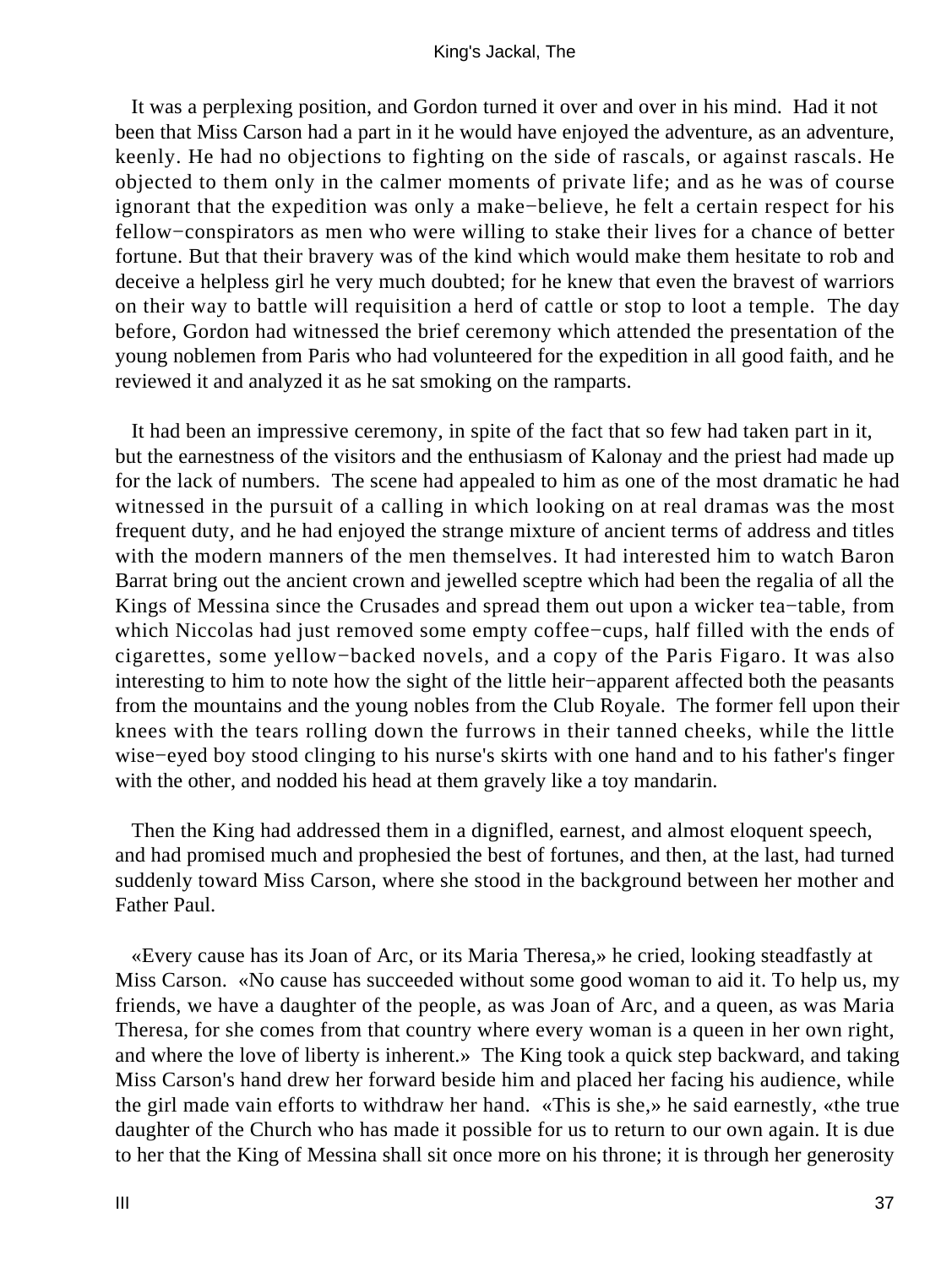alone that the churches will rise from their ruins and that you will once again hear the Angelus ring across the fields at sunset. Remember her, my friends and cousins, pray for her as a saint upon earth, and fight gloriously to help her to success!»

 Gordon had restrained himself with difficulty while this scene was being enacted; he could not bear the thought of the King touching the girl's hand. He struggled to prevent himself from crying out at the false position into which he had dragged her; and yet there was something so admirably sincere in the King's words, something so courteous and manly, that it robbed his words of all the theatrical effect they held, and his tribute to the girl filled even Gordon with an emotion which on the part of the young nobles found expression in cheer upon cheer.

 Gordon recalled these cheers and the looks of wondering admiration which had been turned upon Miss Carson, and he grew so hot at the recollection that he struck the wall beside him savagely with his clinched fist, and damned the obstinacy of his young and beautiful friend with a sincerity and vigor that was the highest expression of his interest in her behalf.

 He threw his cigar into the rampart at his feet and dropped back into the high road. It was deserted at the time, except for the presence of a tall, slightly built stranger, who advanced toward him from the city gates. The man was dressed in garments of European fashion and carried himself like a soldier, and Gordon put him down at a glance as one of the volunteers from Paris. The stranger was walking leisurely, stopping to gaze at the feluccas in the bay, and then turning to look up at the fortress on the hill. He seemed to have no purpose in his walk except the interest of a tourist, and as he drew up even with Gordon he raised his helmet politely and, greeting him in English, asked if he were on the right road to the Bashaw's Palace. Gordon pointed to where the white walls of the palace rose above the other white walls about it.

«That is it,» he said. «All the roads lead to it. You keep going up hill.»

 «Thank you,» said the stranger. «I see I have taken a long way.» He put his white umbrella in the sand, and, removing his helmet, mopped his forehead with his handkerchief. «It is a curious old town, Tangier,» he said, affably, «but too many hills, is it not so? Algiers I like better. There is more life.»

 «Yes, Algiers is almost as good as the boulevards,» Gordon assented, «if you like the boulevards. I prefer this place because it is unspoiled. But, as you say, there is not much to do here.»

 The stranger's eyes fell upon the Hotel Grande Bretagne, which stood a quarter of a mile away from them on the beach.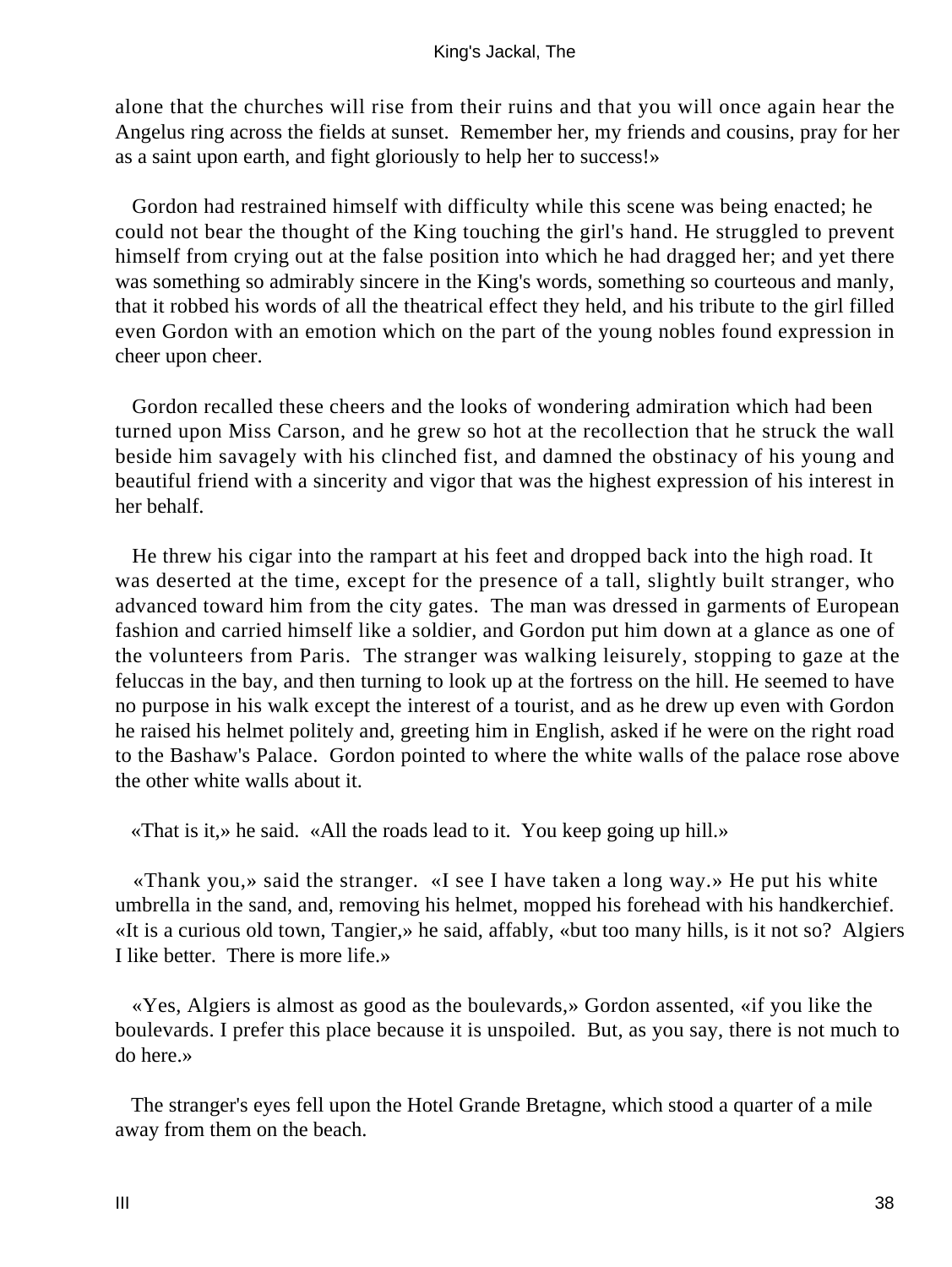«That is the Hotel Bretagne, is it not?» he asked. Gordon answered him with a nod.

 «The King Louis of Messina, so the chasseur at the hotel tells me, is stopping there en suite,» the stranger added, with an interrogative air of one who volunteers an interesting fact, and who asks if it is true at the same moment.

«I can't say, I'm sure,» Gordon replied. «I only arrived here yesterday.»

 The stranger bowed his head in recognition of this piece of personal information, and, putting on his helmet, picked up his umbrella as though to continue his stroll. As he did so his eyes wandered over the harbor and were arrested with apparent interest by the yacht, which lay a conspicuous object on the blue water. He pointed at it with his umbrella.

 «One of your English men−of−war is in the harbor, I see. She is very pretty, but not large; not so large as many,» he said.

 Gordon turned his head obligingly and gazed at the yacht with polite interest. «Is that a man−of−war? I thought it was a yacht,» he said. «I'm not familiar with the English war−vessels. I am an American.»

 «Ah, indeed!» commented the affable stranger. «I am French myself, but I think she is a man−of−war. I saw her guns when I passed on the steamer from Gibraltar.»

 Gordon knew that the steamer did not pass within half a mile of where the yacht lay at anchor, but he considered it might be possible to see her decks with the aid of a glass.

 «You may be right,» he answered, indifferently. As he turned his eyes from the boat he saw a woman, dressed in white, and carrying a parasol, leave the gardens of the Hotel Bretagne, and come toward them along the beach. The Frenchman, following the direction of his eyes, saw her also, and regarded her instantly with such evident concern that Gordon, who had recognized her even at that distance as the Countess Zara, felt assured that his inquisitor held, as he had already suspected, more than a tourist's interest in Tangier.

«Well, I will wish you a good−morning,» said the Frenchman, hurriedly.

 «Good−morning,» Gordon replied, and taking a cigar from his case, he seated himself again upon the rampart. As he walked away the stranger glanced back over his shoulder, but Gordon was apparently absorbed in watching the waves below him, and had lost all interest in his chance acquaintance. But he watched both the woman and the Frenchman as they advanced slowly from opposite directions and drew nearer together, and he was not altogether surprised, when the in man was within twenty feet of her, to see her start and stand still, and then, with the indecision of a hunted animal, move uncertainly, and then turn and run in the direction of the hotel. Something the man apparently called after her caused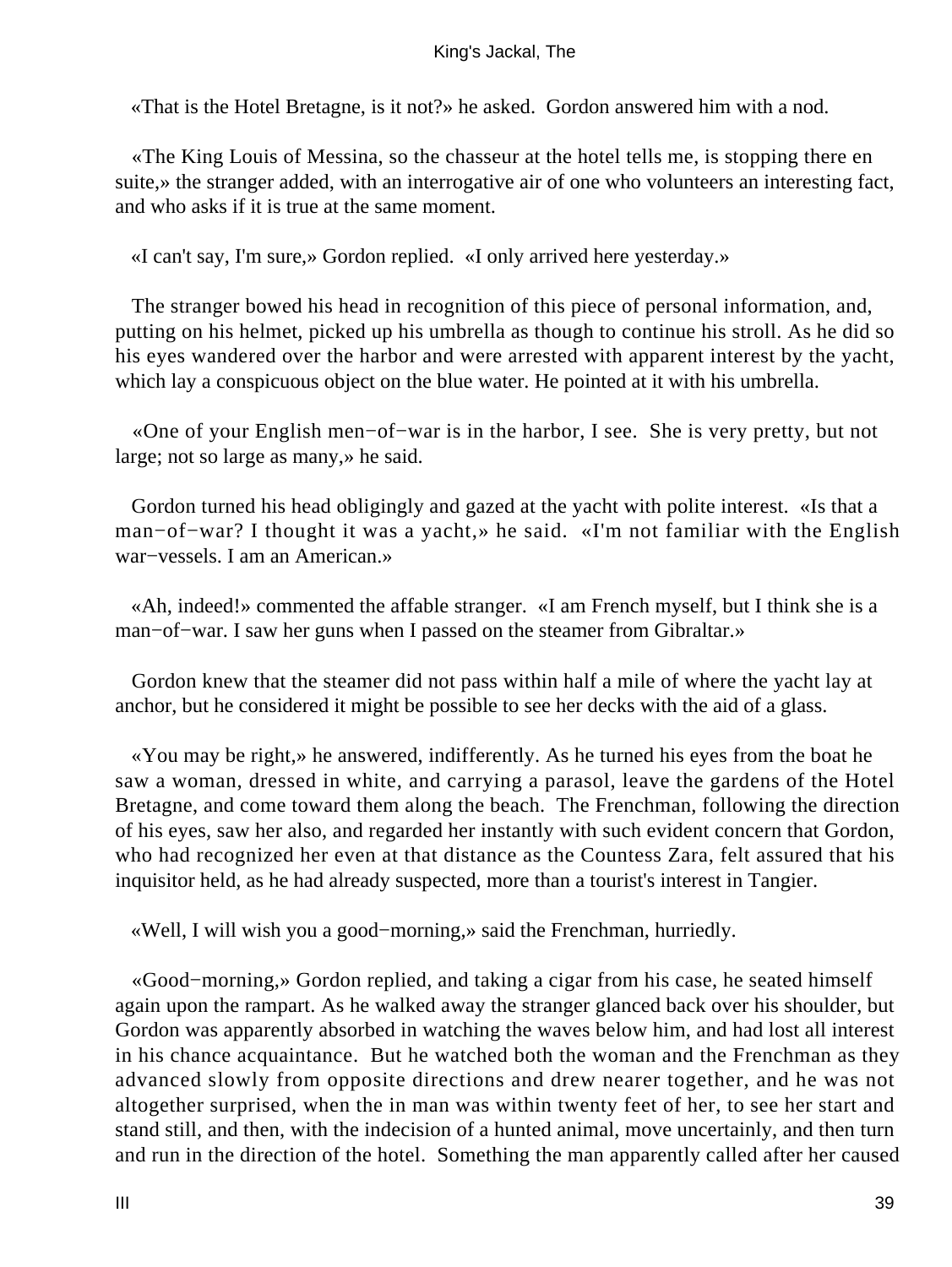her to stop, and Gordon observed them now with undisguised interest as they stood conversing together, oblivious of the conspicuous mark they made on the broad white beach under the brilliant sun.

 «I wonder what he's up to now?» Gordon mused. «He was trying to pump me, that's evident, and he certainly recognized the lady, and she apparently did not want to recognize him. I wonder if he is a rejected lover, or another conspirator. This is a most amusing place, nothing but plots and counterplots and – Hello!» he exclaimed aloud. The man had moved quickly past Madame Zara, and had started toward the hotel, and Zara had held out her hand to him, as though to entreat him to remain. But he did not stop, and she had taken a few uncertain steps after him, and had then, much to the American's dismay, fallen limply on her back on the soft sand. She was not a hundred yards distant from where he sat, and in an instant he had slipped from the wall, and dropped on his hands and knees on the beach below. When Gordon reached her the Frenchman had returned, and was supporting her head on his knee and covering her head with her parasol.

 «The lady has fainted!» he exclaimed, eagerly. His manner was no longer one of idle indolence. He was wide awake now and visibly excited.

 «The sun has been too much for her,» he said. «It is most dangerous walking about at this time of day.»

 Gordon ran down the beach and scooped up some water in his helmet, and dipping his handkerchief in it bathed her temples and cheek. He had time to note that she was a very beautiful girl, and the pallor of her face gave it a touch of gentleness that he had not seen there before.

 "I will go to the hotel and bring assistance, said the stranger, uneasily, as the woman showed signs of regaining consciousness.

 «No,» said Gordon, «you'll stay where you are and shade her with her umbrella. She'll be all right in a minute.»

 The girl opened her eyes, and looking up saw Gordon bending over her. She regarded him for a moment and made an effort to rise, and in her endeavor to do so her eyes met those of the Frenchman, and with a sharp moan she shut them again and threw herself from Gordon's knee to the sand.

«Give me that umbrella,» said Gordon, «and go stand over there out of the way.»

 The man rose from his knee without showing any resentment and walked some little distance away, where he stood with his arms folded, looking out to sea. He seemed much too occupied with something of personal interest to concern himself with a woman's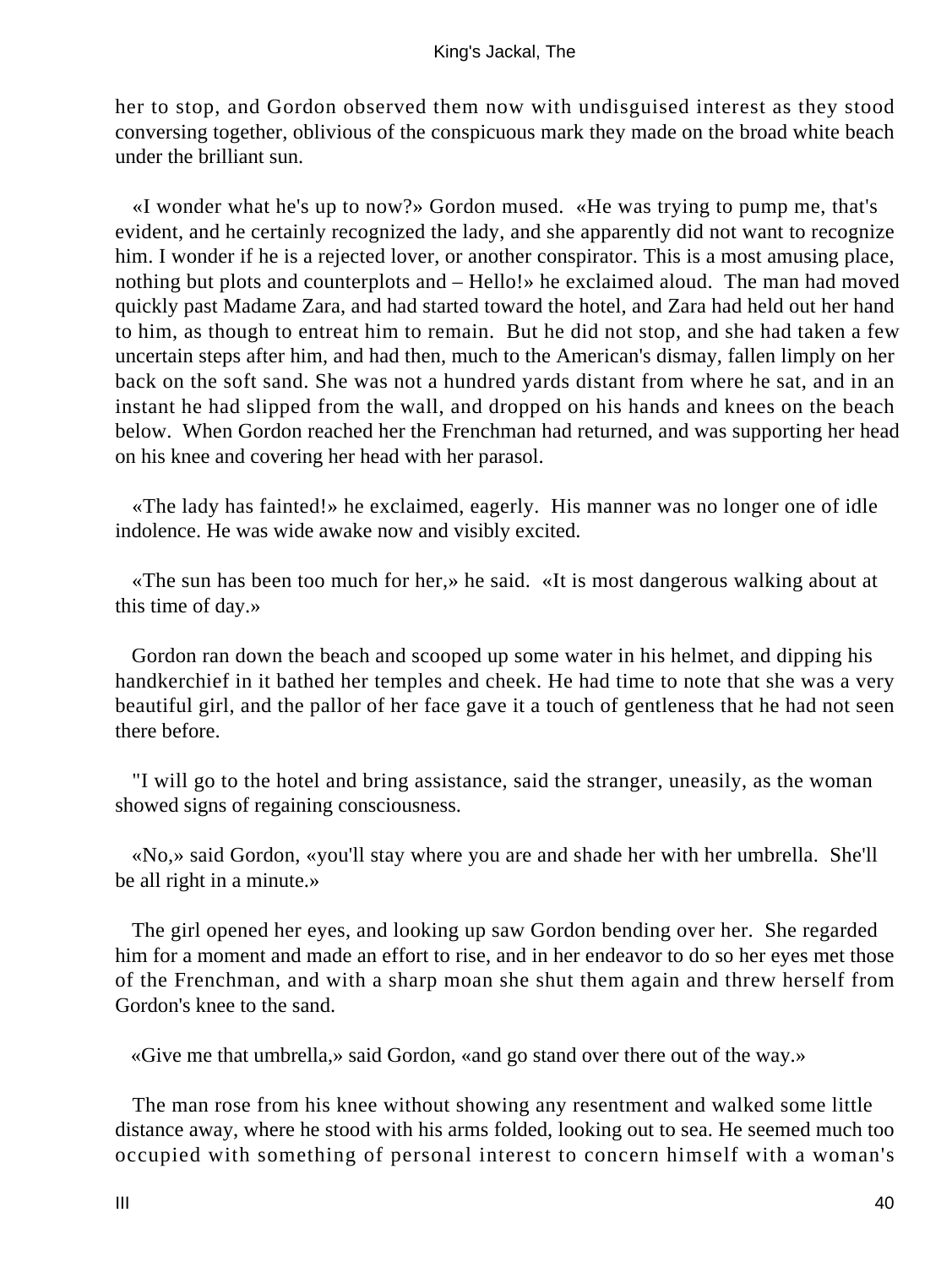fainting−spell. The girl lifted herself slowly to her elbow, and then, before Gordon could assist her, rose with a quick, graceful movement and stood erect upon her feet. She placed a detaining hand for an instant on the American's arm.

 «Thank you very much,» she said. «I am afraid I have been imprudent in going out into the sun.» Her eyes were fixed upon the Frenchman, who stood moodily staring at the sea and tearing one of his finger−nails with his teeth. He seemed utterly oblivious of their presence. The girl held out her hand for the parasol she had dropped and took it from Gordon with a bow.

«May I walk back with you to your hotel?» he asked. «Unless this gentleman  $-\rightarrow$ 

 «Thank you,» the girl said, in tones which the Frenchman could have easily overheard had he been listening. «I am quite able to go alone now; it is only a step.»

 She was still regarding the Frenchman closely; but as he was obviously unconscious of them she moved so that Gordon hid her from him, and in an entirely different voice she said, speaking rapidly, –

 «You are Mr. Gordon, the American who joined us last night. That man is a spy from Messina. He is Renauld, the Commander−in−Chief of their army. He must be gotten away from here at once. It is a matter for a man to attend to. Will you do it?»

 «How do you know this?» Gordon asked. «How do you know he is General Renauld? I want to be certain.»

The girl tossed her head impatiently.

 «He was pointed out to me at Messina. I saw him there in command at a review. He has just spoken to me – that was what frightened me into that fainting−spell. I didn't think I was so weak,» she said, shaking her head. «He offered me a bribe to inform him of our plans. I tell you he is a spy.»

 «That's all right,» said Gordon, reassuringly; «you go back to the hotel now and send those guards here on a run. I'll make a charge against him and have him locked up until after we sail to−night. Hurry, please; I'll stay here.»

 Gordon felt a pleasurable glow of excitement. It was his nature to throw himself into everything he did and to at once become a partisan. It was a quality which made his writings attractive to the reader, and an object of concern to his editor. At the very word «spy,» and at this first hint of opposition to the cause in which he had but just enlisted, he thrilled as though it had always been his own, and he regarded the Frenchman with a personal dislike as sudden as it was unfounded.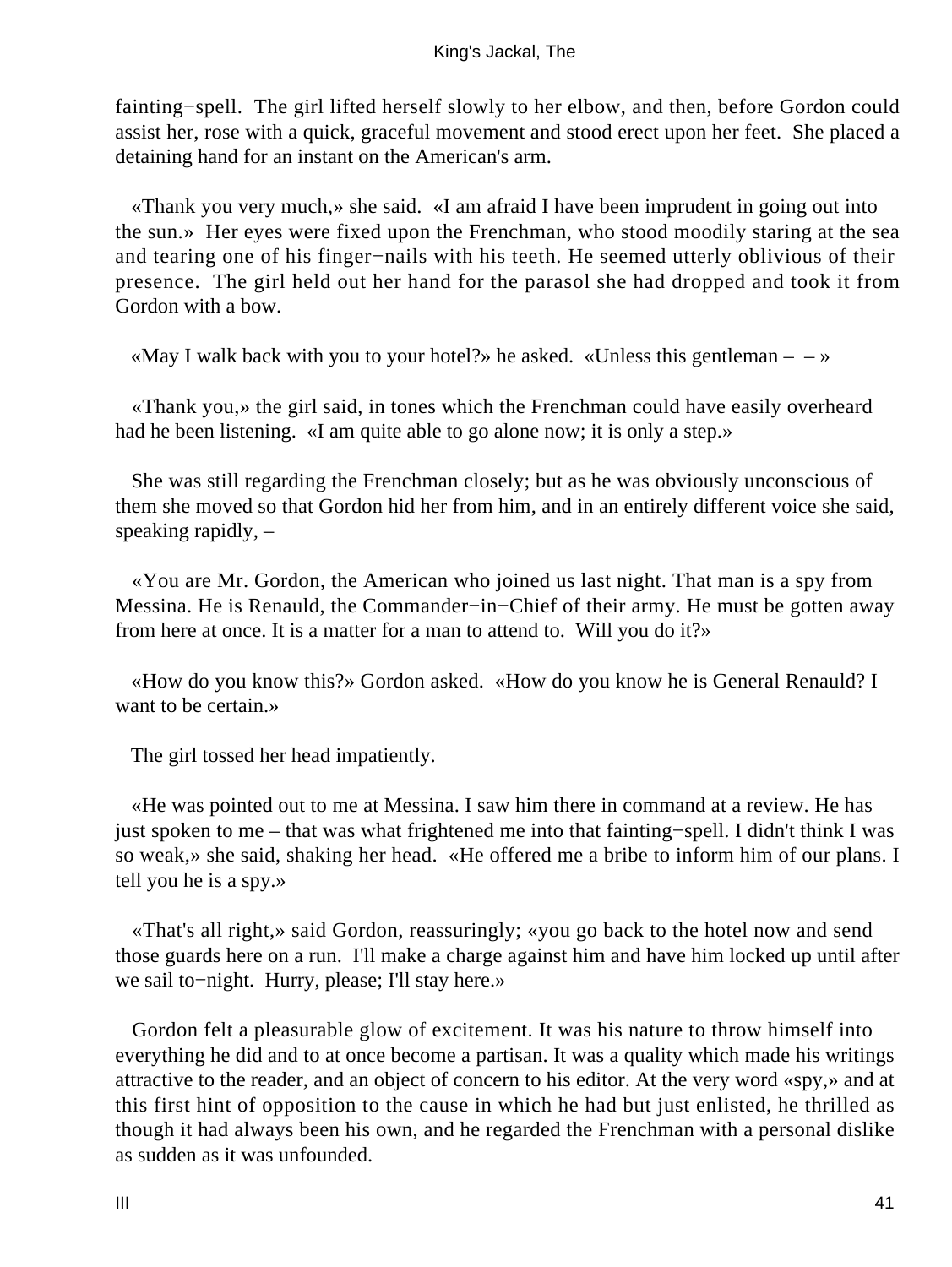The Frenchman had turned and was walking in the direction of the city gate. His eyes were bent on the sandy beach which stretched before him, and he made his way utterly unmindful of the waves that stole up to his feet and left little pools of water in his path. Gordon beckoned impatiently to the two soldiers who came running toward him at the hotel, and moved forward to meet them the sooner. He took one of them by the wrist and pointed with his other hand at the retreating figure of the Frenchman.

 «That man,» he said, «is one of the King's enemies. The King is in danger while that man is here. Your duty is to protect the King, so he gives this foreigner into your charge.»

The soldier nodded his head in assent. «The King himself sent us,» he replied.

 «You will place him in the Civil Prison,» Gordon continued, «until the King is safe on his yacht, and you will not allow him to send for the French Consul−General. If he sees the Consul−General he will tell him a great many lies about you, and a great war−ship will come and your Bashaw will be forced to pay the foreigners much money. I will go with you and tell this man in his own tongue what you are going to do with him.»

 They walked hurriedly after the Frenchman, and when they had overtaken him Gordon halted and bowed.

 «One moment, please,» he said. «These soldiers have an order for your arrest. I speak the language, and if you have anything to say to them I will interpret for you.»

 The Frenchman stared from Gordon to the guards and then laughed incredulously but with no great confidence. He had much to say, but he demanded to know first why he should be arrested.

 «The lady you insulted,» Gordon answered, gravely, «happened, unfortunately for you, to be one of the King's guests. She has complained to him, and he has sent these soldiers to put you where you cannot trouble her again. You see, sir, you cannot annoy women with impunity even in this barbarous country.»

 «Insult her! I did not insult her,» the man retorted. «That is not the reason I am arrested.»

 «You annoyed her so much that she fainted. I saw you,» said Gordon, backing away with the evident purpose of abandoning the foreigner to his guards.

 «She has lied,» the man cried, «either to the King or to me. I do not know which, but I am here to find out. That is why I came to Tangier, and I intend to learn the truth.»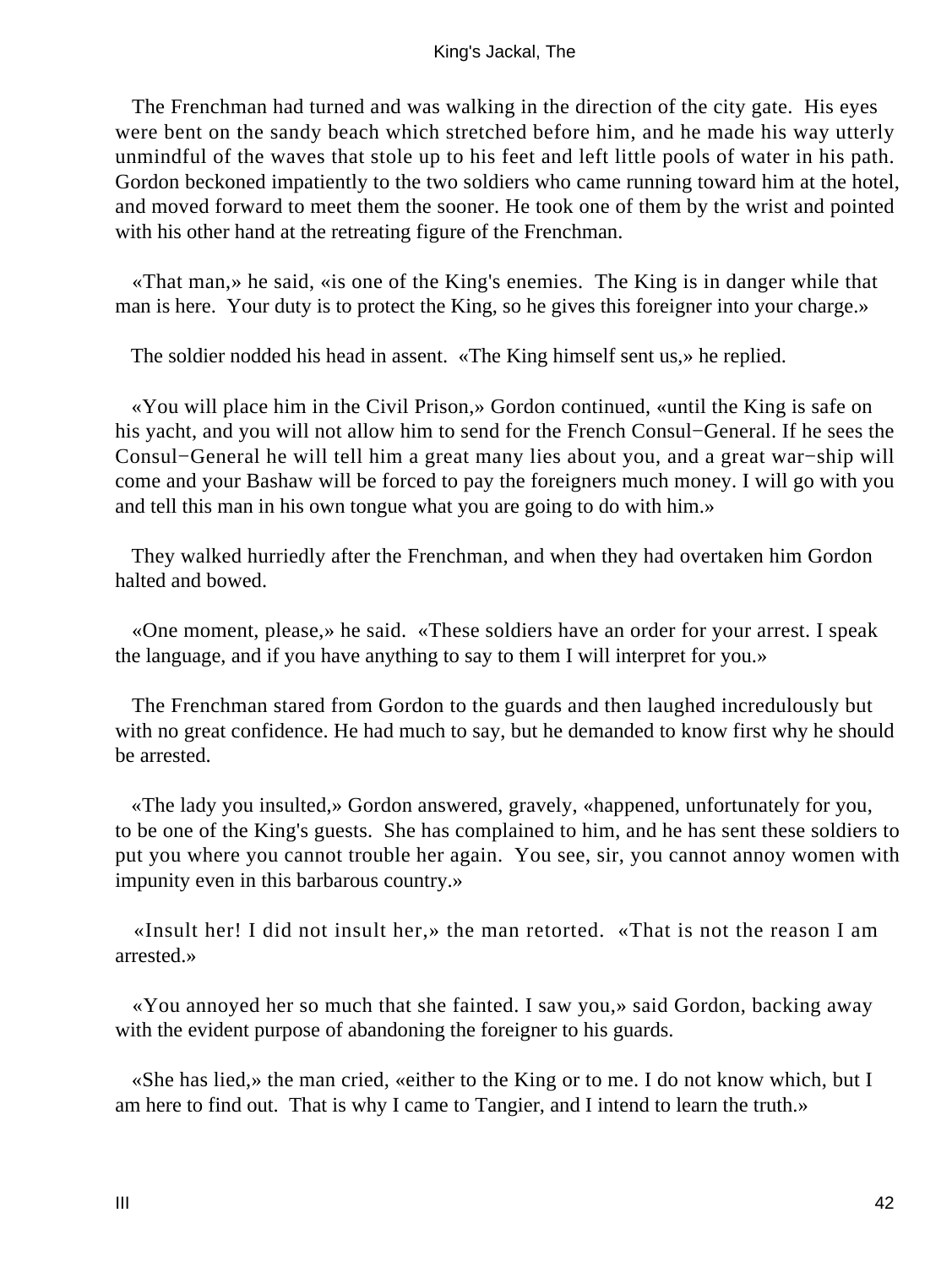«You've begun rather badly,» Gordon answered, as he still retreated. «In the Civil Prison your field of investigation will be limited.»

 The Frenchman took a hasty step toward him, shrugging off the hand one of the soldiers had placed on his shoulder.

«Are you the Prince Kalonay, sir?» he demanded. «But surely not,» he added.

«No, I am not the Prince,» Gordon answered. «I bid you good−morning, sir.»

 «Then you are on the other side,» the man called after him eagerly, with a tone of great relief. «I have been right from the very first. I see it plainly. It is a double plot, and you are one of that woman's dupes. Listen to me – I beg of you, listen to me – I have a story to tell.»

Gordon paused and looked back at the man over his shoulder, doubtfully.

 «It's like the Arabian Nights,» he said, with a puzzled smile. «There was once a rich merchant of Bagdad and the Sultan was going to execute him, but they put off the execution until he could tell them the story of the Beautiful Countess and the French Envoy. I am sorry,» he added, shaking his head, «but I cannot listen now. I must not be seen talking to you at all, and everyone can see us here.»

 They were as conspicuous figures on the flat surface of the beach as two palms in a desert, and Gordon was most anxious to escape, for he was conscious that he could be observed from every point in the town. A hundred yards away, on the terrace of the hotel, he saw the King, Madame Zara, Barrat, and Erhaupt standing together watching them.

 «If the American leaves him now, we are safe,» the King was saying. He spoke in a whisper, as though he feared that even at that distance Gordon and the Frenchman could overhear his words. «But if he remains with him he will find out the truth, and that means ruin. He will ruin us.»

«Look, he is coming this way,» Zara answered. «He is leaving him. The danger is past.»

 The Frenchman raised his eyes and saw the four figures grouped closely together on the terrace.

 «See, what did I tell you?» he cried. «She is with the King now. It is a plot within a plot, and I believe you know it,» he added, furiously. «You are one of these brave blackmailers yourself – that is why you will not let me speak.»

 «Blackmailers!» said Gordon. «Confound your impudence, what the devil do you mean by that?»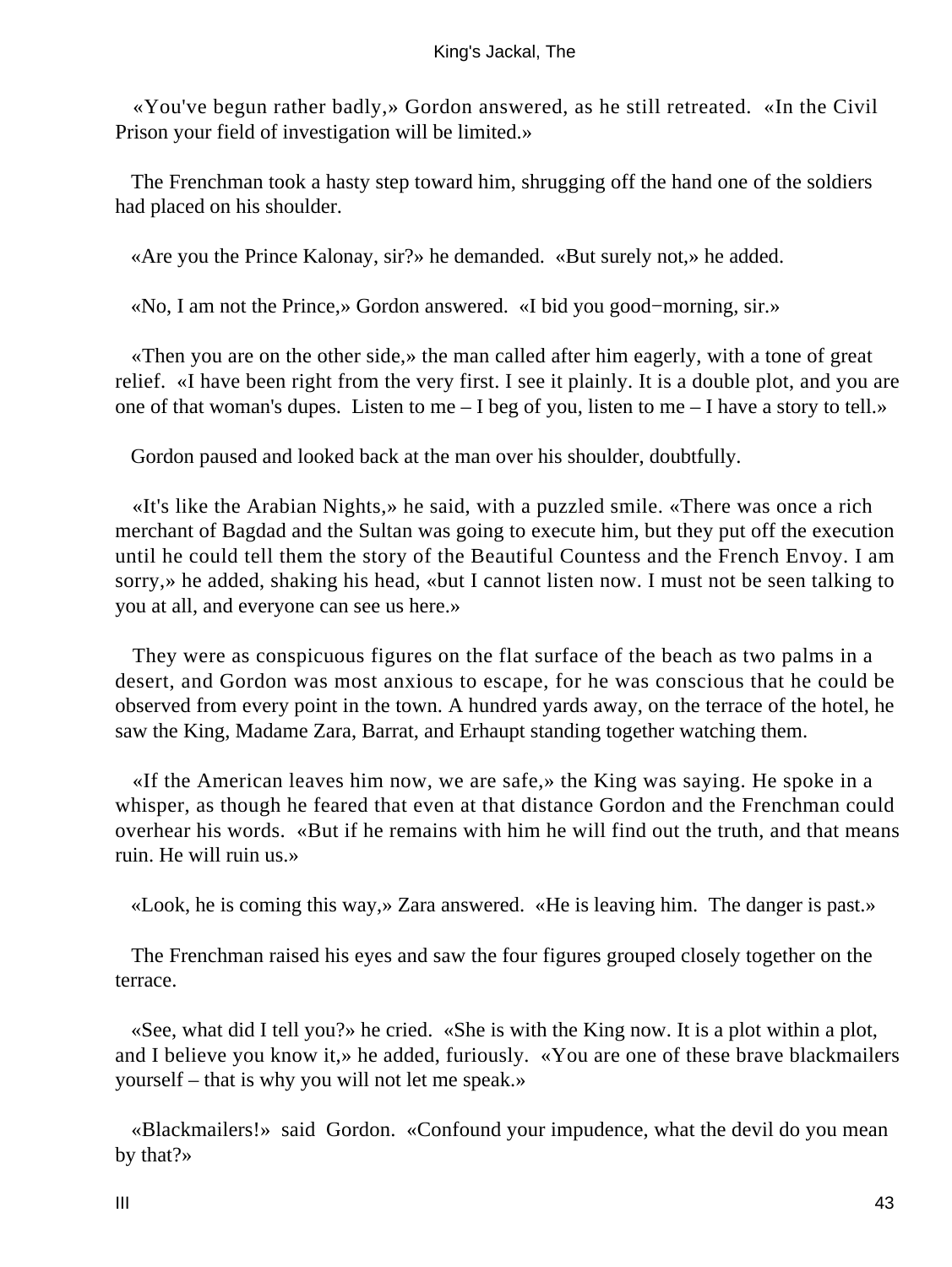But the Frenchman was staring angrily at the distant group on the terrace, and Gordon turned his eyes in the same direction. Something he saw in the strained and eager attitude of the four conspirators moved him to a sudden determination.

 «That will do, you must go,» he commanded, pointing with his arm toward the city gate; and before the Frenchman could reply, he gave an order to the guards, and they seized the foreigner roughly by either arm and hurried him away.

 «Thank God!» exclaimed the King, piously. «They have separated, and the boy thinks he is rendering us great service. Well, and so he is, the young fool.»

 The group on the piazza remained motionless, watching Gordon as he leisurely lit a cigar and stood looking out at the harbor until the Frenchman had disappeared inside the city wall. Then he turned and walked slowly after him.

«I do not like that. I do not like his following him,» said Barrat, suspiciously.

 «That is nothing,» answered the King. «He is going to play the spy and see that the man is safely in jail. Then he will return and report to us. We must congratulate him warmly. He follows at a discreet distance, you observe, and keeps himself well out of sight. The boy knows better than to compromise himself by being seen in conversation with the man. Of course, if Renauld is set free we must say we had no part in his arrest, that the American made the arrest on his own authority. What a convenient tool the young man is. Why, his coming really frightened us at first, and now – now we make a cat's−paw of him.» The King laughed merrily. «We undervalue ourselves sometimes, do we not?»

 «He is a nice boy,» said Zara. «I feel rather sorry for him. He looked so anxious and distressed when I was so silly as to faint on the beach just now. He handled me as tenderly as a woman would have done – not that women have generally handled me tenderly,» she added.

«I was thinking the simile was rather misplaced,» said the King.

 Gordon passed the city wall and heard the gates swing to behind him. The Frenchman and his two captors were just ahead, toiling heavily up the steep and narrow street. Gordon threw his cigar from him and ran leaping over the huge cobbles to the Frenchman's side and touched him on the shoulder.

 «We are out of sight of the hotel, now, General,» he said. He pointed to the dark, cool recesses of a coffee−shop and held back the rug that hung before it. «Come in here,» he said, «and tell me that story.»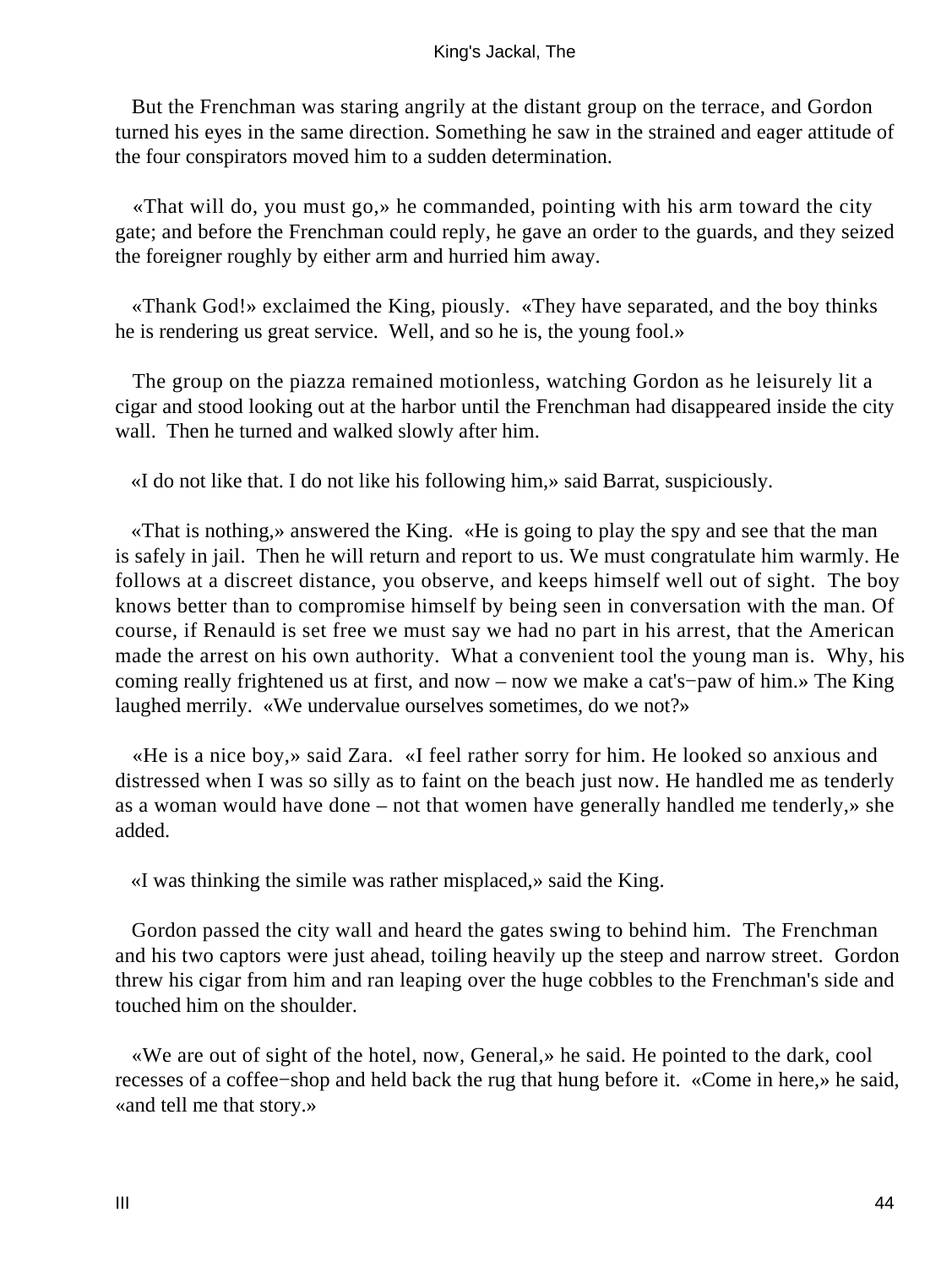# **[IV](#page-63-0)**

<span id="page-45-0"></span>*Baron Barrat was suspicious by education – his experience of life and his own conduct* had tended to render him so; and accordingly when, three hours after he had seen Gordon apparently commit the French officer to jail, he found them leaving a cafe in the most friendly and amicable spirit, he wasted no time in investigation, but hurried at once to warn the King.

 «What we feared would happen, has happened,» he said. «The Frenchman has told Gordon that Zara and Kalonay sold the secret of the expedition, and Gordon will be coming here to warn you of it. Now, what are you going to do? We must act quickly.»

 «I shall refuse to believe the Frenchman, of course,» said the King. «I shall ask Zara in his presence to answer his charges, and she will tell him he lies. That is all there will be of it. What does it matter what he says? We sail at midnight. We can keep him quiet until then.»

 «If he is troublesome I can call for help from this room, and the servants of the hotel and the guards will rush in and find us struggling together. We will charge him with an attempt at assassination, and this time he surely will go to jail. By to−morrow morning we shall be many miles at sea.»

«But he can cable to Messina, by way of Gibraltar, and head us off,» objected Barrat.

 «What can he cable?» demanded the King. «Nothing the people of the Republic do not already know. It is our friends here that must not find us out. That is the main thing. Thank Heaven!» he exclaimed, «Kalonay and Paul are out of the way, and those crazy boys from Paris. We will settle it here among ourselves in five minutes.»

 «And the American?» asked Zara. «He knows, he will come with him. Suppose he believes, suppose he believes that Kalonay and I have sold you out, but suspects that you know it?»

 «The American can go to the devil,» said the King. «Confound him and his insolence. I'll have him in the prison too, if he interferes. Or Erhaupt can pick a quarrel with him here and fight it out behind the sand−hills before the others get back from their picnic. He has done as much for me before.»

 Zara stood up. She was trembling slightly, and she glanced fearfully from Erhaupt to the King.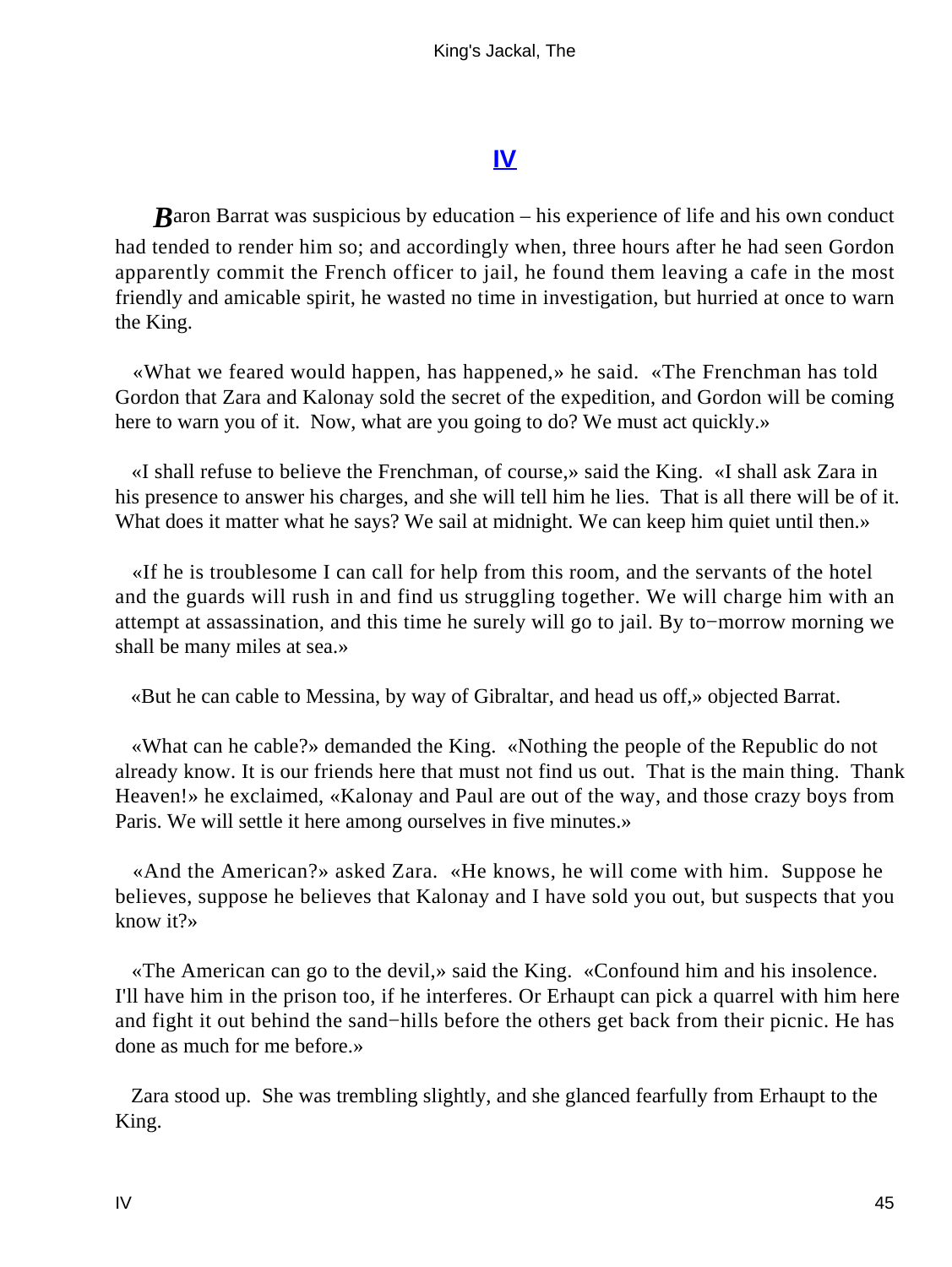«You will not do that,» she said.

«And why not, madame?» demanded Louis.

 «Because it will be murder,» Zara whispered. «He will murder him as he did that boy in the Park at Pesth.»

 «What does the woman mean?» growled the German. «Is she mad? Send her to her room, Louis.»

 «You know what I mean,» Zara answered, her voice rising, in her excitement. «You fired before they gave the word. I know you did. Oh, Louis,» she cried, «you never warned me it might come to this. I am afraid. I am afraid to meet that man  $- \rightarrow \infty$ 

 She gave a sudden cry. «And Kalonay!» She held out her hands appealingly. «Indeed,» she cried, «do not let Kalonay question me.»

 «Silence!» commanded the King. «You are acting like a fool.» He advanced toward her, and clasped her wrist firmly in his hand. «No nerves, now,» he said. «I'll not have it. You shall meet Kalonay, and you shall swear that he is in the plot against me. If you fail us now, we are ruined. As it is, we are sure to lose the bribe from the Republic, but we may still get Miss Carson's money if you play your part. It is your word and the word of the Frenchman against Kalonay's. And we have the paper signed by you for Kalonay as evidence. Have you got it with you?»

Zara bowed her head. «It is always with me,» she answered.

 «Good,» said the King. «It will be a difficult chance, but if you stand to your story, and we pretend to believe you, the others may believe you, too.»

 «But I cannot,» Zara cried. «I know I cannot. I tell you if you put me face to face with Kalonay, I shall fail you. I shall break down. They will see that I am lying. Send me away. Send me away before they come. Tell them I saw the Frenchman, and suspected I had been found out, and that I have gone away. Tell them you don't know where I am.»

 «I believe she's right,» Erhaupt said. «She will do us more harm than good. Let her go to her room and wait there.»

 «She will remain where she is,» said the King, sternly. «And she will keep her courage and her wits about her, or  $-$  – »

 He was interrupted by an exclamation from Barrat. «Whatever you mean to do, you must do it at once,» he said, grimly. He was standing at the window which overlooked the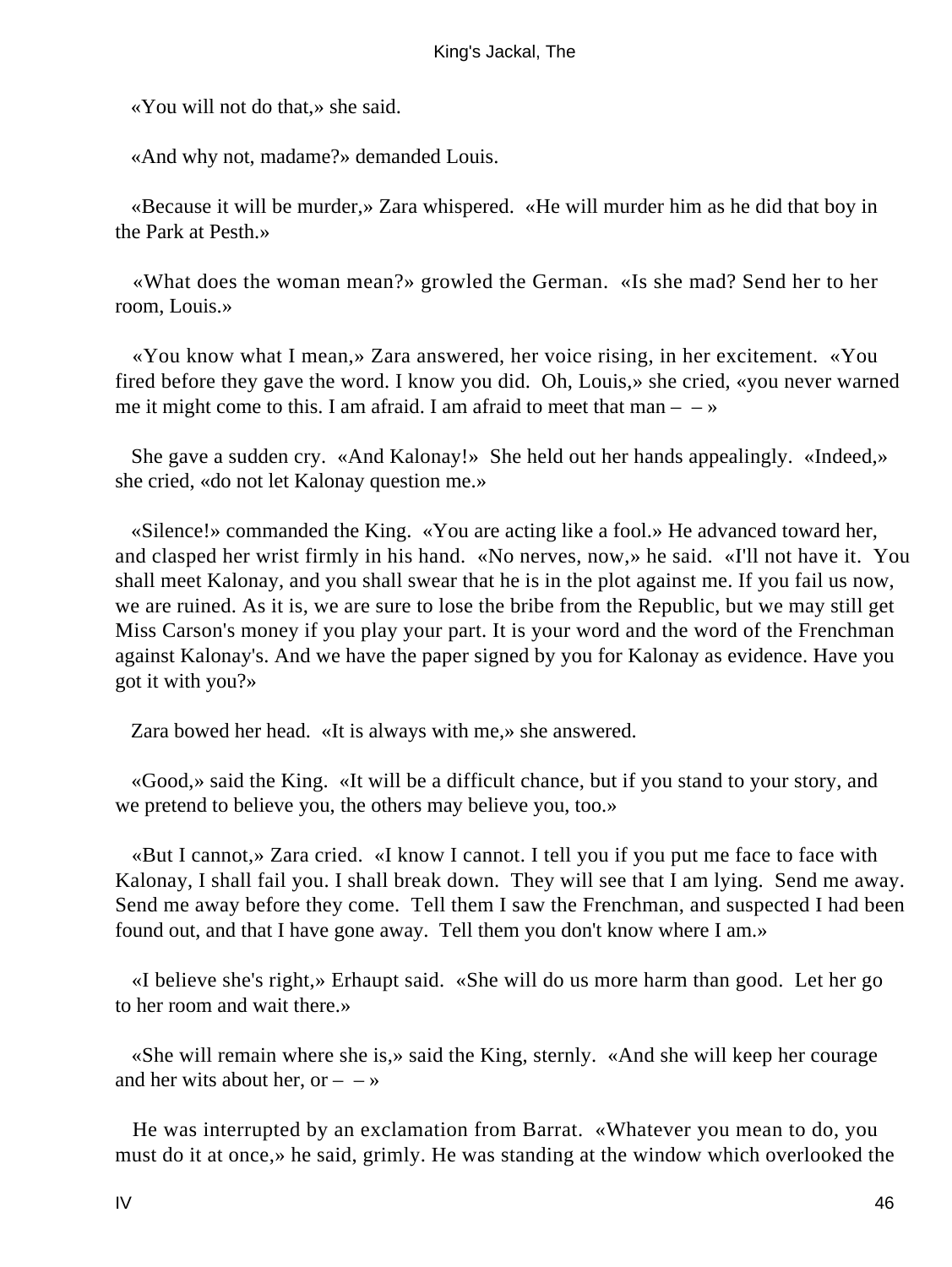beach. «Here they come now,» he continued. «The American has taken no chances, he is bringing an audience with him.»

The King and Erhaupt ran to the window, and peered over Barrat's shoulder.

 Advancing toward them along the beach, some on foot, and some on horseback, were all the members of the expedition, those who had been of the riding−party and those who had remained in Tangier. Gordon and the Frenchman Renauld were far in the lead, walking by themselves and speaking earnestly together; Father Paul was walking with Mrs. Carson and her daughter, and Kalonay was riding with two of the volunteers, the Count de Rouen and Prince Henri of Poitiers.

 When the King and Erhaupt turned from the window the Countess Zara had disappeared. «It is better so,» said Erhaupt; «she was so badly frightened she would have told the truth.»

 The King stood leaning on the back of a large arm−chair. «Well, the moment has come, it is our last chance,» he said. «Send for the Crown Prince, Baron. I shall be discovered in the act of taking a tender farewell of my son.»

Barrat made an eager gesture of dissent.

 «I would not do that,» he cried. «If we are to make charges against the jackal do not have the boy present; the boy must not hear them. You know how Kalonay worships the child, and it would enrage him more to be exposed before the Prince than before all the rest of the world. He will be hard enough to handle without that. Don't try him too far.»

 «You are absurd, Barrat,» exclaimed the King. «The boy won't understand what is said.»

 «No, but the Jackal will,» Barrat returned. «You don't understand him, Louis, he is like a woman; he has sentiment and feelings, and when we all turn on him he will act like a madman. Keep the boy out of his sight, I tell you. It's the only thing he cares for in the world. He has been a better father to him than you ever have been.»

 «That was quite natural; that was because it was his duty,» said the King, calmly. «A Kalonay has always been the protector and tutor of the heir−apparent. If this one chooses to give his heart with his service, that is not my concern. Why, confound them, they all think more of the child than they do of me. That is why I need him by me now.»

 Barrat shook his head. «I tell you it will make trouble, he persisted. »Kalonay will not stand it. He and the child are more like comrades than a tutor and his pupil. Why, Kalonay would rather sit with the boy in the Champs−Elysees and point out the people as they go by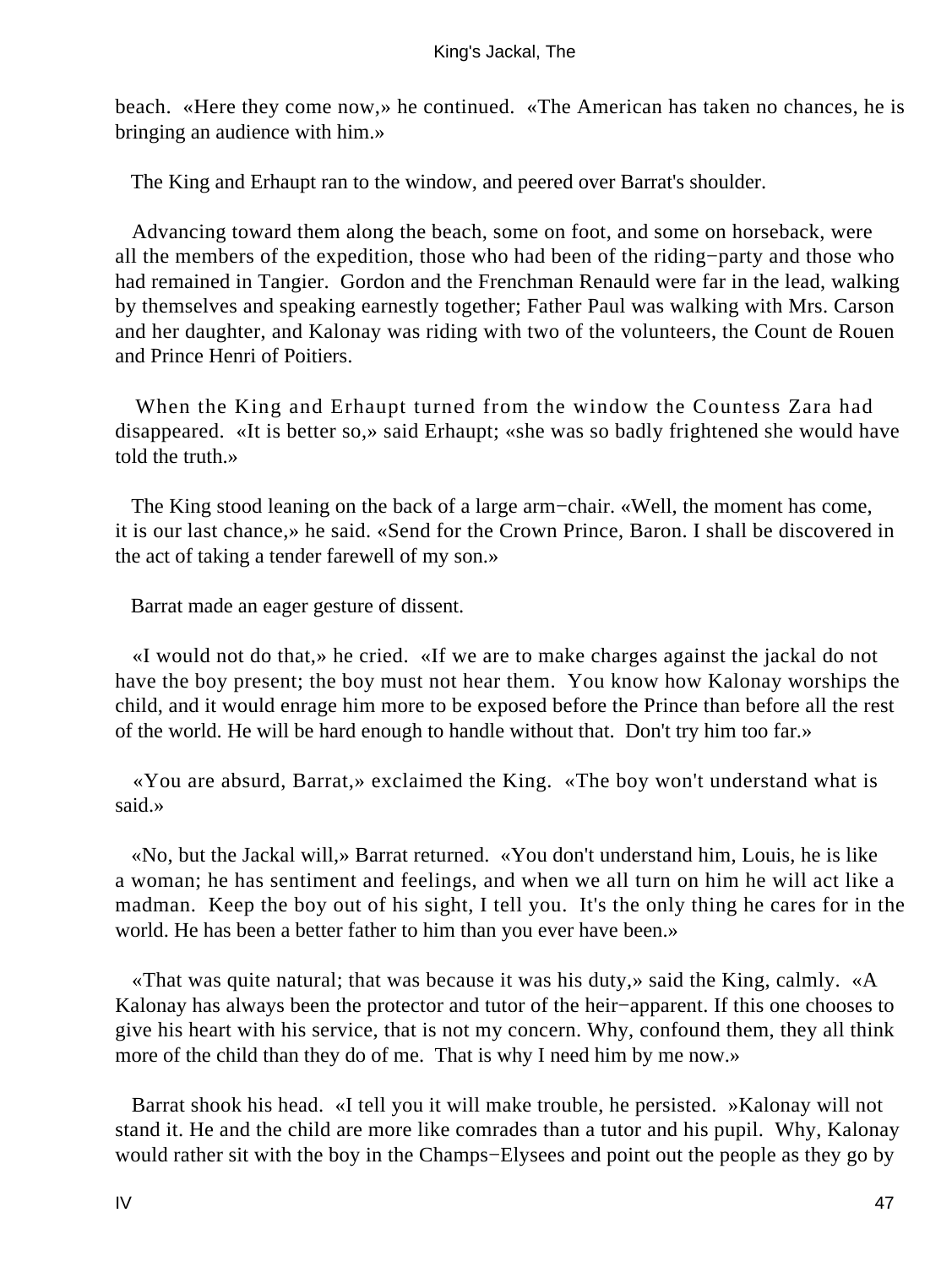than drive at the side of the prettiest woman in Paris. He always treats him as though he saw the invisible crown upon his head; he will throw over any of us to stay in the nursery and play tin soldiers with him. And when he was ill  $-\alpha$  Barrat nodded his head significantly. »You remember."

 «That will do,» said the King. «We have no time to consider the finer feelings of the jackal; he is to be sacrificed, and that is all there is of it. The prsence of the child may make him more unmanageable, but it will certainly make it easier for me. So go, bring the boy here as I bid you.»

 Barrat left the room and returned immediately, followed by the Crown Prince and his nurse. The Prince was a dark, handsome little fellow of four years. His mother had died when he was born, and he had never played with children of his own age, and his face was absurdly wise and wistful; but it lighted with a sweet and grateful smile when anyone showed him kindness or sought to arouse his interest. To the Crown Prince Kalonay was an awful and wonderful being. He was the one person who could make him laugh out of pure happiness and for no reason, as a child should laugh. And people who had seen them together asked which of the princes was the older of the two. When the child entered the room, clinging to Barrat's finger, he carried in his other hand a wooden spade and bucket, still damp with sand, and he was dressed in a shabby blue sailor suit which left his little legs bare, and exposed the scratches and bruises of many falls. A few moments later, when the conspirators entered the King's salon, preceded by Erhaupt, they found the boy standing by his father's knee. The King had his hand upon the child's head, and had been interrupted apparently in a discourse on the dignity of kingship, for the royal crown of Messina had been brought out and stood beside him on the table, and his other hand rested on it reverently. It was an effective tableau, and the visitors observed it with varying emotions, but with silence.

 The King rose, taking his son's hand in his, and bowed, looking inquiringly from Barrat to the Prince Kalonay.

 «To what do I owe the pleasure of this visit?» he asked. «Was it discreet of you to come together in this way? But you are most welcome. Place chairs for the ladies, Barrat.»

 Kalonay glanced at the others, and they nodded to him as though to make him their spokesman. He pointed at Gordon with his cap.

 «We are here on the invitation of this gentleman, your Majesty,» he said. «He took it upon himself to send after those of us who had gone into the country, and came in person for the others who remained in town. He tells us he has news of the greatest importance to communicate, which he cannot disclose except to you, and in the presence of all of those who are to take part in the expedition. We decided to accompany him here, as he asked us, and to leave it to your Majesty to say whether or not you wished us to remain.» Kalonay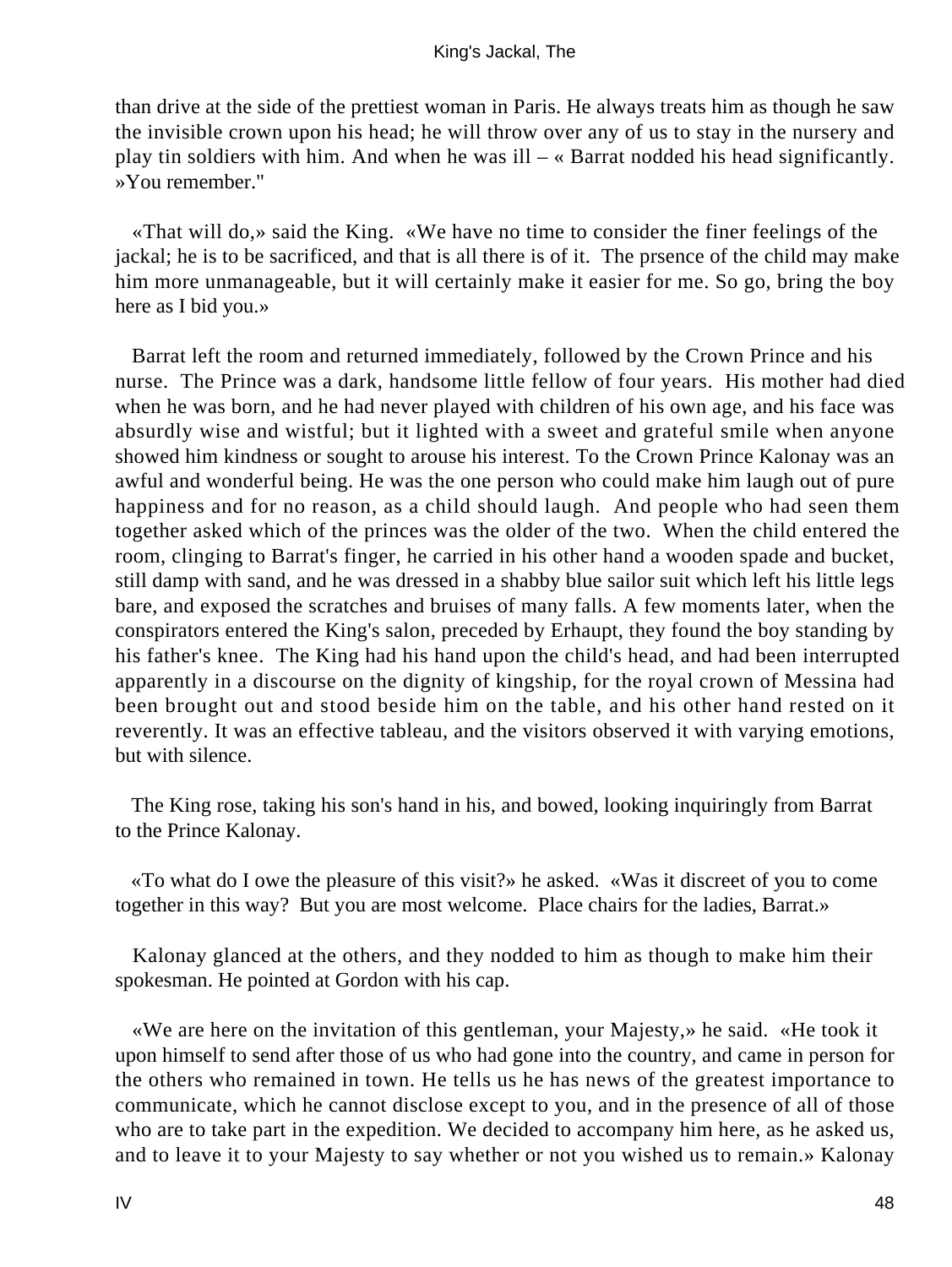smiled in apology at the King, and the King answered him with a smile.

 «The procedure is perhaps unconventional,» the King said, «but in America they move quickly. No doubt our young companion has acted as he thought was for the best. If he has taken a liberty, the nature of his news will probably excuse him. Perhaps, Mr. Gordon,» he added, turning to the American, «you had better first tell me what this discovery is, and I will decide whether it is best to discuss it in open council.»

 Gordon did not appear to be the least disturbed by the criticism Kalonay and the King had passed upon his conduct. He only smiled pleasantly when the King had finished speaking, and showed no inclination to accept a private audience.

 «What I have to say, your Majesty,» he began, «is this. I have learned that all the secrets of your expedition have been sold to the Republic of Messina. One of those now present in this room is charged with having sold them. Shall I go on,» he asked, "or do you still think it advisable for anyone to leave the room.

 He paused and glanced from the King to the double row of conspirators, who were standing together in a close semicircle facing the King and himself. The instant he ceased speaking there rose from their ranks an outburst of consternation, of anger, and of indignant denial. The King's spirits rose within him at the sound, although he frowned and made a gesture as though to command silence.

 «Mr. Gordon, this is a serious charge you make,» he said, smiling grimly. «One that may cost you a great deal – it might cost you your life perhaps.» He paused significantly, and there was a second outburst, this time from the younger men, which came so suddenly that it was as though Louis had played upon certain chords on a keyboard, and the sounds he wanted had answered to his touch.

 «Pardon me, that is not the question,» said Gordon. «That I make charges or run risks in making charges is not important. That your expedition has failed before it has even started is, however, of great importance, at least so it sees to me.»

 There was a movement in the circle, and Father Paul pushed his way forward from his place beside Miss Carson's chair. He was so greatly moved that when he spoke his voice was harsh and broken. «What is your authority for saying we have failed?» he demanded.

 Gordon bowed gravely and turned and pointed to the Frenchman. «This gentleman,» he said, «is General Renauld, Commander−in−Chief of the army of Messina. He is my authority. He knows all that you mean to do. If he knows it, it is likely, is it not, that his army and the President of the Republic know it also, and that when we attempt to land they will be waiting for us.»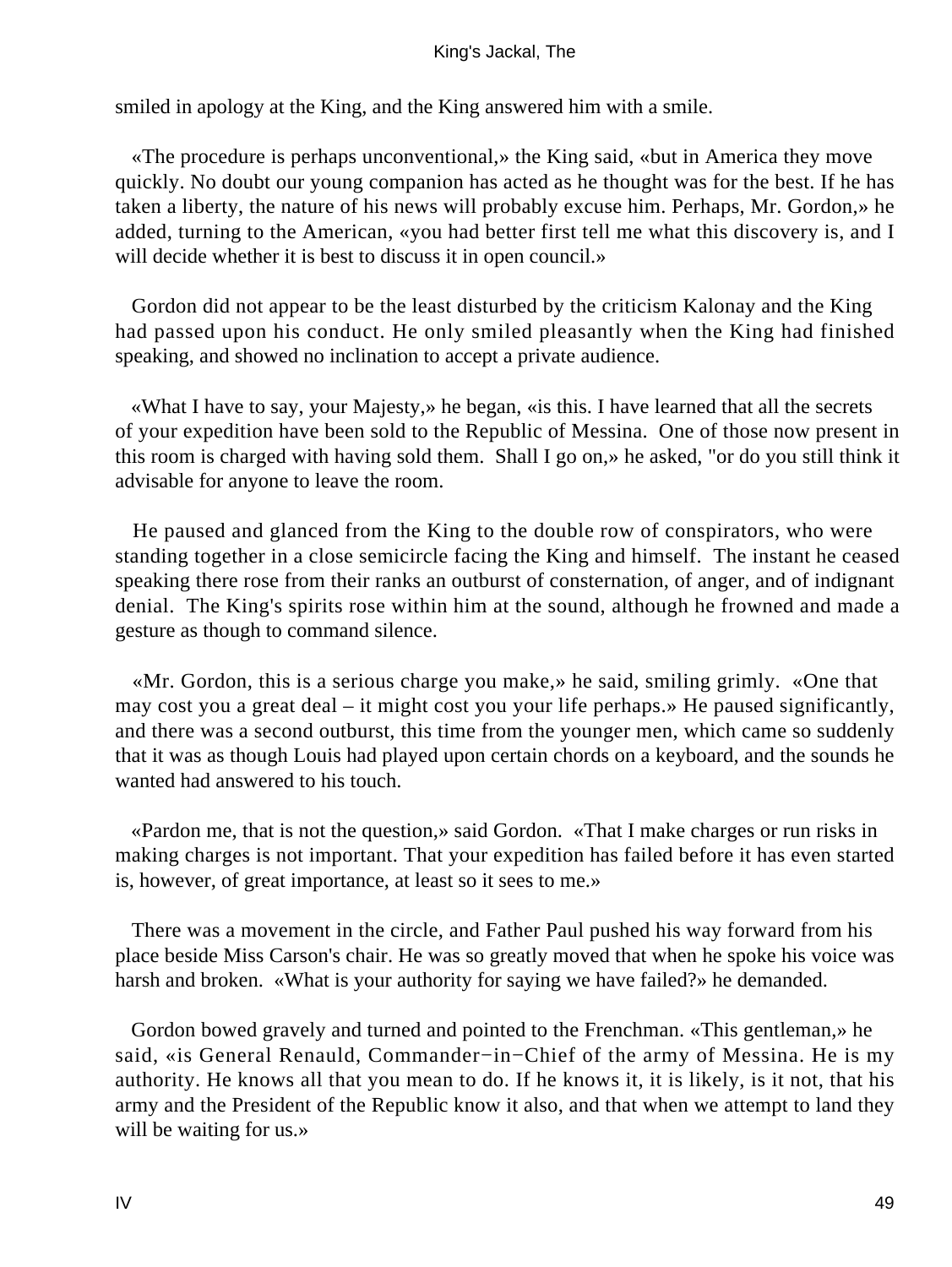The King silenced the second outburst that followed this by rising and holding up his hand.

 «Silence! I believe I can explain,» he said. He was smiling, and his bearing was easy and so full of assurance that the exclamations and whispers died away on the instant. «I am afraid I see what has happened,» the King said. «But there need be no cause for alarm. This gentleman is, as Mr. Gordon says, the Commander−in−Chief of the Messinian army, and it is true he suspected that an armed force would invade the island. It is not strange that he should have suspected it, and it needed no traitor to enlighten him. The visit of Father Paul and the Prince Kalonay in the yacht, and their speeches inciting the people to rebellion, would have warned the government that an expedition might soon follow. The return of our yacht to this place has no doubt been made known in Messina through the public press, and General Renauld followed the yacht here to learn what he could of our plans – of our intended movements. He came here to spy on us, and as a spy I ordered Mr. Gordon to arrest him this morning on any charge he pleased, and to place him out of our way until after to−night, when we should have sailed. I chose Mr. Gordon to undertake this service because he happened to speak the language of the country, and it was necessary to deal directly with the local authorities without the intervention of an outsider. What has happened is only too evident. The spy, who when he came here only suspected, now, as Mr. Gordon says, knows the truth, and he could have learned it only from one person, to whom he has no doubt paid a pretty price for the information.» The King took a step forward and pointed with his hand at the American. «I gave that man into your keeping, sir,» he cried, «but I had you watched. Instead of placing him in jail you took him to a cafe and remained there with him for three hours, and from that cafe you came directly here to this room. If he knows the truth, he learned it in that cafe, and he learned it from you!» There was a ring of such earnestness and sincerity in the King's speech, and he delivered it with such indignation and bitter contempt that a shout of relief, of approbation and conviction, went up from his hearers, and fell as quickly on the words as the applause of an audience drowns out the last note of a great burst of song. Barrat, in the excess of his relief, turned his back sharply on the King, glancing sideways at Erhaupt and shaking his head in speechless admiration.

 «He is wonderful, simply wonderful,» Erhaupt muttered; «he would have made a great actor or a great diplomat.»

«He is wasted as a King,» whispered Barrat.

 There was a menacing movement on the part of the younger men toward Gordon and General Renauld, which the King noted, but which he made no effort to check. Neither Gordon nor General Renauld gave any sign that they observed it. The American was busily engaged in searching his pockets, and from one of these he produced two pieces of paper, which he held up above his head, so that those in the room might see them.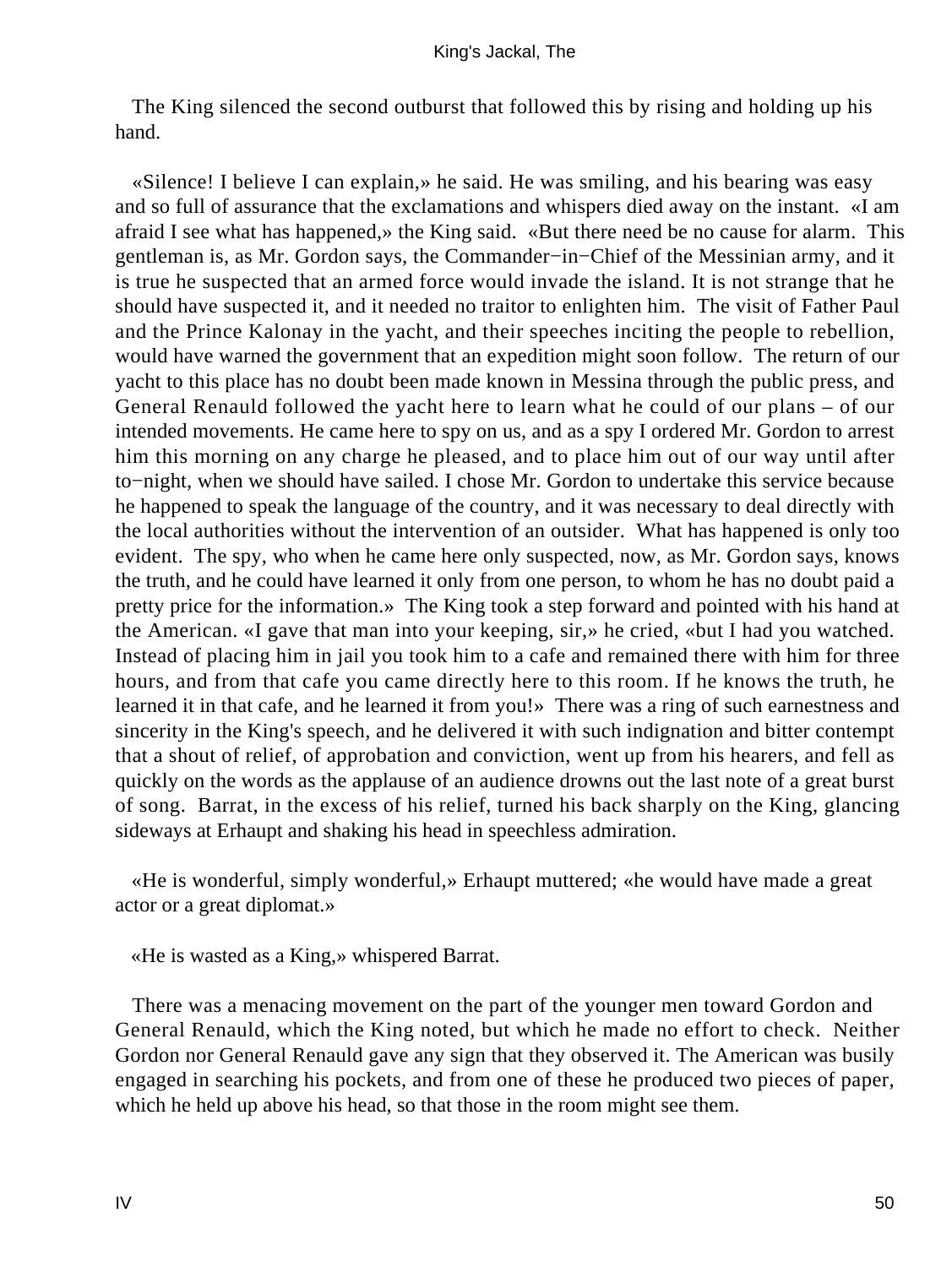«One moment, please,» he began, and then waited until the tumult in the room had ceased. «Again, I must point out to you,» he said, in brisk, business−like tones, «that we are digressing. The important thing is not who did, or did not, sell out the expedition, but that it is in danger of failing altogether. What his Majesty says is in part correct. I did not take this gentleman to jail; I did take him to a cafe, and there he told me much more concerning the expedition than I had learned from those directly interested. His information, he told me, had been sold to the Republic by one who visited the island and who claimed to act for one other. I appreciated the importance of what he said, and I also guessed that my word and his unsupported might be doubted, as you have just doubted it. So I took the liberty of verifying what General Renauld told me by cabling to the President of Messina.»

 There was a shout of consternation at these words, but Gordon's manner was so confident and the audacity of his admission so surprised his hearers that they were silent again immediately, and waited, with breathless interest, while Gordon unfolded one of the pieces of paper.

 «This is a copy of the cablegram I sent the President,» he said, "and to which, with his permission, I signed General Renauld's name. It is as follows: –

 The President. The Palace, Messina. – They will not believe you are fully informed. Cable at once the exact hour when they will leave Tangier, at what hour they expect to land, at what place they expect to land, what sum you have promised to pay for this information, and the names of those to whom it is to be paid.

### **Renauld.**

 Gordon lowered the paper. «Is that quite clear?» he asked. «Do you follow me? I have invited the enemy himself to inform you of your plans, and to tell you who has betrayed them. His answer, which was received a half hour ago, removes all suspicion from any save those he names. General Renauld and myself cease to be of the least consequence in the matter; we are only messengers. It is the President of Messina who will speak to you now. If you still doubt that the secret of your expedition is known to the President you will have to doubt him.»

 The King sprang quickly to his feet and struck the arm of his chair sharply with his open hand.

 «I shall not permit that message to be read,» he said. «If we have a traitor here, he is a traitor against me. And I shall deal with him as I see fit, in private.»

 There was a murmur of disappointment and of disapproval even, and the King again struck the arm of his chair for silence. Kalonay advanced toward him, shaking his head and holding out his hands in protest.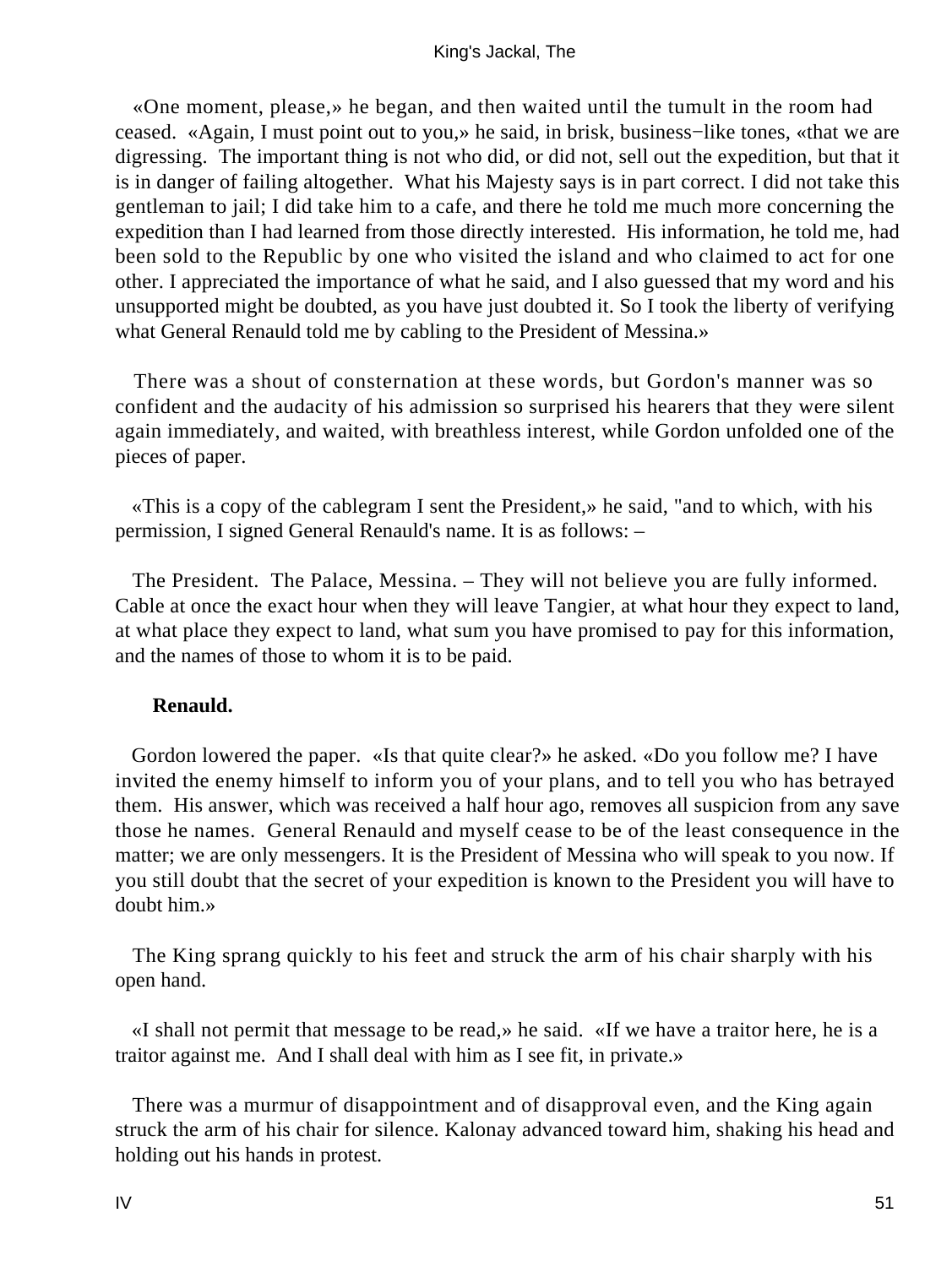«Your Majesty, I beseech you,» he began. «This concerns us all,» he cried. «It is too evident that we have been betrayed; but it is not fair to any of us that we should all lie under suspicion, as we must unless it is told who has been guilty of this infamy. I beg your Majesty to reconsider. There is no one in this room who is not in our secret, and whoever has betrayed us must be with us here and now. I, who have an interest second only to your own, ask that that cablegram be read.»

 There was a murmur of approbation from the conspirators, and exclamations of approval and entreaty. Miss Carson, in her excitement, had risen to her feet and was standing holding her mother's hand. The King glanced uncertainly at Kalonay, and then turned to Barrat and Erhaupt as if in doubt.

 Gordon's eyes were fixed for a moment on Kalonay with a strange and puzzled expression. Then he gave a short sigh of relief, and turning quickly searched the faces of those around him. What he saw seemed to confirm him in his purpose, for he folded the paper and placed it in his pocket. «His Majesty is right,» he said. «I shall not read this.»

 Kalonay and Father Paul turned upon him angrily. «You have no choice in the matter, sir,» Kalonay cried. «It has passed entirely out of your hands.»

 «I beg your Majesty that the cablegram be read,» the priest demanded, in a voice that held less the tone of a request than of a command.

 «I shall not read it,» persisted Gordon, «because the person chiefly concerned is not present.»

 «That is all the more reason for reading it,» said Kalonay. «Your Majesty must reconsider.»

 The King whispered to Barrat, and the others waited in silence that expressed their interest more clearly than a chorus of questions would have done.

 «It shall be as you ask,» the King said, at last. «You may read the message, Mr. Gordon.»

 Gordon opened the paper and looked at it for some seconds of time with a grave and perplexed expression, and then, with a short breath, as one who takes a plunge, read it aloud. «This is it,» he said.

 To General Renauld. Cable Office, Tangier. – They leave Tangier Tuesday at midnight, they land at daybreak Thursday morning on the south beach below the old breakwater. The secret of the expedition was sold us for three hundred thousand francs by the Countess Zara and the Prince Kalonay.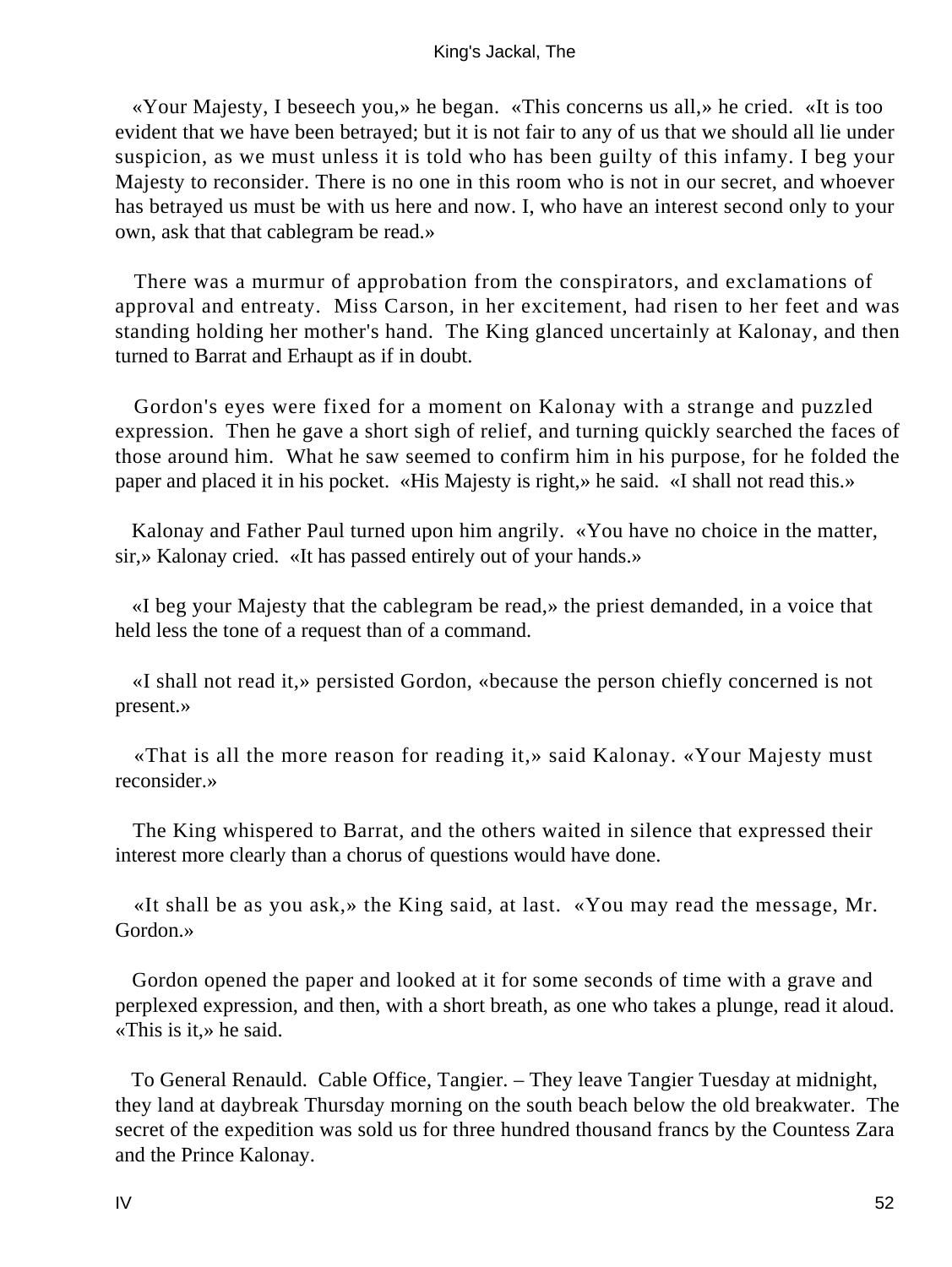Gordon stuck the paper in his pocket, and, crossing to Kalonay, held out his hand, with a smile. «I don't believe it, of course,» he said; «but you would have it.»

 Kalonay neither saw the gesture nor heard the words. He was turning in bewilderment from the King to Father Paul, and he laughed uncertainly.

 «What nonsense is this?» he demanded. «Whose sorry trick is this? The lie is not even ingenious.»

 General Renauld had not spoken since he had entered the room, but now he advanced in front of Kalonay and faced him with a threatening gesture.

 «The President of Messina does not lie, sir,» he said, sternly. «I myself saw the Countess Zara write out that paper, which I and others signed, and in which we agreed to pay to her and to you the money you asked for betraying your King.»

 Father Paul pressed his hand heavily on Kalonay's shoulder. «Do not answer him,» he commanded. Gordon had moved to Kalonay's other side, and the three men had unconsciously assumed an attitude of defence, and stood back to back in a little group facing the angry circle that encompassed them. The priest raised his arm to command a hearing.

«Where is Madame Zara?» he cried.

 «Ah, where indeed?» echoed the King, sinking back into his chair. «She has fled. It is all too evident now; she has betrayed us and she has fled.»

 But on his words, as if in answer to the priest's summons, the curtains that hid the door into the King's private room were pulled to one side, and Madame Zara appeared between them, glancing fearfully at the excited crowd before her. As she stood hesitating on the threshold, she swayed slightly and clutched the curtains for a moment as though for support. The priest advanced, and led her to the centre of the room. She held a folded paper in her hand, which she gave to him in silence.

 «You have heard what has passed?» he asked, with a toss of his head toward the heavy curtains. The woman raised her head and bowed. The priest unfolded the paper.

«Am I to read this?» he asked. The woman bowed again.

 There was silence in the room while the priest's eyes ran quickly over the paper. He crushed it in his hand.

 «It is as General Renauld says,» he exclaimed. «In this the Republic of Messina agrees to pay the Countess Zara and the Prince Kalonay three hundred thousand francs, if the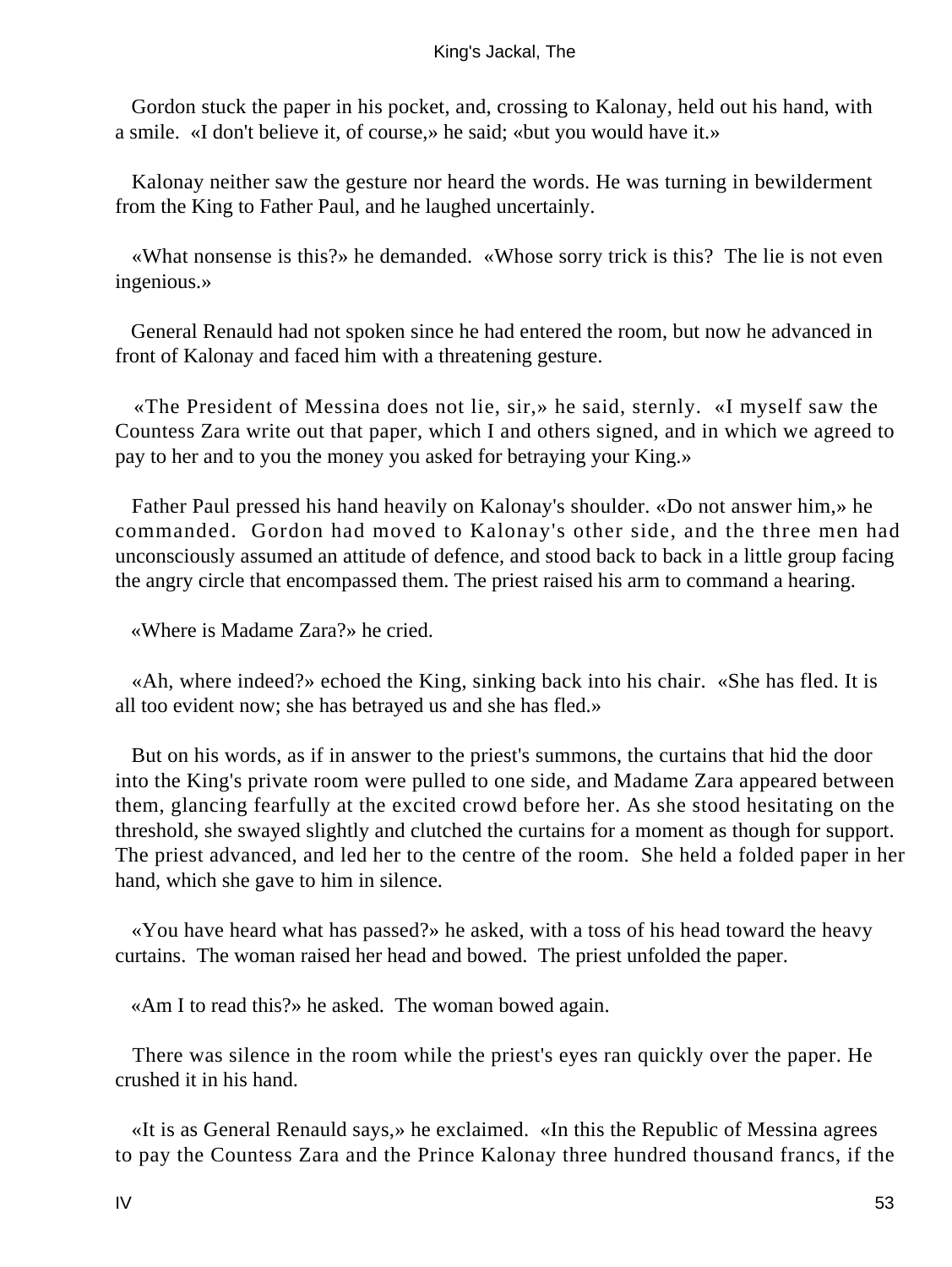expedition is withdrawn after it has made a pretence of landing on the shores of Messina.»

 He took a step forward. «Madame Zara,» he cried, in a tone of warning, «do you pretend that the Prince Kalonay was your accomplice in this; that he knew what you meant to do?»

Madame Zara once more bowed her head.

«No! You must speak,» commanded the priest. «Answer me!»

 Zara hesitated, in evident distress, and glanced appealingly at the King; but the expression on his face was one of grief and of unrelenting virtue. «I do,» she said, at last, in a low voice. «Kalonay did know. He thought the revolution would not succeed; he thought it would fail, and so – and so – and we needed money. They made me – I, O my God, I cannot – I cannot!» she cried, suddenly, sinking on her knees and hiding her face with her hands.

 Kalonay stepped toward her and lifted her gently to her feet; but when she looked and saw who it was that held her, she gave a cry and pulled herself free. She staggered and would have fallen, had not Gordon caught and held her by the arm. The King rose from his chair and pointed at the shrinking figure of the woman.

 «Stand aside from her,» he said, sternly. «Why should we pity her, what pity has she shown for us – for me? She has robbed me of my inheritance. But let her go, she is a woman; we cannot punish her. Her sins rest on her own head. But you – you,» he cried, turning fiercely on Kalonay, his voice rising to a high and melancholy key, «you whom I have heaped with honors, whom I have leaned upon as on the arm of a brother, that you should have sold me for silver, that you should have turned Judas!»

 The crowd of volunteers, bewildered by the rapid succession of events, and confused and rendered desperate by the failure of their expedition, caught up the word, and pressing forward with a rush, surrounded Kalonay in an angry circle, crying «Judas!» «Traitor!» and «Coward!»

 Kalonay turned from side to side. On some he smiled bitterly in silence, and at others he broke out into swift and fierce denunciations; but the men around him crowded closer and would not permit him to be heard. He had turned upon them, again challenging them to listen, when there was an opening in the circle and the men stepped back, and Miss Carson pushed her way among them and halted at Kalonay's side. She did not look at him, but at the men about him. She was the only calm figure in the group, and her calmness at such a crisis, and her youth, and the fineness and fearlessness of her beauty, surprised them into a sudden quiet. There was instantly a cry for order, and the men stood curious and puzzled, watching to see what she would do.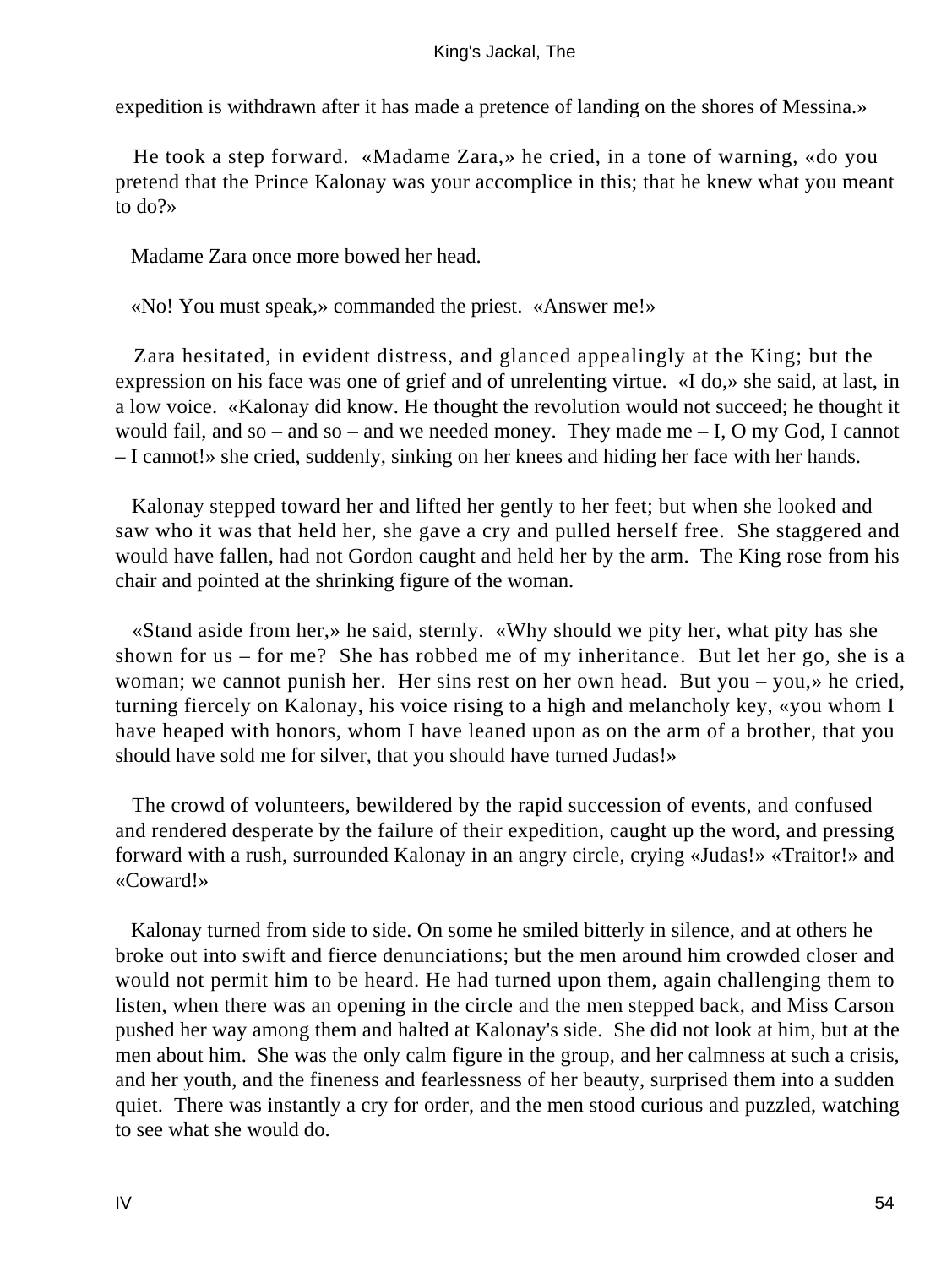«Gentlemen,» she said, in a clear, grave voice. «Gentlemen,» she repeated, sharply, as a few murmurs still greeted her, «if you are gentlemen, let this lady speak. She has not finished.» She crossed quickly and took the Countess Zara by the hand. «Go on, madame, she urged, gently. »Do not be afraid. You say they made you do it. Who made you do it? You have told us a part of the truth. Now tell us the whole truth.« For a moment the girl seemed much the older of the two, and as Zara glanced up at her fearfully, she smiled to reassure her, and stroked the woman's hand with her own. »Who made you do it?« she repeated. »Not the Prince Kalonay, surely. You cannot hope to make us believe that. We trust him absolutely. Who was it, then?"

 The King sprang forward with an oath; his apathy and mock dignity had fallen from him like a mask. His face was mottled, and his vicious little eyes flashed with fear and anger. Erhaupt crowded close behind him, crouching like a dog at his heels.

 «She has lied enough already,» the King cried. «We will not listen to her. Take her away.»

 $\langle x \rangle$  as  $\langle Y \rangle$  shouted Erhaupt, with a laugh.  $\langle x \rangle$  she had been a decent woman – –  $\langle x \rangle$ 

 There was a quick parting in the group and the sound of a heavy blow as Kalonay flung himself upon Erhaupt and struck him in the face, so that he staggered and fell at length upon the floor. Gordon stood over him, his fingers twitching at his side.

«Stand up, you bully,» he said, «and get out of this, before we throw you out.»

 Zara's face had turned a pitiful crimson, but her eyes flashed and burned with resolve and indignation. She stood erect and menacing, like an angry goddess, and more beautiful in her indignation than they had ever seen her.

 «Now, I shall tell them the truth,» she said, sternly. «That man,» she cried, pointing her finger at the King, «that man whom they call a King – that man who would have sacrificed the only friend who serves him unselfishly – is the man who sold your secret to the enemy. It was he who made me do it. He sent me to Messina, and while the priest and the Prince Kalonay were working in the south, I sold them to the government at the capital. Barrat knew it, Erhaupt knew it, the King himself planned it – to get money. He has robbed all of his own people; he had meant to rob this young girl; and he is so mean and pitiful a creature that to save himself he now tries to hide behind the skirts of a woman, and to sacrifice her, – the woman who has given her soul to him. And for this – my God!» she cried, her voice rising in an accent of agony and bitter contempt – «for this!»

 There was a grim and momentous silence in the room while Zara turned, and without waiting to learn what effect her words might have, made her way swiftly through the crowd and passed on out of the room and on to the terrace beyond.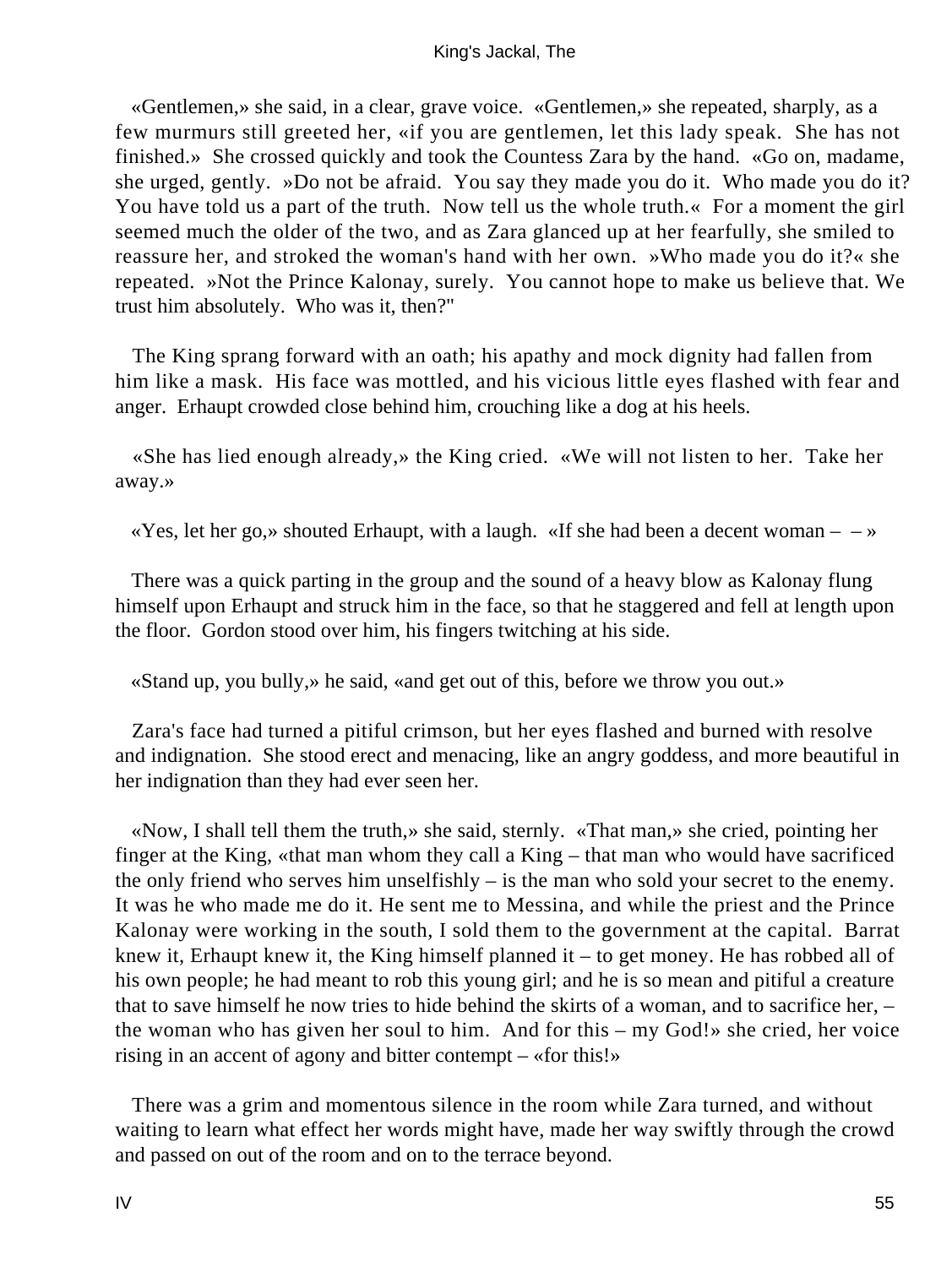The King crouched back in his chair like a common criminal in the dock, glancing fearfully from under his lowered eyebrows at the faces about him, and on none did he see the least question of doubt but that Zara had at last spoken the truth.

 «She lies,» the King muttered, as though answering their unspoken thoughts, «the woman lies.»

 There was no movement from the men about him. Shame for him, and grief and bitter disappointment for themselves, showed on the face of each. From outside a sea−breeze caught up the sand of the beach and drove it whispering against the high windows, and the beat of the waves upon the shores filled out and marked the silence of the room.

 The Prince Kalonay stepped from the circle and stood for a moment before the King, regarding him with an expression of grief and bitter irony. The King's eyes rose insolently, and faltered, and sank.

 «For many years, your Majesty,» the Prince said, but so solemnly that it was as though he were a judge upon the bench, or a priest speaking across an open grave, «the Princes of my house have served the Kings of yours. In times of war they fought for the King in battle, they beggared themselves for him in times of peace; our women sold their jewels for the King, our men gave him their lives, and in all of these centuries the story of their loyalty, of their devotion, has had but one sequel, and has met with but one reward, – ingratitude and selfishness and treachery. You know how I have served you, Louis. You know that I gave up my fortune and my home to go into exile with you, and I did that gladly. But I did more than that. I did more than any king or any man has the right to expect of any other man. I served your idle purposes so well that you, yourself, called me your jackal, the only title your Majesty has ever bestowed that was deserved. There is no low thing nor no base thing that I have not done for you. To serve your pleasures, to gain you money, I have sunken so low that all the royal blood in Europe could not make me clean. But there is a limit to what a man may do for his King, and to the loyalty a King may have the right to demand. And to−day and here, with me, the story of our devotion to your House ends, and you go your way and I go mine, and the last of my race breaks his sword and throws it at your feet, and is done with you and yours forever.»

 Even those in the room who held no sympathy in their hearts for the sentiment that had inspired the young man, felt that at that moment and in their hearing he had renounced what was to him his religion and his faith, and on the faces of all was the expression of a deep pity and concern. Their own adventure, in the light of his grief and bitterness of spirit, seemed selfish and little, and they stood motionless, in an awed and sorrowful silence.

 The tense strain of the moment was broken suddenly by the advent on the scene of an actor who had, in the rush of events, been neglected and forgotten. The little Crown Prince had stood clinging to his nurse's skirts, an uncomprehending spectator of what was going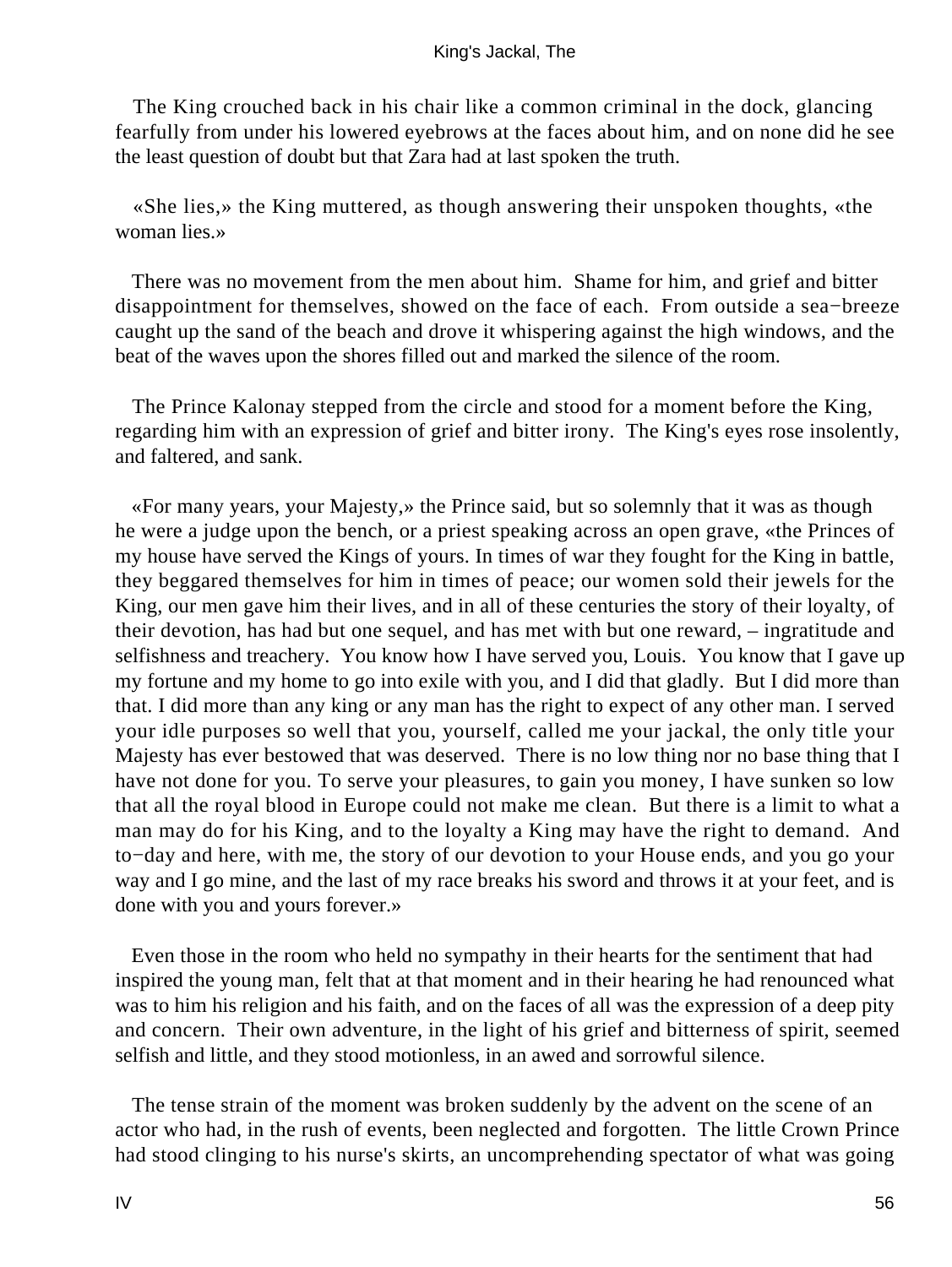forward. But he now advanced slowly, feeling that the silence invited him to claim his father's notice. He halted beside the chair in which Louis sat, his head bent on his hands, and made an effort to draw himself up to his father's knee.

 But the King pushed him down, and hid his face from him. The child turned irresolutely, with a troubled countenance, and, looking up, saw that the attention of all was fixed upon him. At this discovery a sudden flood of shyness overtook him, and he retreated hastily until his eyes fell on the Prince Kalonay, standing alone, with his own eyes turned resolutely away. There was a breathless hush in the room as the child, with a happy sigh, ran to his former friend and comrade, and reached up both his arms. The tableau was a familiar one to those who knew them, and meant only that the child asked to be lifted up and swung to the man's shoulder; but following as it did on what had just passed, the gesture and the attitude carried with them the significance of an appeal. Kalonay, as though with a great effort, lowered his eyes to the upturned face of the child below him, but held himself back and stood stiffly erect. A sharp shake of the head, as though he argued with himself, was the only sign he gave of the struggle that was going on within him.

 At this second repulse, the child's arms dropped to his side, his lips quivered, and he stood, a lonely little figure, glancing up at the circle of men about him, and struggling to press back the tears that came creeping to his eyes.

 Kalonay regarded him steadfastly for a brief moment, as though he saw him as a stranger, searching his face with eyes as pitiful as the child's own; and then, with a sudden, sharp cry, the Prince dropped on his knee and caught the child toward him, crushing him against his heart, and burying his face on his shoulder. There was a shout of exultation from the nobles, and an uttered prayer from the priest, and in a moment the young men had crowded in around them, struggling to be the first to kiss the child's hands, and to ask pardon of the man who held him in his arms.

 «Gentlemen,» Kalonay cried, his voice laughing through his tears, «we shall still sail for the island of Messina. They shall not say of us that we visited the sins of the father on a child. I was weak, my friends, and I was credulous. I thought I could break the tradition of centuries. But our instincts are stronger than our pride, and the House I have always served I shall serve to the last.» He swung the Crown Prince high upon his shoulder, and held his other arm above his head. «You will help me place this child upon his throne,» he commanded, and the room rang with cheers. «You will appeal to his people,» he cried. «Do you not think they will rise to this standard−bearer, will they not rally to his call? For he is a true Prince, my comrades, who comes to them with no stain of wrong or treachery, without a taint, as untarnished as the white snow that lies summer and winter in the hollow of our hills, `and a child shall lead us, and a child shall set them free.' To the yacht!» he shouted. «We will sail at once, and while they wait for us to be betrayed into their hands at the north, we shall be landing in the south, and thousands will be hurrying to our standard.»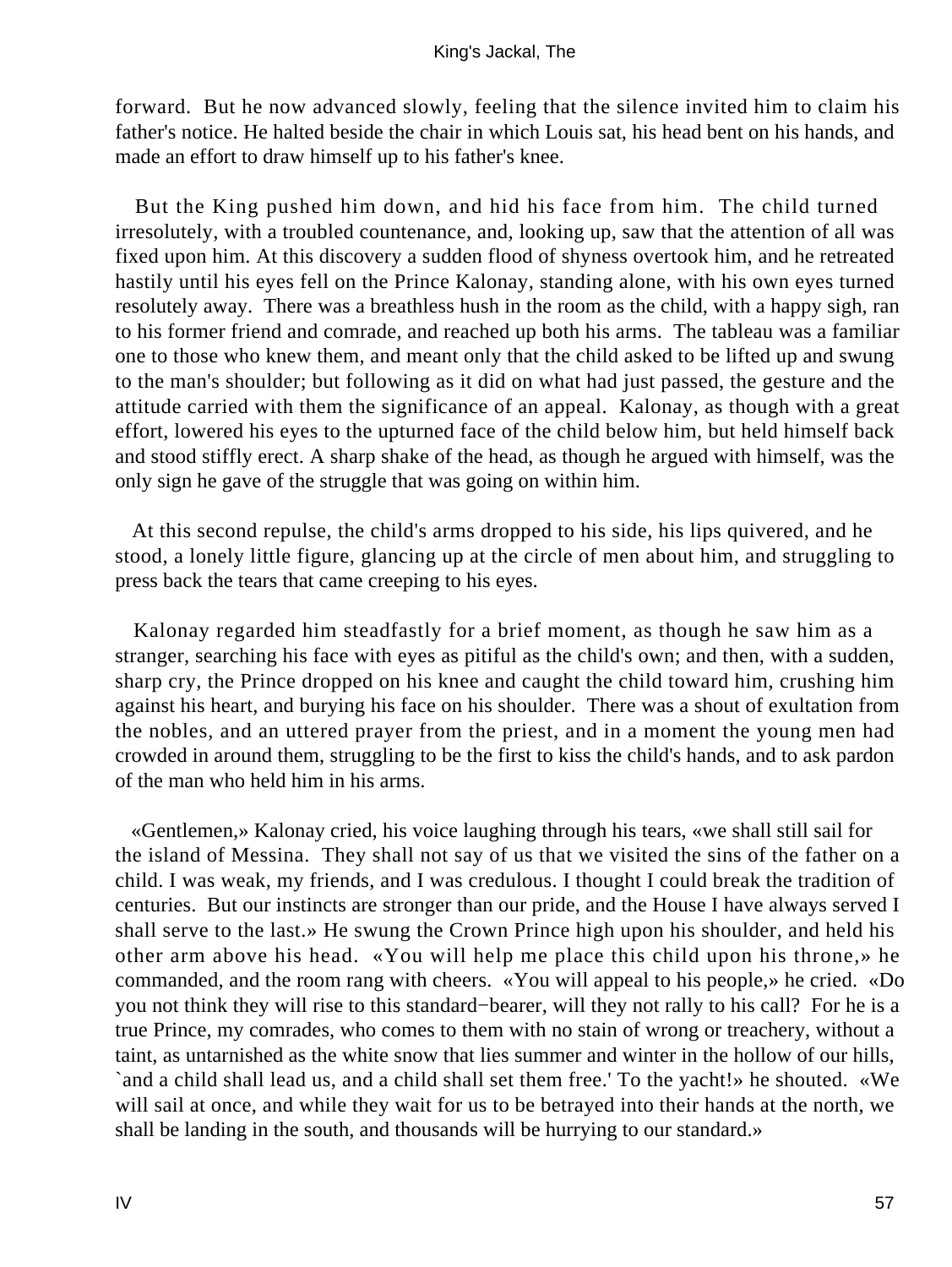His last words were lost in a tumult of cheers and cries, and the young men poured out upon the terrace, running toward the shore, and filling the soft night−air with shouts of «Long live the Prince Regent!» «Long live our King!»

 As the room grew empty Kalonay crossed it swiftly and advancing to Miss Carson took her hand. His face was radiant with triumph and content. He regarded her steadily for a moment, as though he could not find words to tell his feelings.

 «You had faith in me,» he said, at last. «Can I ever make you understand how much that means to me? When all had turned against me you trusted me, you had faith in me, in the King's jackal.»

 «Silence; you must never say that again,» the girl commanded, gently. «You have shown it to be the lie it always was. We shall call you the Defender of the Faith now; you are the guardian of a King.» She smiled at the little boy in his arms, and made a slight courtesy to them both. «You have outgrown your old title,» she said; «you have a proud one now, you will be the Prince Regent.»

 Kalonay, with the child in his arms, and Miss Carson were standing quite alone. General Renauld had been led away, guarded by a merry band of youngsters; the King still crouched in his chair, with Barrat bowed behind him, but pulling, with philosophic calm, on a cigarette, and Father Paul and Gordon were in close conversation with Mrs. Carson at the farther end of the room. The sun had set, and the apartment was in semi−darkness. Kalonay moved closer to Miss Carson and looked boldly into her eyes, «There is a prouder title than that of the Regent,» he whispered; «will you ever give it me?»

 The girl started, breathing quickly, and turned her head aside, making an effort to free her hand, but Kalonay held it closer in his own. «Will you give it me?» he begged.

 Then the girl looked up at him smiling, but with such confidence and love in her eyes that he read his answer, though she shook her head, as though to belie the truth her eyes had told him.

 «When you have done your work,» she said, «come to me or send for me, and I shall come and give you my answer; and whether you fail or succeed the answer will be the same.»

 Kalonay stooped quickly and kissed her hand, and when he raised his face his eyes were smiling with such happiness that the little child in his arms read it there, and smiled too in sympathy, and pressed his face closer against his comrade's shoulder.

 Gordon at this moment moved across the room and bowed, making a deep obeisance to the child.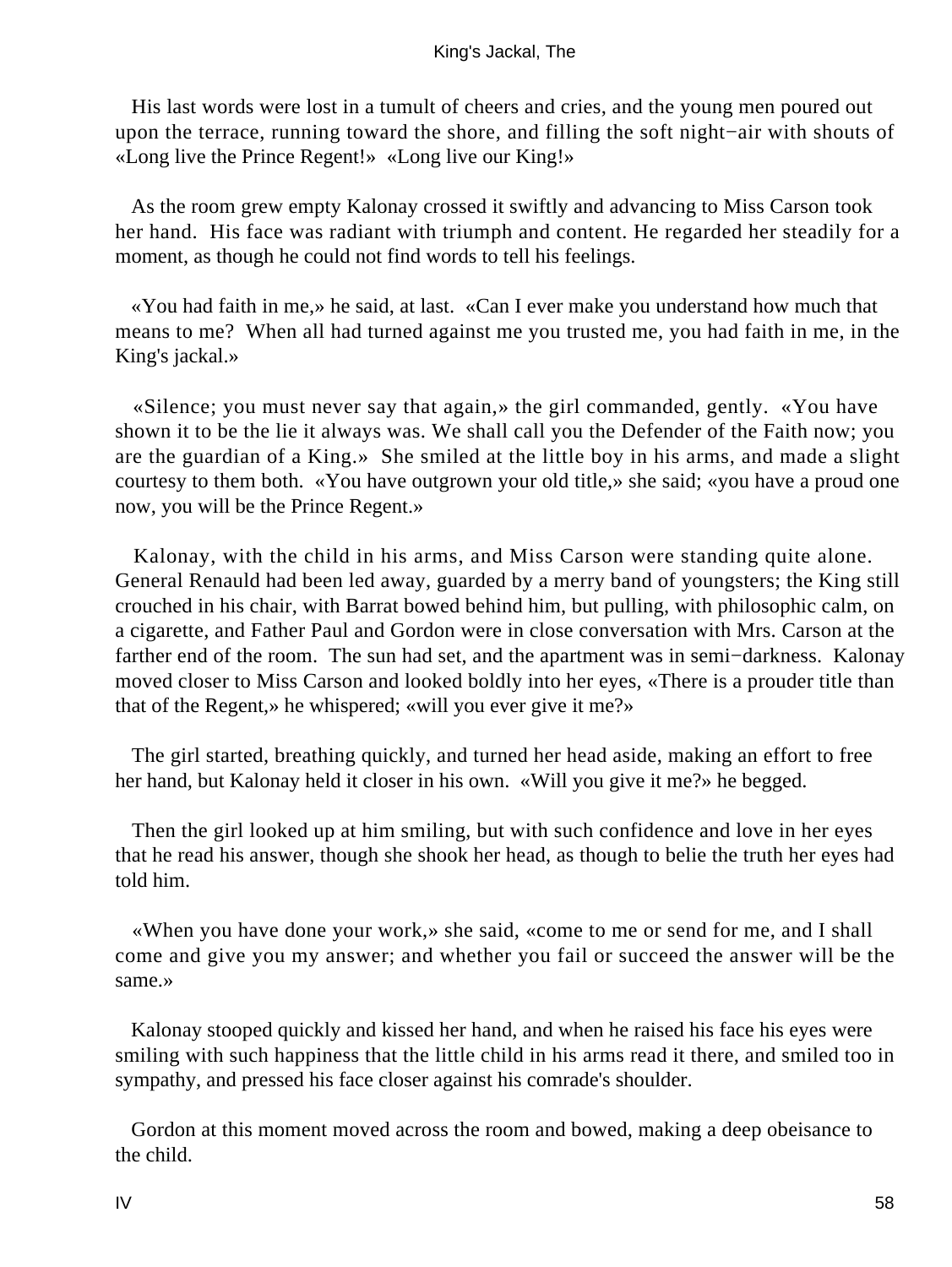«Might I be permitted,» he asked, «to kiss his Royal Highness? I should like to boast of the fact, later,» he explained.

 The Crown Prince turned his sad, wise eyes on him in silence, and gravely extended a little hand.

«You may kiss his Highness's hand,» said Kalonay, smiling.

Gordon laughed and pressed the fingers in his own.

 «When you talk like that, Kalonay,» he said, «you make me feel like Alice in the court−room with the Kings and Queens around her. A dozen times this afternoon I've felt like saying, `After all, they are only a pack of cards.'»

Kalonay shook his head and glanced toward Miss Carson for enlightenment.

«I don't understand,» he said.

 «No, you couldn't be expected to,» said Gordon; «You have not been educated up to that. It is the point of view.»

 He stuck out the middle finger of his hand, and drove it three times deliberately into the side of the Crown Prince. The child gasped and stared open−mouthed at the friendly stranger, and then catching the laugh in Gordon's eyes, laughed with him.

 «Now,» said Gordon, «I shall say that I have dug the King of Messina in the ribs – that is even better than having kissed him. God bless your Royal Highness,» he said, bowing gravely. «You may find me disrespectful at times,» he added; «but then, you must remember, I am going to risk a valuable life for you. At least it's an extremely valuable one to me.»

 Kalonay looked at Gordon for a moment with serious consideration, and then held out his hand. «You also had faith in me,» he said. «I thank you. Are you in earnest; do you really wish to serve us?»

 «I mean to stay by you until the boy is crowned,» said the American, «unless we separate on our several paths of glory – where they will lead depends, I imagine, on how we have lived.»

 «Or on how we die,» Kalonay added. «I am glad to hear you speak so. If you wish, I shall attach you to the person of the Crown Prince. You shall be on the staff with the rank of Colonel.»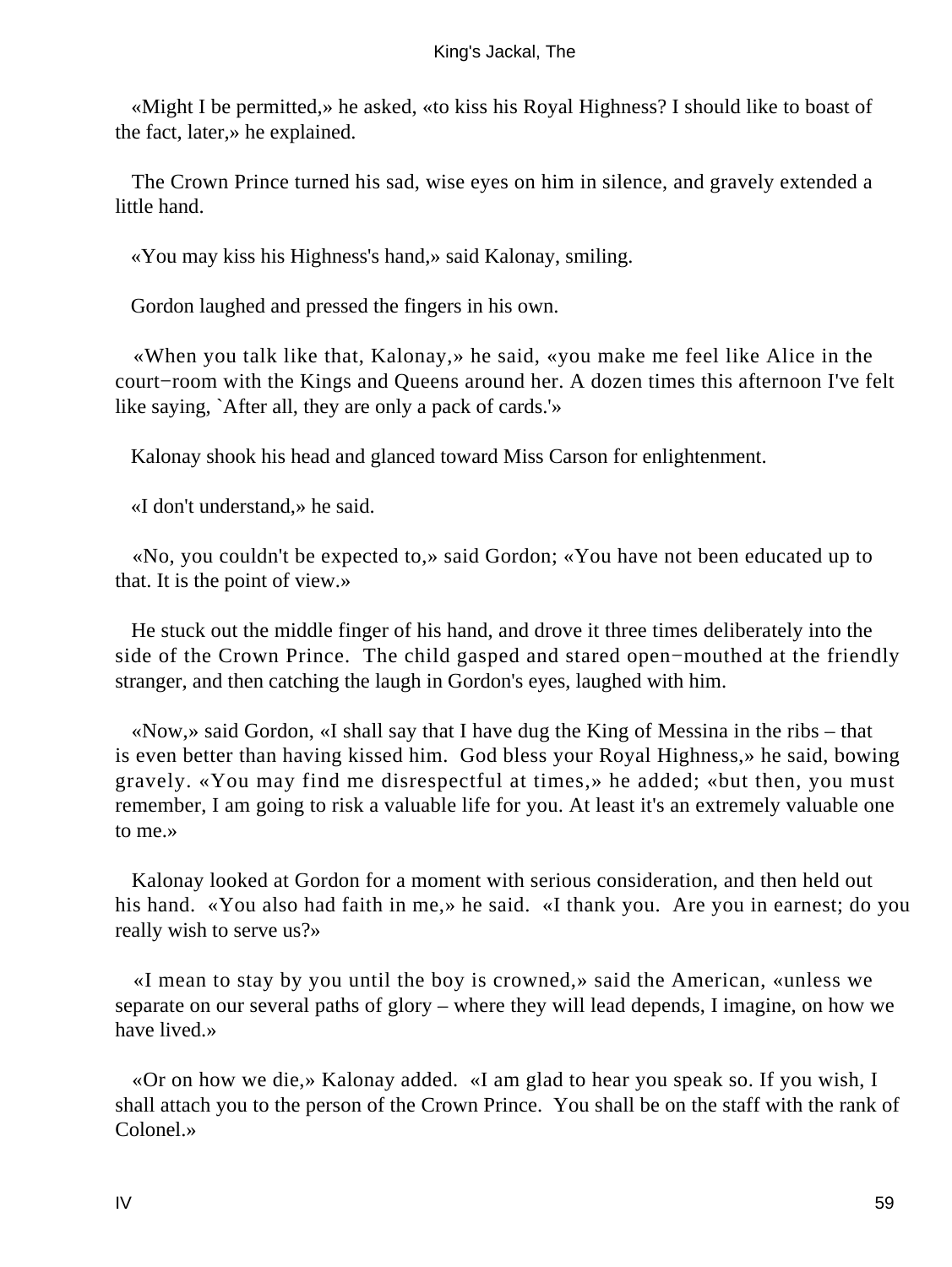Gordon made a low and sweeping bow.

 «Rise, Sir Archibald Gordon,» he said. «I thank you,» he added. «We shall strive to please.»

Miss Carson shook her head at him, and sighed in protest.

«Will you always take everything as a joke, Archie?» she said.

 «My dear Patty,» he answered, «the situation is much too serious to take in any other way.»

 They moved to the door, and there the priest and Mrs. Carson joined them; but on the threshold Kalonay stopped and looked for the first time since he had addressed him at the King.

 He regarded him for some seconds sternly in silence, and then pointed, with his free hand, at the crown of Messina, which still rested on the table at the King's elbow. «Colonel Gordon,» he said, in a tone of assured authority, «I give the crown of Messina into your keeping. You will convey it, with all proper regard for its dignity, safely on board the yacht, and then bring it at once to me.»

 When he had finished speaking the Prince turned and, without looking at the King, passed on with the others across the terrace and disappeared in the direction of the shore, where the launch lay waiting.

 Gordon crossed the room and picked up the crown from the table, lifting it with both hands, the King and Barrat watching him in silence as he did so. He hesitated, and held it for a moment, regarding it with much the same expression of awe and amusement that a man shows when he is permitted to hold a strange baby in his arms. Turning, he saw the sinister eyes of the King and of Barrat fastened upon him, and he smiled awkwardly, and in some embarrassment turned the crown about in his hands, so that the jewels in its circle gleamed dully in the dim light of the room. Gordon raised the crown and balanced it on his finger−tips, regarding it severely and shaking his head.

 «There are very few of these left in the world now, your Majesty,» he said, cheerfully, «and the number is getting smaller every year. We have none at all in my country, and I should think – seeing they are so few – that those who have them would take better care of them, and try to keep them untarnished, and brushed up, and clean.» He turned his head and looked inquiringly at the King, but Louis made no sign that he heard him.

 «I have no desire, you understand me,» continued Gordon, unabashed, «to take advantage of a man when he is down, but the temptation to say `I told you so' seems almost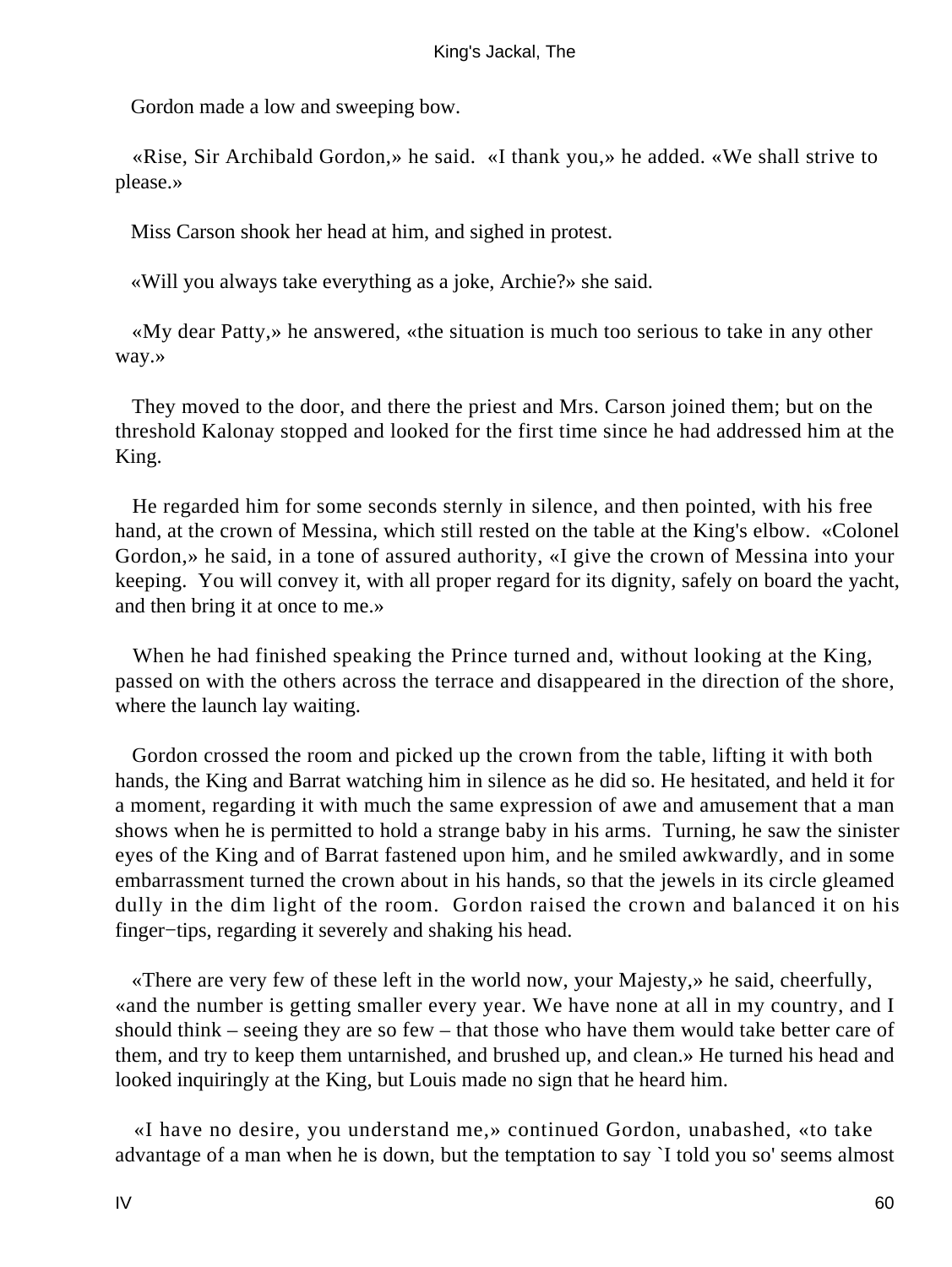impossible to resist. What?» he asked – «I beg your pardon, I thought you spoke.» But the King continued scornfully silent, and only a contemptuous snort from Barrat expressed his feelings.

 Gordon placed the crown carefully under his arm, and then removed it quickly, with a guilty look of dismay at its former owner, and let it swing from his hand; but this fashion of carrying it seemed also lacking in respect, so he held it up again with both hands and glanced at the King in some perplexity.

 «There ought to be a sofa−cushion to go with this, or something to carry it on,» he said, in a grieved tone. «You see, I am new at this sort of thing. Perhaps your Majesty would kindly give me some expert information. How do you generally carry it?»

The King's eyes snapped open and shut again.

«On my head,» he said, grimly.

Gordon laughed in great relief.

 «Now, do you know, I like that,» he cried. «That shows spirit. I am glad to see you take it so cheerfully. Well, I must be going, sir,» he added, nodding, and moving toward the door. «Don't be discouraged. As someone says, `It's always morning somewhere,' and in my country there's just as good men out of office as there are in it. Good−night.»

 While the sound of Gordon's footsteps died away across the marble terrace, the King and Barrat remained motionless and silent. The darkness in the room deepened and the silence seemed to deepen with it; and still they remained immovable, two shadowy figures in the deserted apartment where the denunciations of those who had abandoned them still seemed to hang and echo in the darkness. What thoughts passed through their minds or for how long a time they might still have sat in bitter contemplation can only be guessed, for they were surprised by the sharp rattle of a lock, the two great doors of the adjoining room were thrown wide open, and a broad and brilliant light flooded the apartment. Niccolas, the King's majordomo, stood between the doors, a black silhouette against the glare of many candles.

«His Majesty is served!» he said.

 The King lifted his head sharply, as though he found some lurking mockery in the words, or some fresh affront; but in the obsequious bow of his majordomo there was no mockery, and the table beyond glistened with silver, while a pungent and convincing odor of rich food was wafted insidiously through the open doors.

The King rose with a gentle sigh, and nodded to his companion.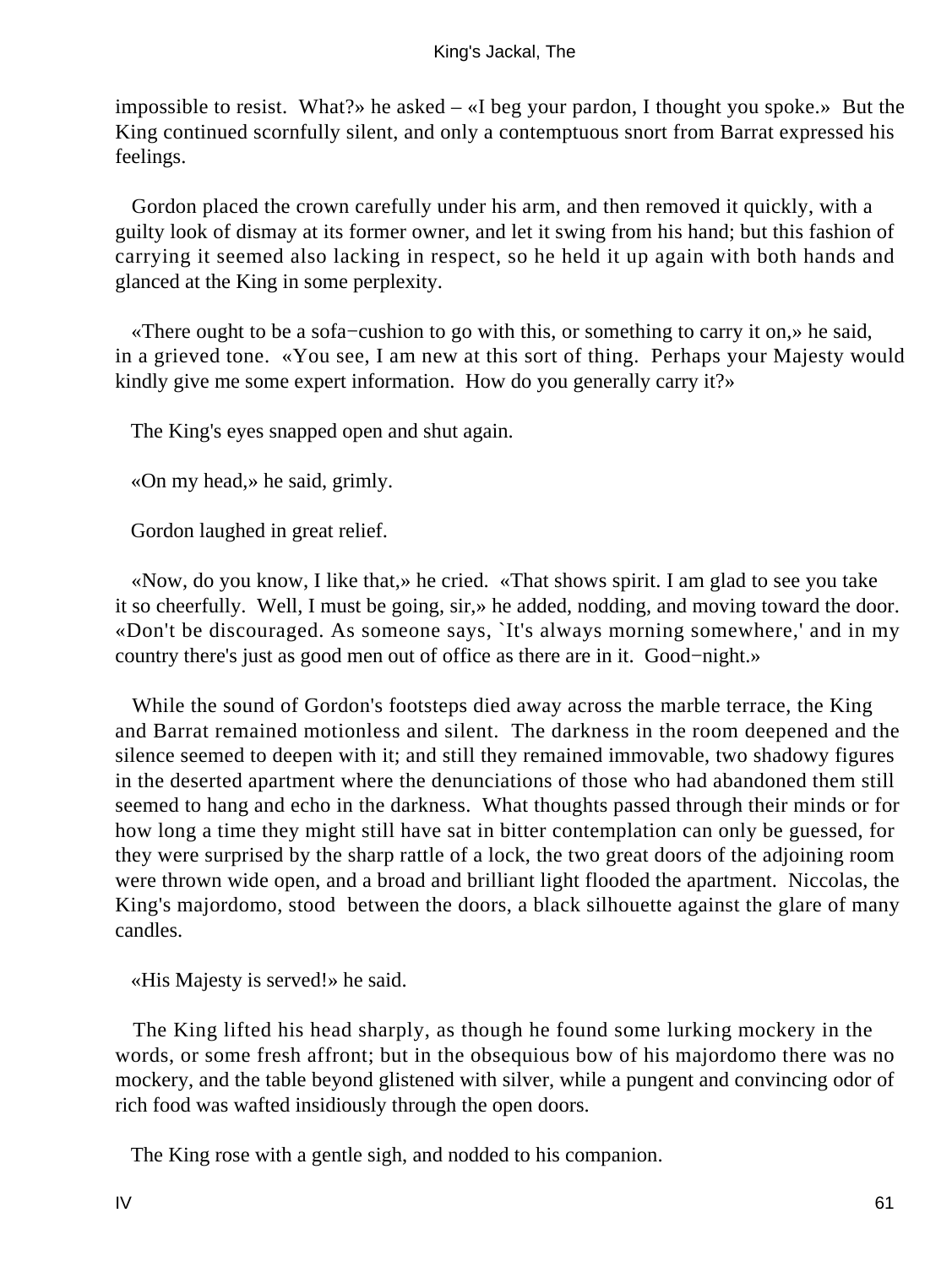«Come, Barrat,» he said, taking the baron's arm in his. «The rascals have robbed us of our throne, but, thank God, they have had the grace to leave me my appetite.»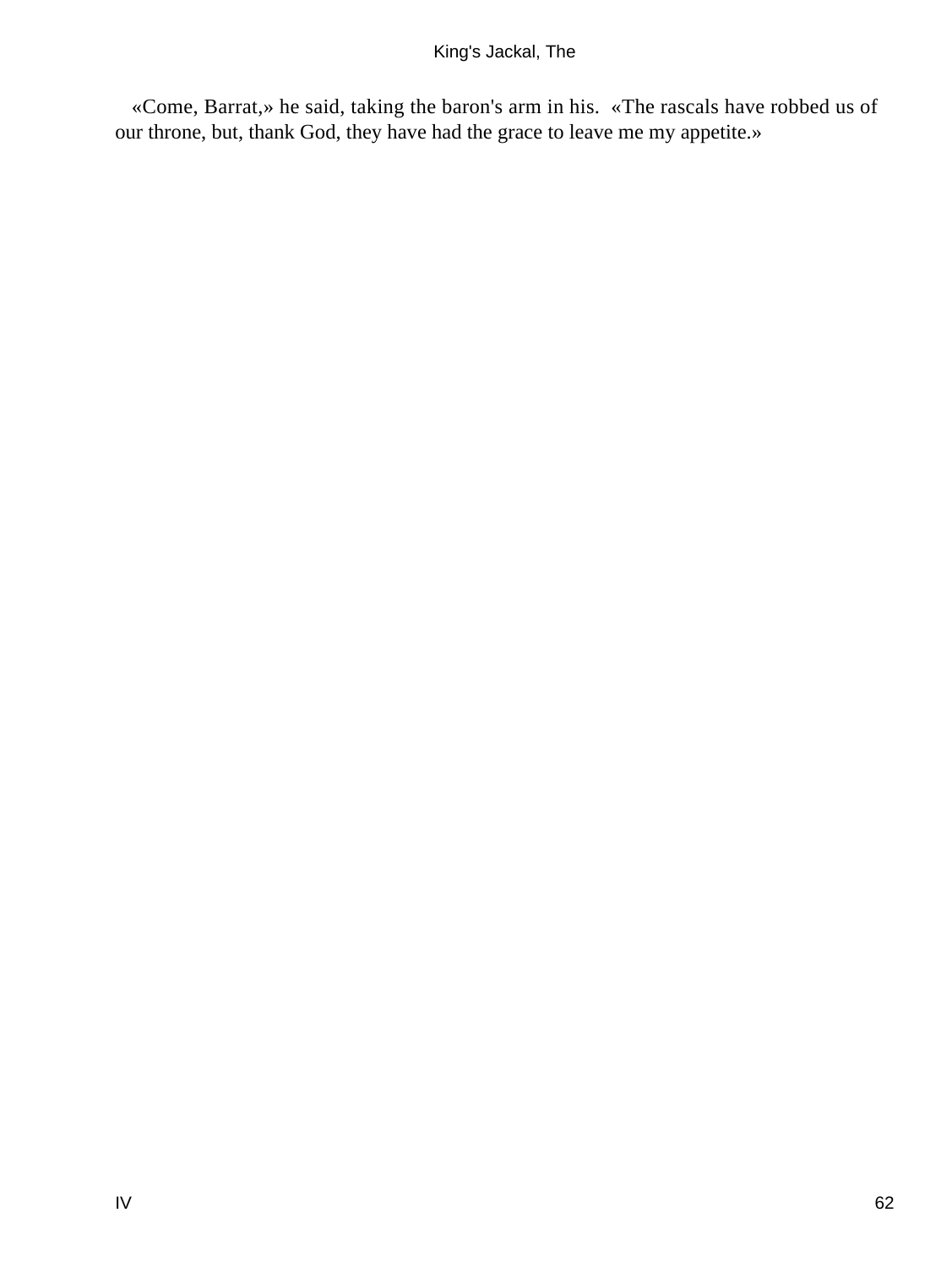# <span id="page-63-0"></span>**Table Of Content**

**[I](#page-3-0) [II](#page-17-0) [III](#page-33-0) [IV](#page-45-0)**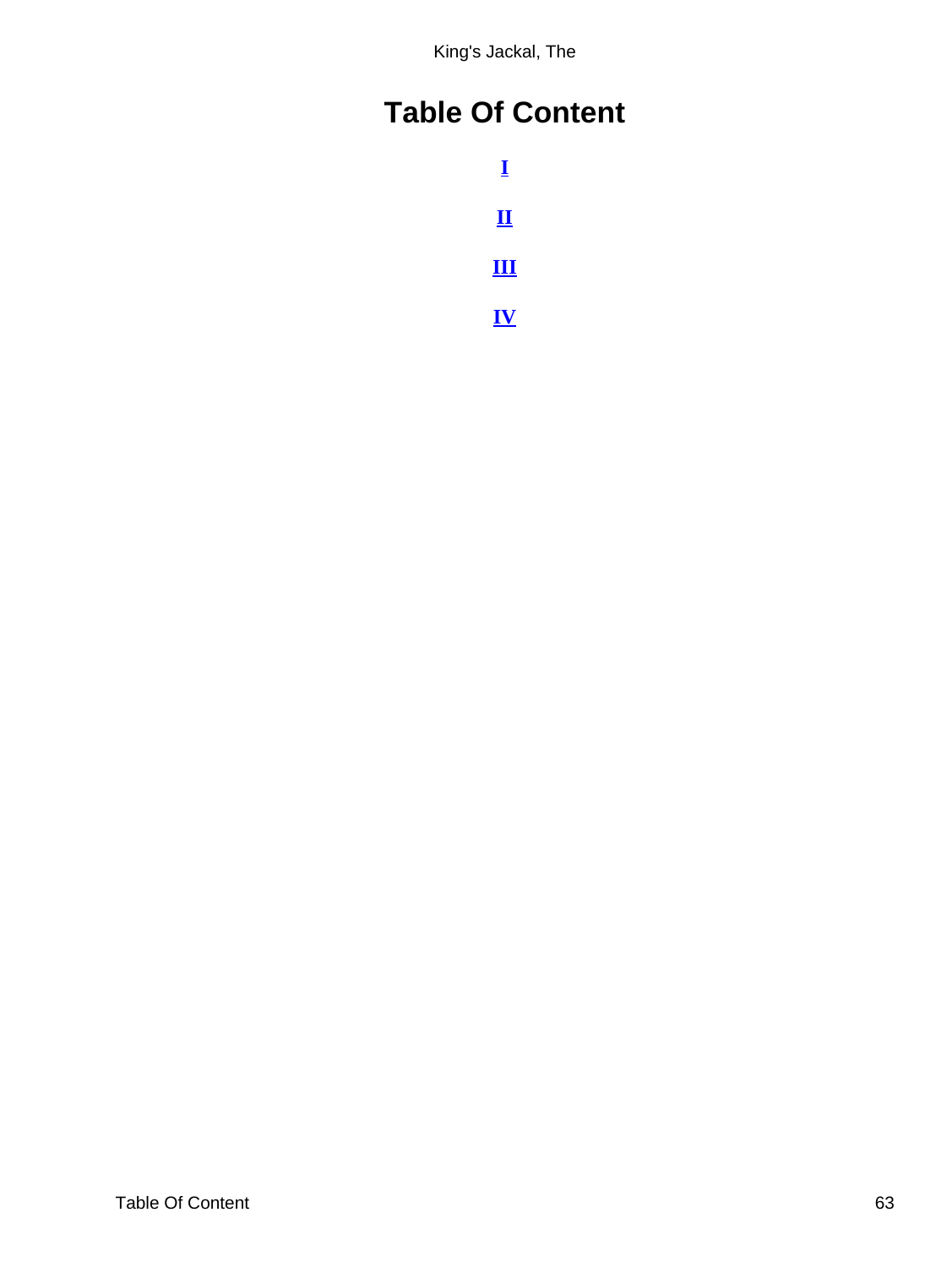# <span id="page-64-0"></span>**About Phoenix Editions**

### **Why Phoenix Editions?**

With the already available tools, converting files to eBook formats is not a big task. You can use a plugin in MS Word and with just one click have a lit file. You can drag and drop html into Adobe Acrobat and create a pdf file.

If we can be happy over the possibilities given to anyone to publish and to be published, we must nevertheless look at previous experiences from the history of the computer and the internet in order to get some needed advice:

• The lack of standards threatens the persistance of data.

We are able to access data from tablets from 3.000 year B.C. but not from files created 10 years ago in a proprietary format, stored in some specific non standard media, or even in previous versions of existing products.

- If not enough care is taken, some operations like drag and drop or cut and paste can result in the production of corrupted data.
- Many ebooks come from html files. But outdated tags are still being used, and one only needs to view the source to find beginning tags without their corresponding end tags, improper nesting, and proprietary or non standard encoding. If the source code is not cleaned up, all this will make its way to the derivated ebook.
- Not every user knows how, is able to or wants to use the more advanced standard features of available ebooks formats, resulting in a work that very often doesn't make for the most pleasing reading experience.
- Centuries of history and experience in graphical and printing arts should not be lost for the sake of speed in converting to an ebook format. Much can be done in our search for excellence to adapt and improve, the end result of which is a ebook of higher quality.

But, we must be very careful in our search for quality and in our establishing criteria to meet this lofty goal. Otherwise, as we know and are aware of, a new kind of elitism, censorship or snobism can arise out of this endeavour.

Finding the proper and fair way to achieve this quality of ebook without such detrimental effects led us to implement what we at Phoenix−Library call **Phoenix Editions**.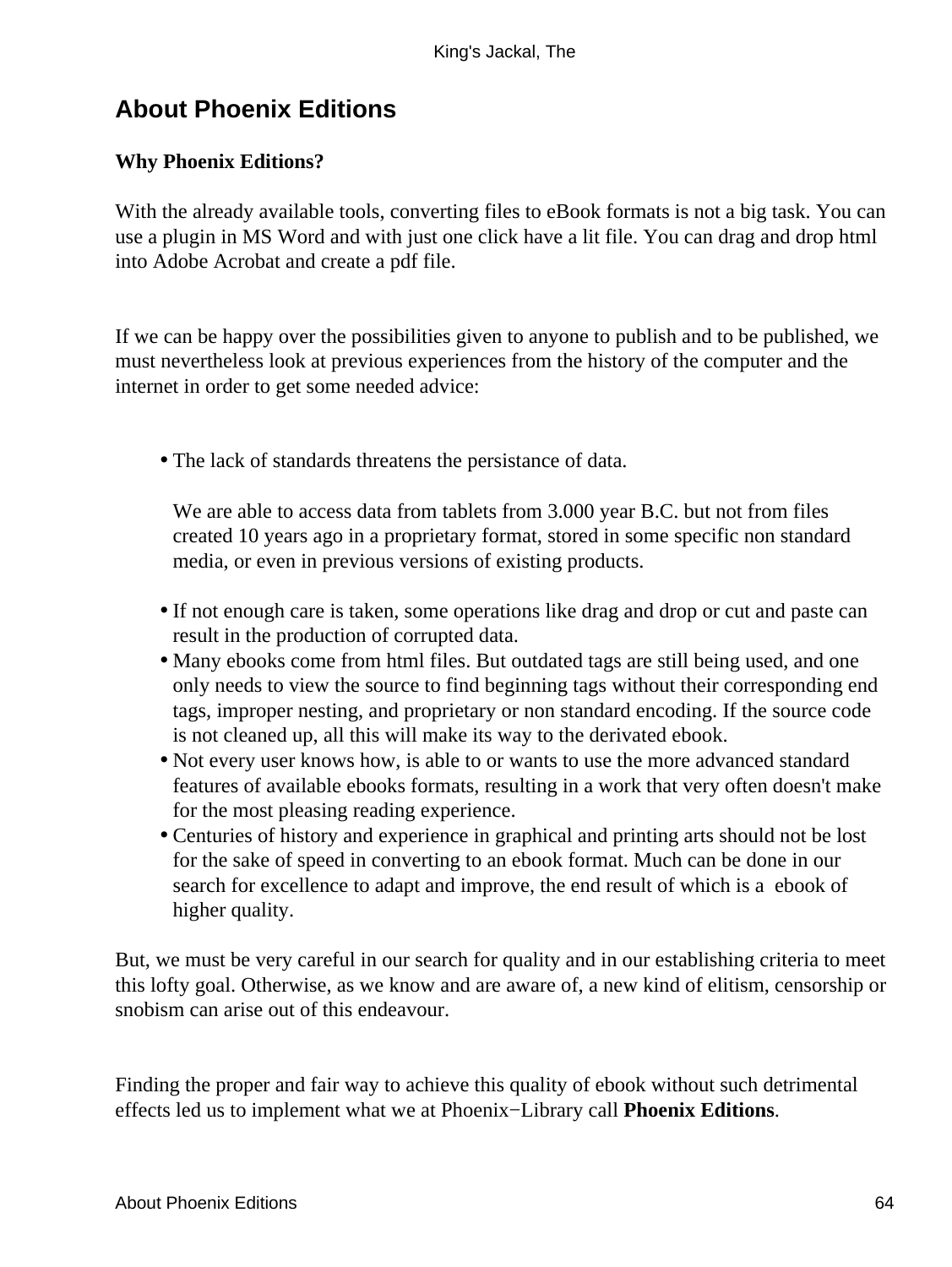# **What is a Phoenix Edition**

At Phoenix−Library we call a Phoenix Edition, an ebook with the following characteristics:

- It is converted from clean and standard xhtml/xml files
- It uses meta tags to identify content, and other data
- The available resources specific to each ebook format are used to give the reader a pleasant reading experience.

This means: objectives and normative criteria, regardless of taste, aesthetic or otherwise subjective evaluations of contents and/or presentation.

### **Phoenix Edition of a RocketEdition file:**

An ebook with a cover, a table of contents with active links, chapter breaks, a "go to" touch access at least to a TOC, oeb compliant metadata, indentation if required from a pEdition reproduction, internal links to notes.

### **Phoenix Edition of a Softbook file:**

An ebook with a cover, a table of contents with active links, chapter breaks, oeb compliant metadata, indentation if required from a pEdition reproduction, internal links to notes.

### **Phoenix Edition of a MS−Reader file:**

An ebook with a cover, an external table of contents with active links at least to an internal TOC, chapter breaks, images, oeb compliant metadata, indentation if required from a pEditon reproduction, internal links to notes.

### **Phoenix Edition of a Mobipocket file:**

An ebook with a cover, an external table of contents with active links at least to an internal TOC, chapter breaks, oeb compliant metadata, indentation if required from a pEdition reproduction, internal links to notes.

### **Phoenix Edition of a Acrobat file:**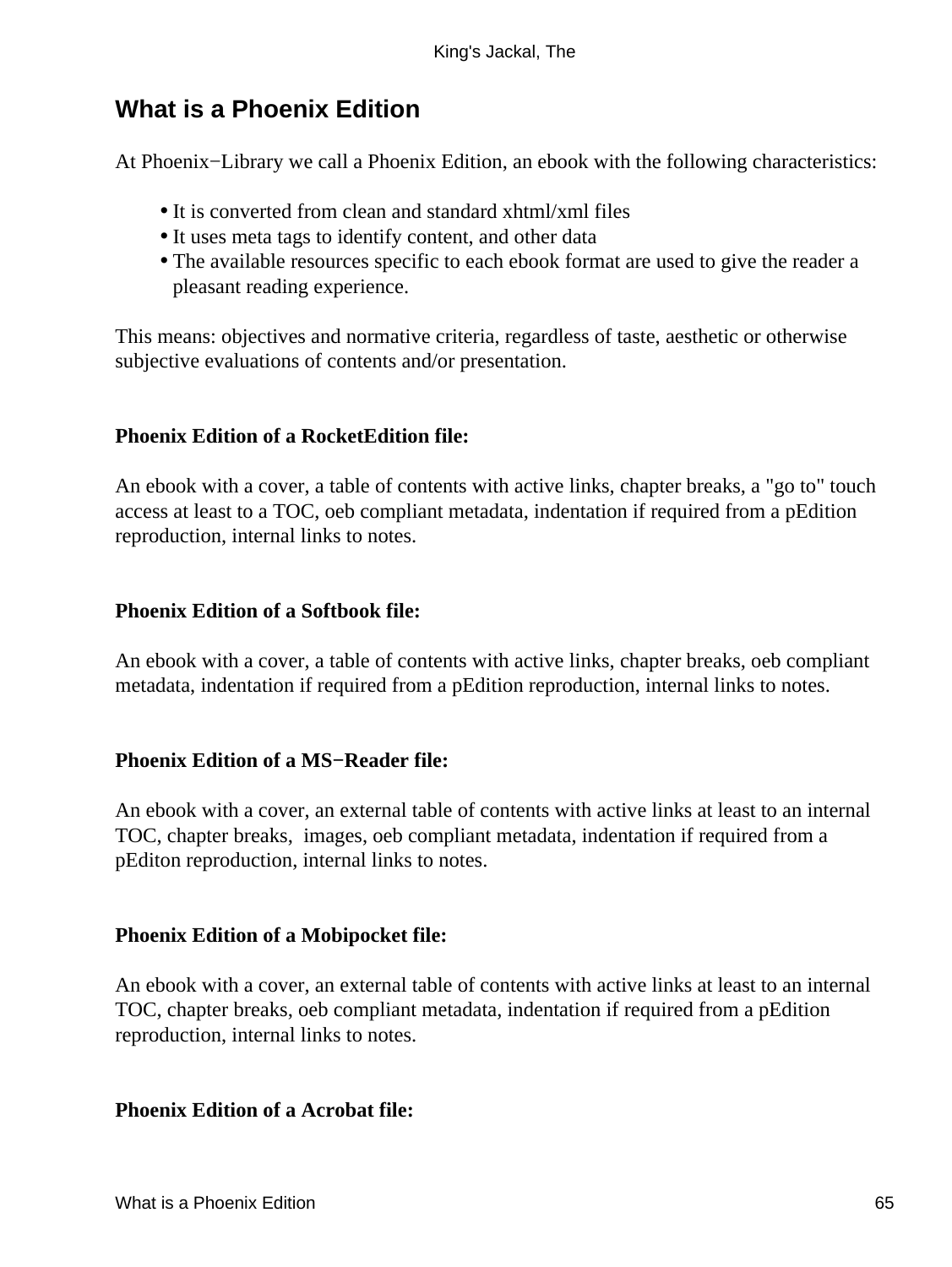An ebook with a cover, images, chapter breaks, matching page numbers, oeb compliant metadata, indentation if required from a pEdition reproduction, internal links to notes.

**Note 1:** These criteria will be discussed in the Phoenix eBook newsgroups in order to be refined and then implemented in a Phoenix Edition guideline, that will be available in the near future to all Phoenix−Library associates.

**Note 2:** In order to stimulate and reward all associate eBookProducers in their search for excellence, a percentage of all associate subscriptions will be allocated to this cause.